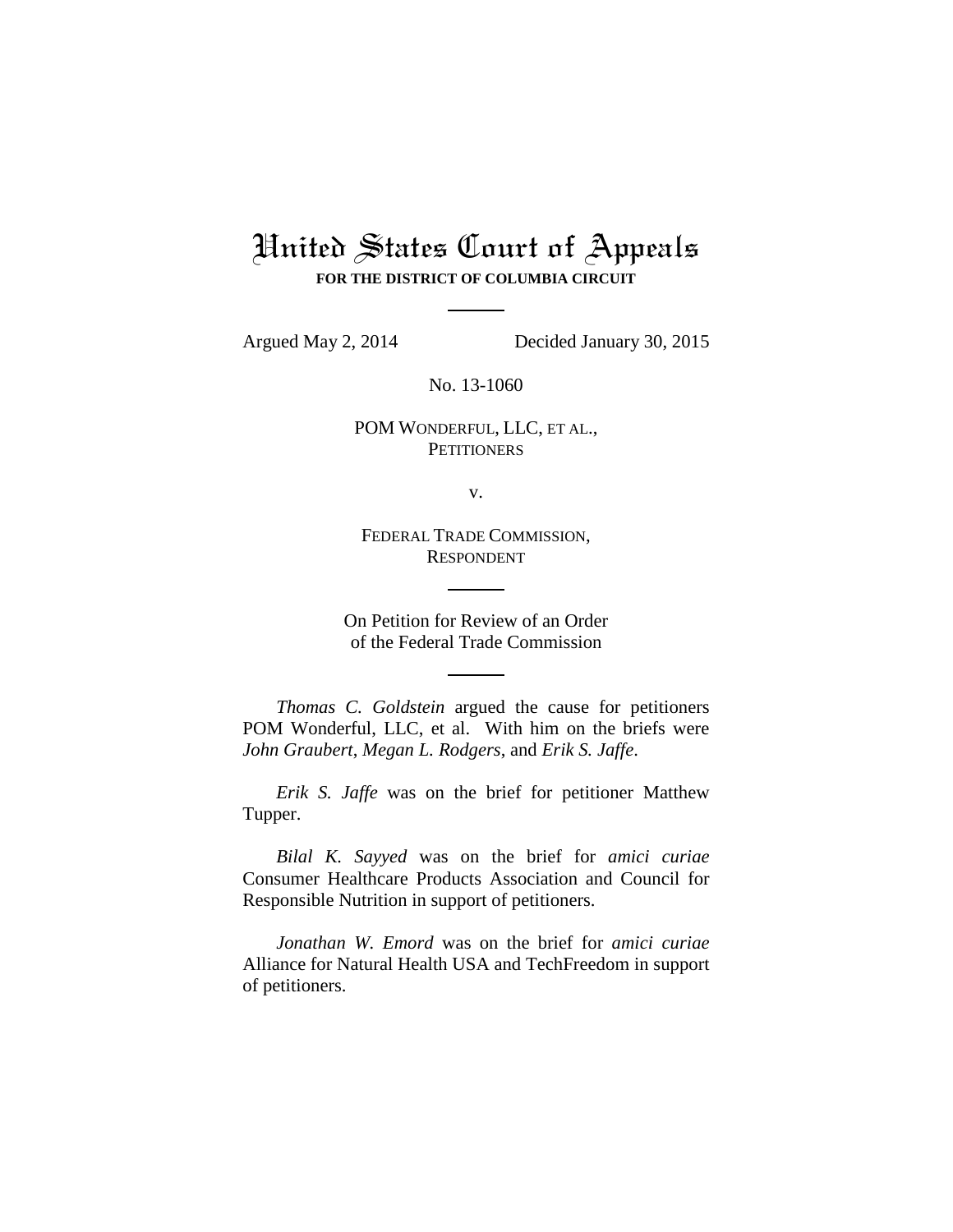*Jonathan E. Nuechterlein*, General Counsel, Federal Trade Commission, argued the cause for respondent. With him on the brief were *Joel Marcus*, Assistant General Counsel, and *Imad D. Abyad*, Attorney. *John F. Daly*, Attorney, Federal Trade Commission, entered an appearance.

*Julie A. Murray*, *Scott L. Nelson*, *Allison M. Zieve*, and *Stephen Gardner* were on the brief for *amici curiae* Public Citizen, Inc. and Center for Science in the Public Interest in support of respondent.

Before: GARLAND, *Chief Judge*, SRINIVASAN, *Circuit Judge*, and GINSBURG, *Senior Circuit Judge*.

#### Opinion for the Court filed by *Circuit Judge* SRINIVASAN.

SRINIVASAN, *Circuit Judge*:POM Wonderful, LLC produces, markets, and sells a number of pomegranate-based products. In a series of advertisements from 2003 to 2010, POM touted medical studies ostensibly showing that daily consumption of its products could treat, prevent, or reduce the risk of various ailments, including heart disease, prostate cancer, and erectile dysfunction. Many of those ads mischaracterized the scientific evidence concerning the health benefits of POM's products with regard to those diseases.

In 2010, the Federal Trade Commission filed an administrative complaint charging that POM and related parties had made false, misleading, and unsubstantiated representations in violation of the Federal Trade Commission Act. After extensive administrative proceedings, the full Commission voted to hold POM and the associated parties liable for violating the FTC Act and ordered them to cease and desist from making misleading and inadequately supported claims about the health benefits of POM products.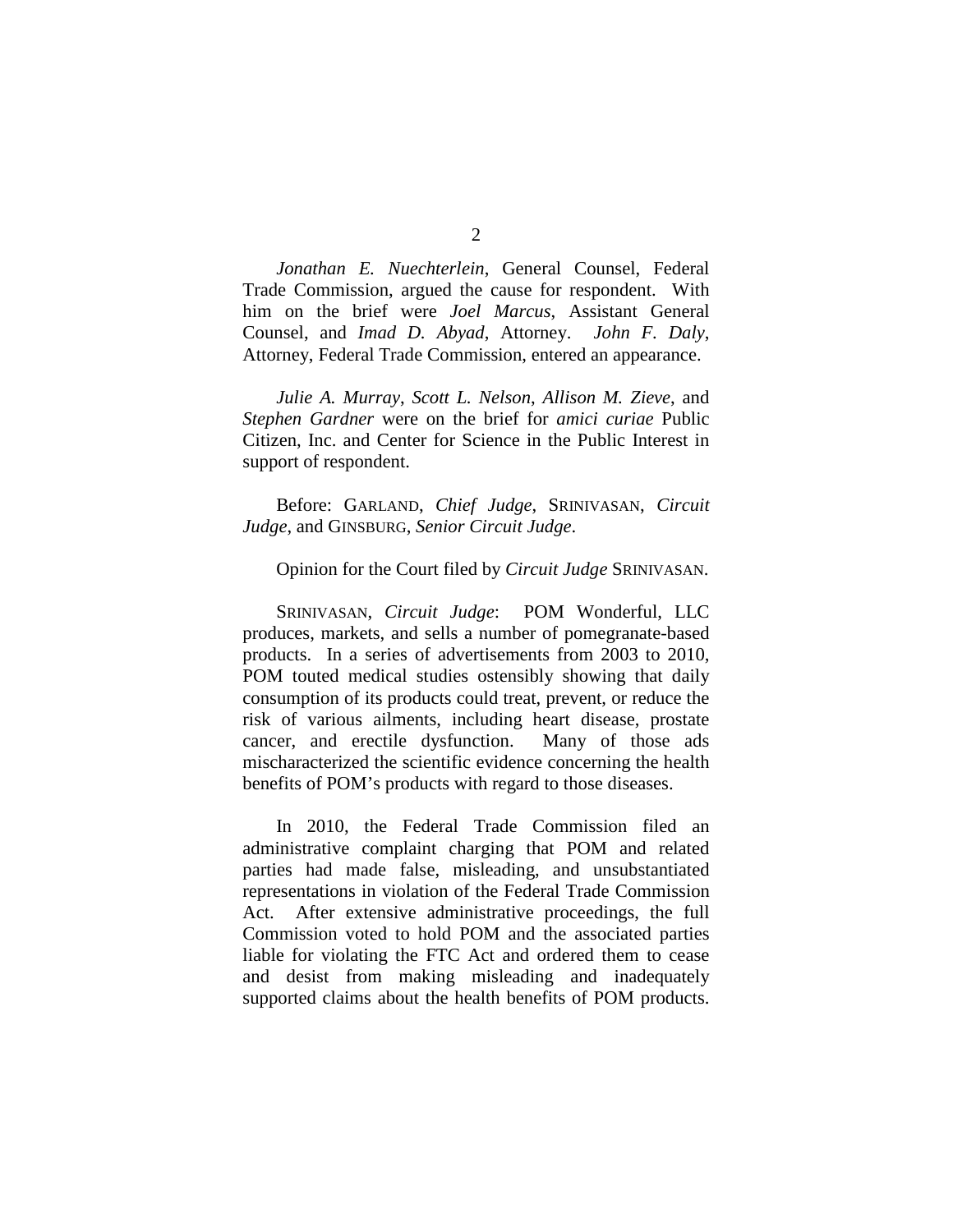The Commission's order also bars POM and the related parties from running future ads asserting that their products treat or prevent any disease unless armed with at least two randomized, controlled, human clinical trials demonstrating statistically significant results.

POM and the associated parties petition for review of the Commission's order, arguing that the order runs afoul of the FTC Act, the Administrative Procedure Act, and the First Amendment. We deny the bulk of petitioners' challenges. The FTC Act proscribes—and the First Amendment does not protect—deceptive and misleading advertisements. Here, we see no basis for setting aside the Commission's conclusion that many of POM's ads made misleading or false claims about POM products. Contrary to petitioners' contentions, moreover, the Commission had no obligation to adhere to notice-and-comment rulemaking procedures before imposing liability in its adjudicatory proceeding. Additionally, we affirm the Commission's remedial order insofar as it requires POM to gain the support of at least one randomized, controlled, human clinical trial study before claiming a causal relationship between consumption of POM products and the treatment or prevention of any disease. We find inadequate justification, however, for the Commission's blanket requirement of at least *two* such studies as a precondition to any disease-related claim. In all other respects, we deny the petition for review.

## **I.**

## **A.**

Since 1987, entrepreneurs Stewart and Lynda Resnick have acquired and planted thousands of acres of pomegranate orchards in California. In 1998, they began to collaborate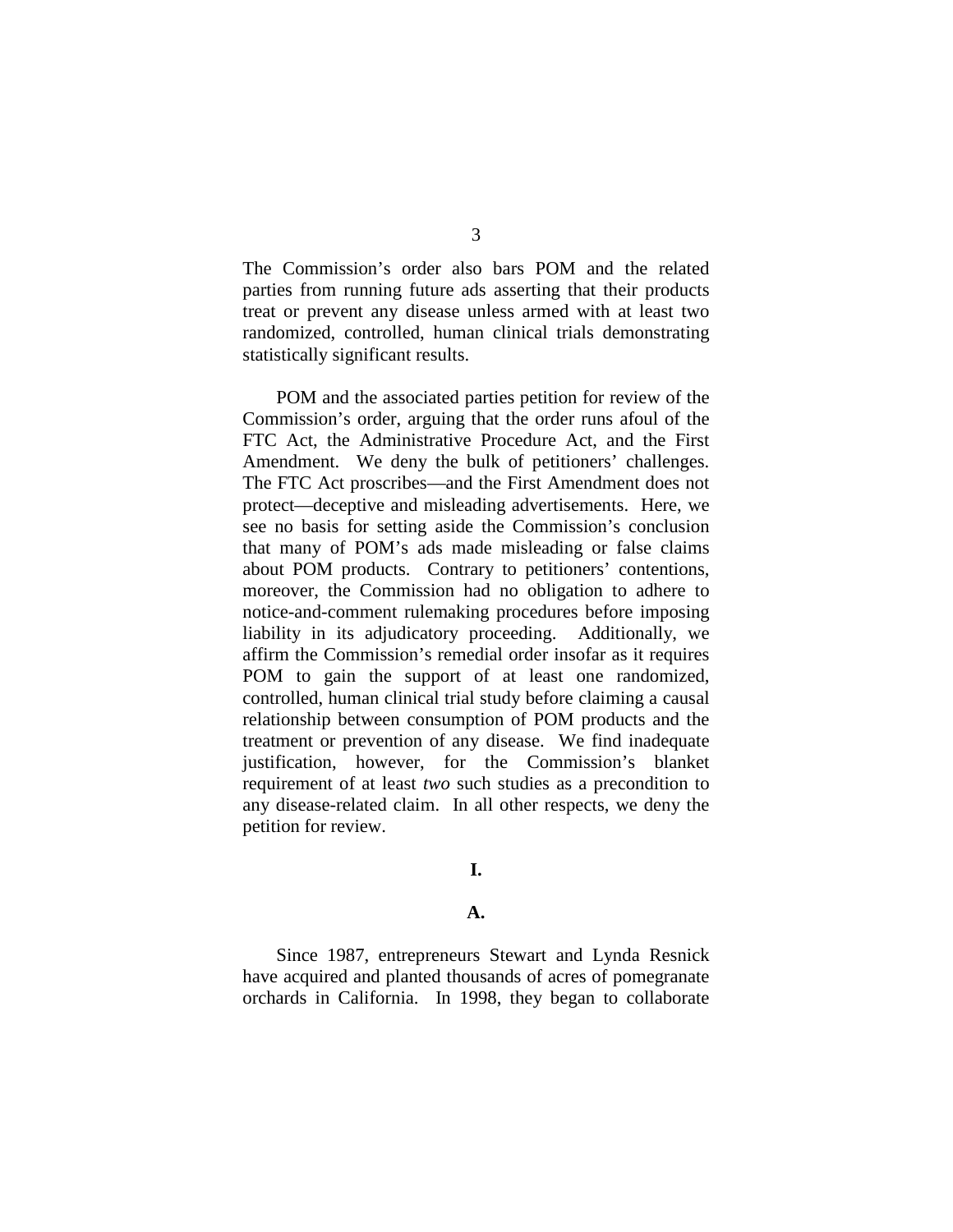with doctors and scientists to investigate the potential health benefits of pomegranate consumption. They formed POM Wonderful, LLC to make, market, and sell pomegranatebased products. The products include POM Wonderful 100% Pomegranate Juice and two dietary supplements,  $POM<sub>x</sub>$  Pills and  $POM_x$  Liquid, which contain pomegranate extract in concentrated form. The Resnicks are the sole owners of POM Wonderful and an affiliated company, Roll Global LLC, which provides advertising and other services to POM. Those entities have engaged in a broad array of advertising campaigns promoting POM products through various media including magazine ads, newspaper inserts, billboards, posters, brochures, press releases, and website materials.

POM's promotional materials regularly referenced scientific support for the claimed health benefits of its pomegranate products. By 2010, the Resnicks, POM, and Roll had spent more than \$35 million on pomegranate-related medical research, sponsoring more than one hundred studies at forty-four different institutions. This case involves studies examining the efficacy of POM's products with regard to three particular ailments: heart disease, prostate cancer, and erectile dysfunction.

1. POM sponsored a number of studies examining the capacity of its products to improve cardiovascular health. One such study, led by Dr. Michael Aviram of the Technion-Israel Institute of Technology, examined the effect of pomegranate juice consumption by patients with carotid artery stenosis. Carotid artery stenosis is the narrowing of the arteries that supply oxygenated blood to the brain, usually caused by a buildup of plaque inside the arteries.

In Dr. Aviram's study, ten patients with carotid artery stenosis consumed concentrated pomegranate juice daily for a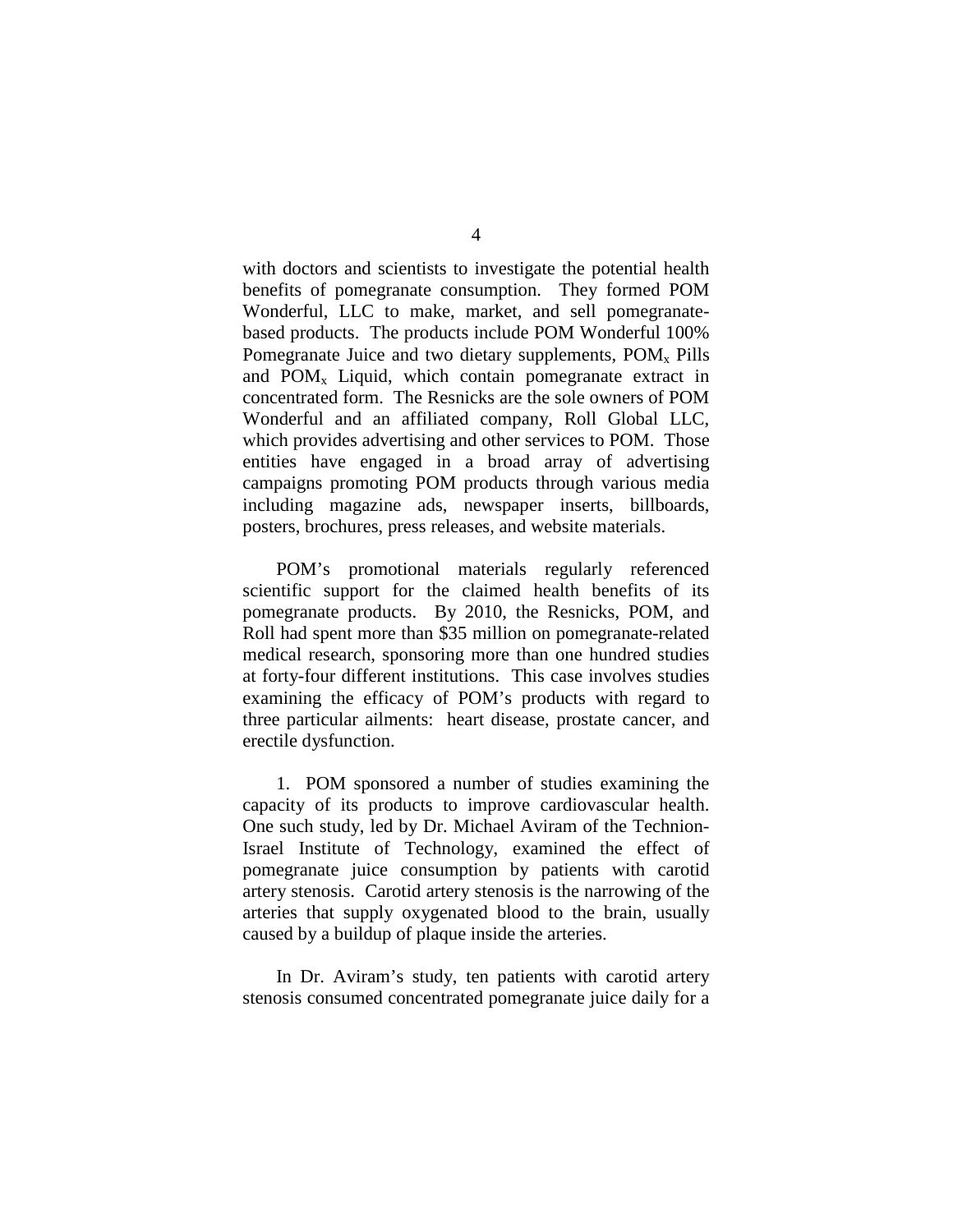year, while nine patients with carotid artery stenosis served as a control group and consumed no pomegranate juice. The investigators measured the change in the patients' carotid intima-media thickness (CIMT), an indicator of plaque buildup. They found that patients who consumed pomegranate juice every day experienced a reduction in CIMT of "up to 30%" after one year, while CIMT for patients in the control group increased by 9% after one year. *POM Wonderful LLC*, No. 9344, Initial Decision of ALJ at 115 ¶ 791 (U.S. Fed. Trade Comm'n May 17, 2012) (ALJ Initial Decision). As one of POM's experts would later testify, the Aviram study, while "suggest[ing] a benefit" from pomegranate juice consumption for patients with carotid artery stenosis, was "not at all conclusive," in part because of the study's small sample size. *Id*. at 118 ¶ 802 (quoting expert testimony). In 2004, the journal *Clinical Nutrition*  published the study. *See* M. Aviram et al., *Pomegranate Juice Consumption for 3 Years by Patients with Carotid Artery Stenosis Reduces Common Carotid Intima-Media Thickness, Blood Pressure and LDL Oxidation*, 23 Clinical Nutrition 423 (2004).

Subsequently, in 2005, a larger study, led by Dr. Dean Ornish of the University of California, San Francisco and the Preventative Medicine Research Institute, followed seventythree patients with at least one cardiovascular risk factor for one year. The patients were randomly assigned either to drink one cup of pomegranate juice daily or to drink a placebo beverage. At the end of the study, Dr. Ornish and his coinvestigators found no statistically significant difference between the treatment group and the placebo group in CIMT change or any other heart-related measure.

In 2006, a third, still larger study, led by Dr. Michael Davidson of the University of Chicago, followed 289 patients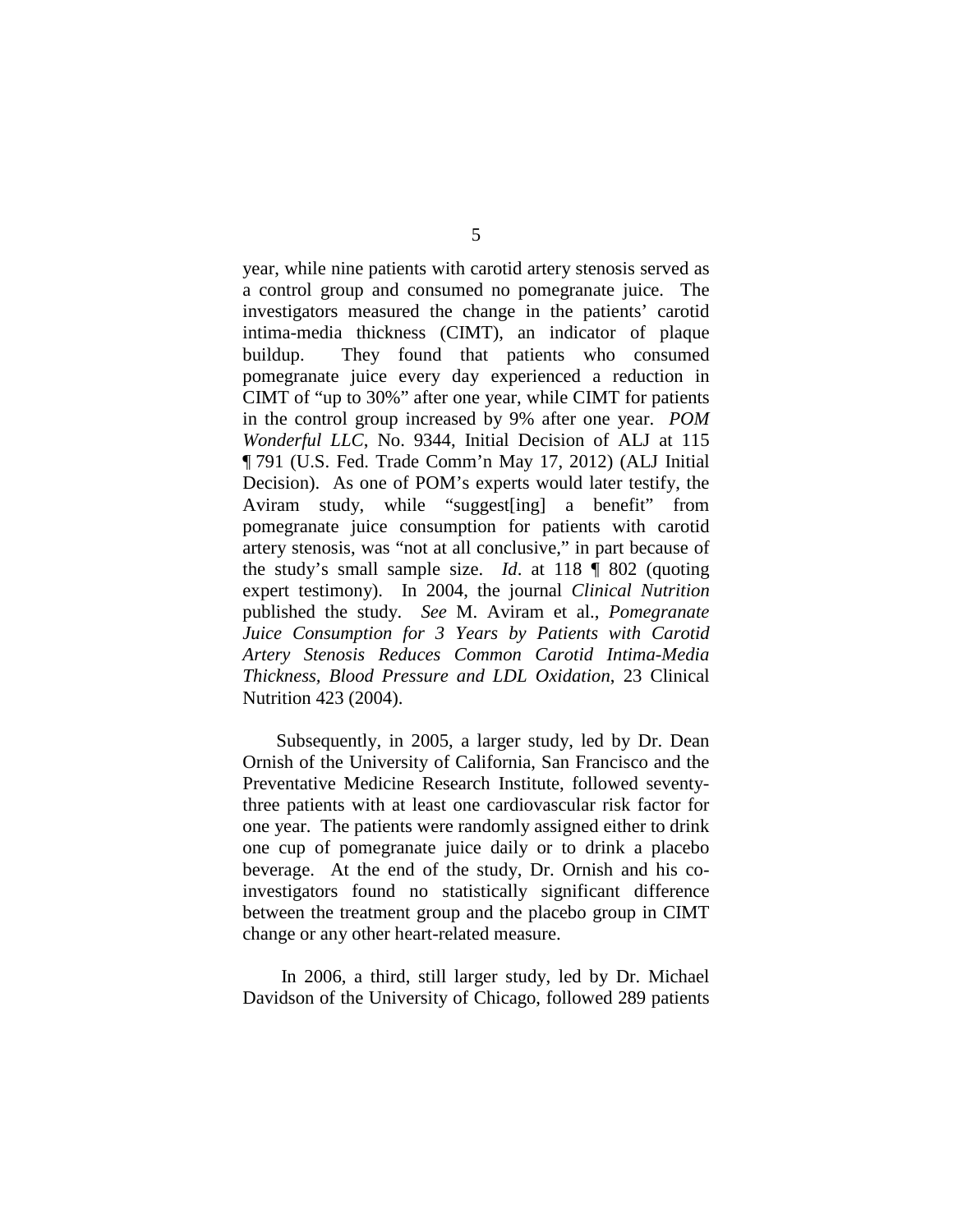with one or more coronary heart disease risk factors. As in the Ornish study, the patients were randomly assigned to drink either pomegranate juice or a placebo beverage each day. At the end of eighteen months, Dr. Davidson and his coinvestigators found no statistically significant difference in the rate of carotid intima-media thickening between patients in the treatment group and those in the placebo group. POM initially delayed publication of the adverse findings, but ultimately allowed publication of the study in 2009. *See* Michael H. Davidson et al., *Effects of Consumption of Pomegranate Juice on Carotid Intima-Media Thickness in Men and Women at Moderate Risk for Coronary Heart Disease*, 104 Am. J. Cardiology 936 (2009).

In their final report, Dr. Davidson and his coinvestigators noted that they had found some evidence of an association between pomegranate juice consumption and decreased CIMT among subgroups of patients with high triglyceride levels and low levels of HDL ("good") cholesterol. Dr. Davidson and his co-authors emphasized, however, that the findings for those subgroups were based on "post hoc exploratory analyses" unanticipated in the study protocol. As Dr. Davidson and his co-authors noted, "post hoc exploratory analyses ... should be interpreted with caution" because of an increased risk of "type I errors" (i.e., false positives). *See id.* at 941. Even for patients in the highrisk subgroups, moreover, the reduction in arterial thickness was between 4% and 9% (depending on the measurement), substantially below the 30% decrease reported by Dr. Aviram.

Although Drs. Ornish and Davidson completed their arterial thickness studies in 2005 and 2006, respectively, a consumer reading POM's promotional materials after 2006 would not have known of those studies or that they cast doubt on Dr. Aviram's prior findings. In June 2007, for example,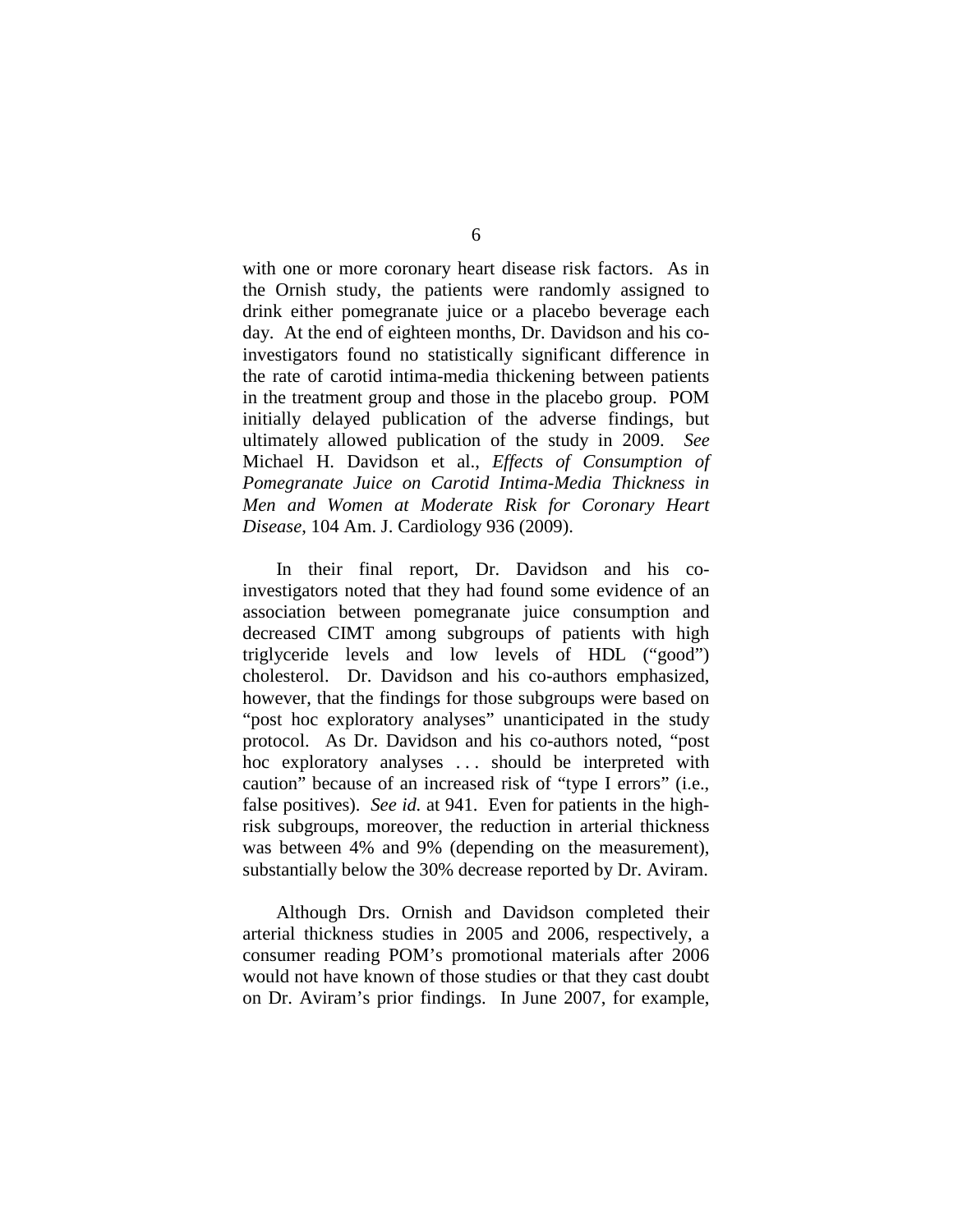POM distributed a brochure featuring a statement by Dr. Aviram that "POM Wonderful Pomegranate Juice has been proven to promote cardiovascular health," along with a description of his arterial thickness study, but with no mention of Drs. Ornish's and Davidson's contrary findings. *POM Wonderful LLC*, No. 9344, Opinion of the Commission, App. B fig.10, at 5 (U.S. Fed. Trade Comm'n Jan. 10, 2013) (FTC Op.). That same summer, POM published a newsletter in which it asserted that "NEW RESEARCH OFFERS FURTHER PROOF OF THE HEART-HEALTHY BENEFITS OF POM WONDERFUL JUICE." *Id.* App. B fig.16, at 3. The newsletter claimed a "30% DECREASE IN ARTERIAL PLAQUE" on the basis of Dr. Aviram's limited study but again omitted any mention of the Ornish and Davidson findings. *Id.* And in 2008 and 2009, POM conducted a \$1 million promotional campaign, with seventy ads in newspapers and magazines across the country, in which it trumpeted Dr. Aviram's findings—including the 30% figure—without any acknowledgement of the contrary Ornish and Davidson studies. *Id.* App. B fig.25; *see also id.* App. B fig.19.

Dr. Ornish also conducted a separate study examining the relationship between pomegranate juice and blood flow. The study followed forty-five patients with coronary heart disease and myocardial ischemia (insufficient blood flow to the heart due to narrowing of the arteries). The patients were randomly assigned to drink either pomegranate juice or a placebo beverage daily. Dr. Ornish later testified that, although his protocol called for a twelve-month study, he terminated the study abruptly after three months because the Resnicks did not follow through on their previous commitment to fund a twelve-month trial.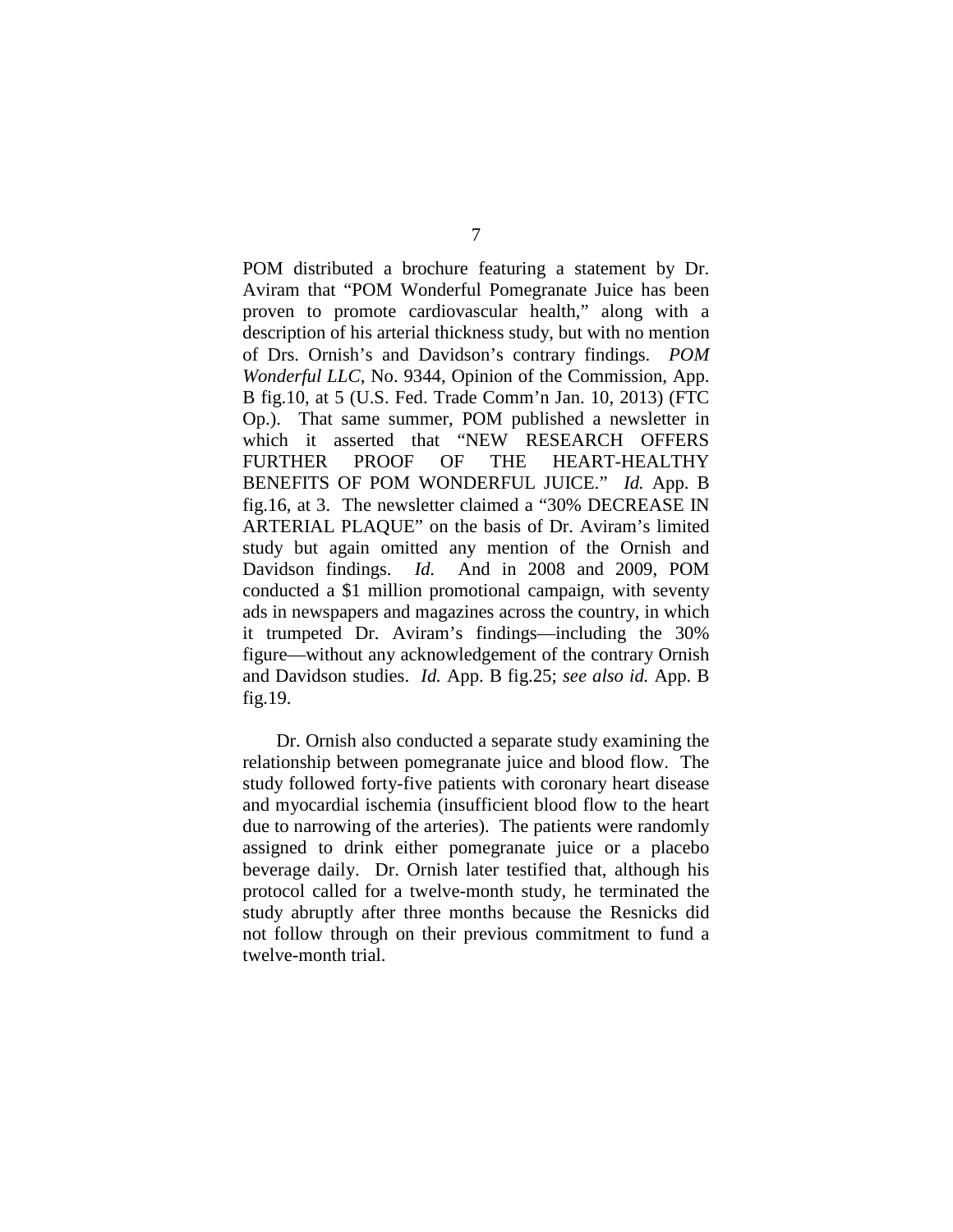At the end of three months, patients in the treatment group outperformed patients in the placebo group on one measure of blood flow to the heart, known as the "summed difference score." The study, however, found no statistically significant difference between the treatment and control groups on two other measures of blood flow (the "summed rest score" and the "summed stress score"), nor did it find any statistically significant differences in blood pressure, cholesterol, or triglycerides. Medical experts later noted a number of shortcomings of the study, including that patients in the placebo group began the study with significantly worse blood flow than patients in the treatment group, potentially skewing the outcomes.

POM touted the results of the second Ornish study in its ads and promotional materials without noting the study's limitations or acknowledging that patients in the treatment group showed no statistically significant improvement in blood flow on two of three measures. In September 2005, for instance, POM issued a press release announcing the study in which it asserted that "blood flow to the heart improved approximately 17% in the pomegranate juice group" and that differences in blood flow between the two groups were "statistically significant." *Id.* App. B fig.8. POM continued to make similar statements in its promotional materials through 2009. *See id.* App. B fig.10, at 5 (June 2007 brochure claiming that "[p]atients who consumed 8oz of POM Wonderful 100% Pomegranate Juice daily for three months experienced a 17% improvement in blood flow"); *id.* App. B fig.16, at 3 (summer 2007 newsletter claiming "17% IMPROVED BLOOD FLOW"); *id.* App. B figs.37, 38, 39 (similar claims on POM websites in 2009).

2. In addition to the cardiovascular studies, petitioners sponsored research on the effect of pomegranate juice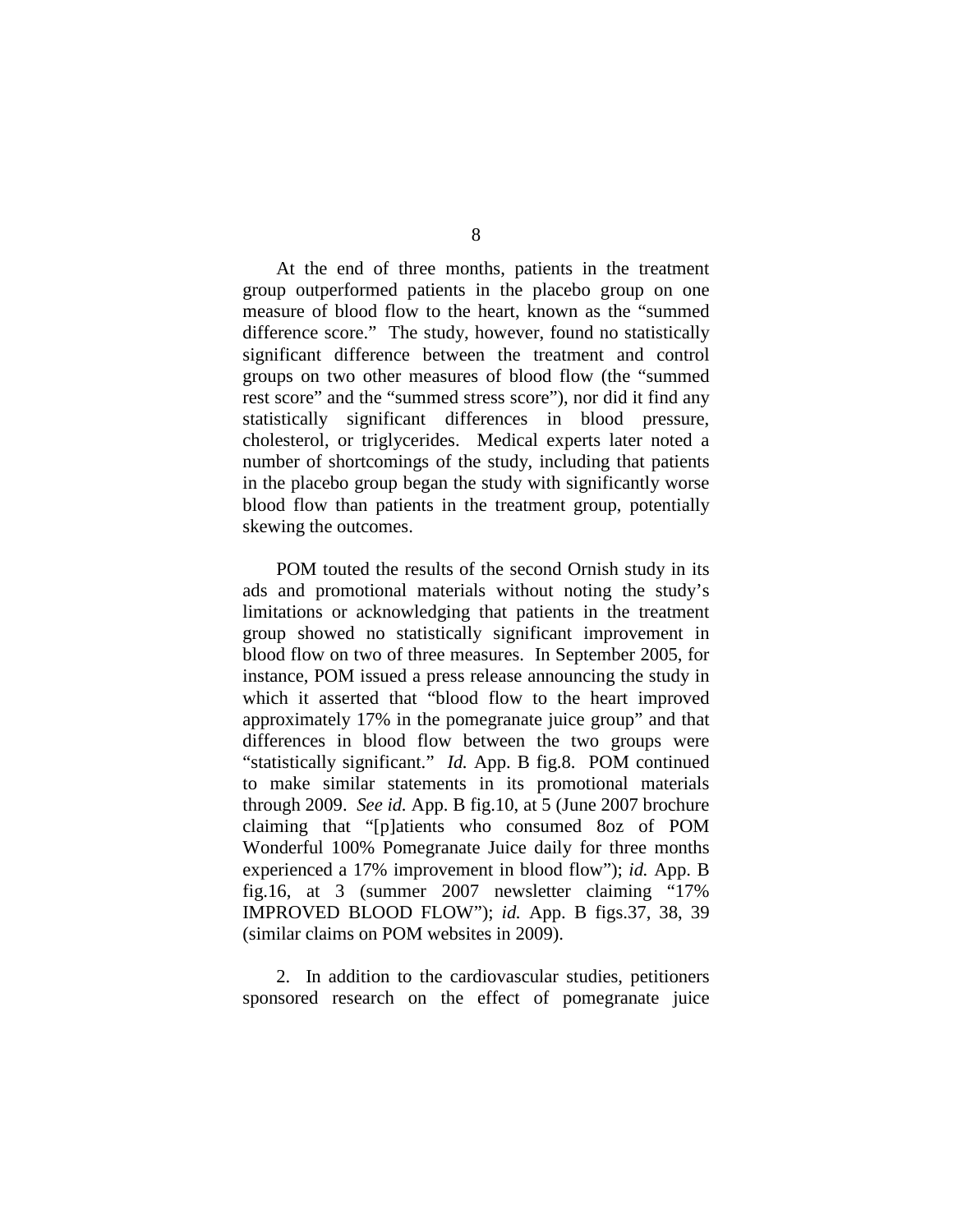consumption in prostate cancer patients. One study, led by Dr. Allan Pantuck of the University of California, Los Angeles Medical School, followed forty-six patients who had been diagnosed with prostate cancer. All of the patients had already been treated by radical prostatectomy, radiation therapy, or cryotherapy. The study called for them to drink eight ounces of pomegranate juice daily. There was no control group. The study concluded that the patients' "PSA doubling time," a measure of the rapidity of growth in prostate tumor cells, increased from fifteen months at the beginning of the study to fifty-four months at the end. But as Dr. Pantuck himself noted, patients who have undergone radical prostatectomy or radiation therapy for prostate cancer commonly experience a lengthening in PSA doubling time regardless of whether they consume pomegranate juice.

POM, however, made no mention of the limitations of the Pantuck study in its public statements. In a July 2006 press release, POM claimed that "drinking 8 ounces of POM Wonderful pomegranate juice daily prolonged post-prostate surgery PSA doubling time from 15 to 54 months," without noting that some or all of the increase in the patients' PSA doubling times may have resulted from the radical prostatectomies or radiation treatments undergone by the patients. *Id.* App. B fig.9, at 2. POM advanced similar claims in a June 2007 brochure and in a fall 2007 newsletter, again with no disclosure of the study's limitations. *See id.* App. B figs.10, 17. In 2008 and 2009, POM ads in the New York Times Magazine and TIME Magazine asserted that prostate cancer patients who drank eight ounces of POM Wonderful 100% Pomegranate Juice a day for at least two years experienced "significantly slower" PSA doubling times, once again without any acknowledgment that the patients' PSA doubling times may have slowed regardless of whether they consumed pomegranate juice. *Id.* App. B figs.21, 27; *see also*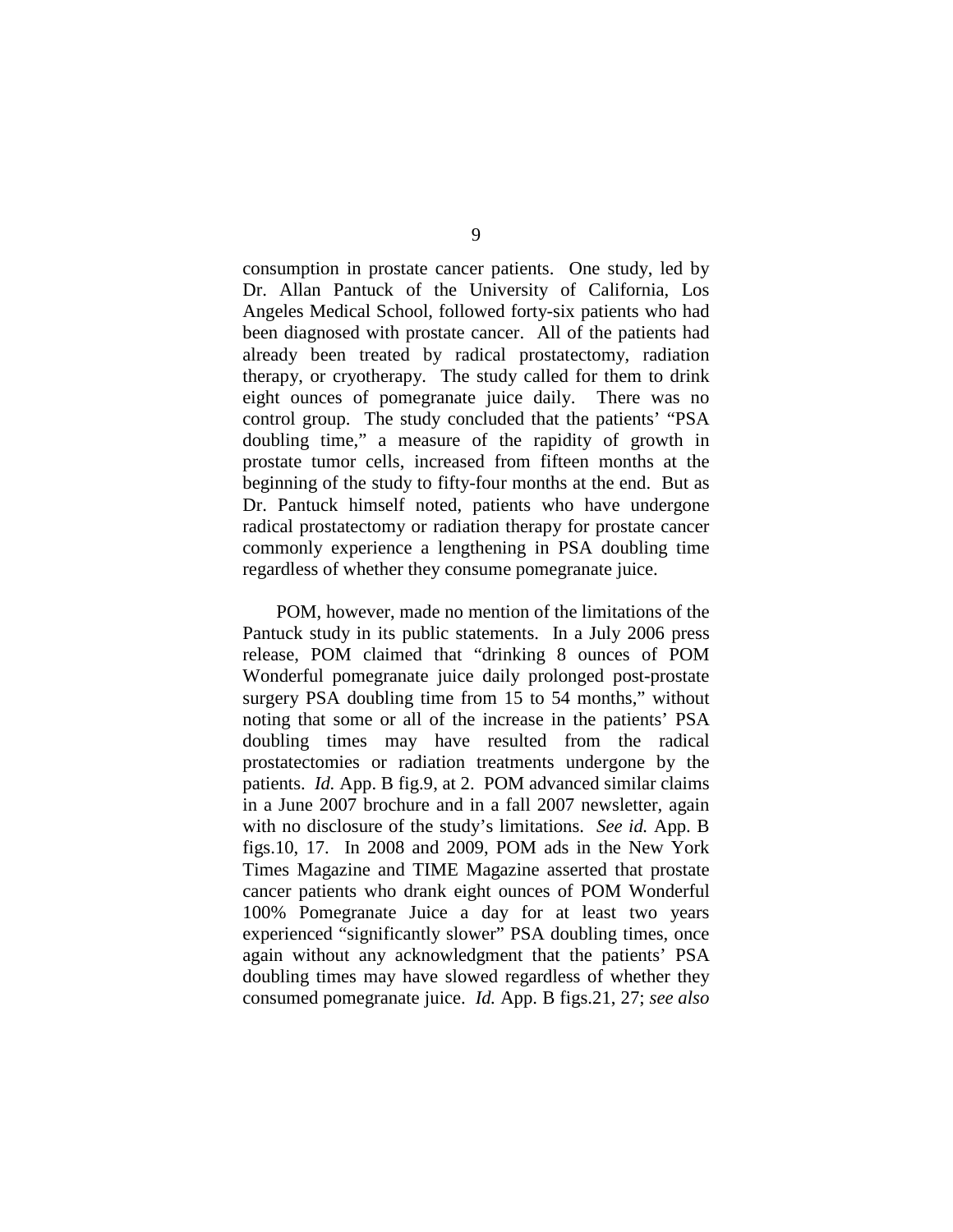*id.* figs.36, 37, 38, 39 (similar claims on POM websites in 2009).

3. Petitioners additionally sponsored research of the effects of pomegranate juice consumption in men with mild to moderate erectile dysfunction. One study, led by Dr. Harin Padma-Nathan, a urologist in Beverly Hills, California, followed fifty-three patients over eight weeks. The study used a "crossover" design: one group of patients consumed pomegranate juice for the first four weeks and then consumed a placebo beverage for the next four, while a second group consumed the placebo beverage for the first four weeks and pomegranate juice for the next four. Dr. Padma-Nathan and co-investigators evaluated the results using two measures: the International Index of Erectile Function (IIEF), a fifteenquestion instrument, and the Global Assessment Questionnaire (GAQ), a one-question test. The IIEF is a "validated" tool, which means that the measure has been shown to have statistical reliability, while the one-question GAQ is not a validated measure for assessing erectile function. *See generally* R. C. Rosen et al., *The International Index of Erectile Function (IIEF): A State-of-the-Science Review*, 14 Int'l J. Impotence Res. 226, 226 (2002).

Dr. Padma-Nathan's study showed some evidence that patients scored higher on the GAQ measure after drinking pomegranate juice. But the *p*-value—the probability of observing at least as strong an association between pomegranate juice consumption and GAQ scores due to random chance—was 0.058, falling just short of statistical significance at the conventional  $p < 0.05$  level. On the scientifically validated IIEF measure, however, the difference between patients' scores after drinking pomegranate juice and after drinking the placebo beverage came nowhere near statistical significance: there was nearly a 3/4 likelihood of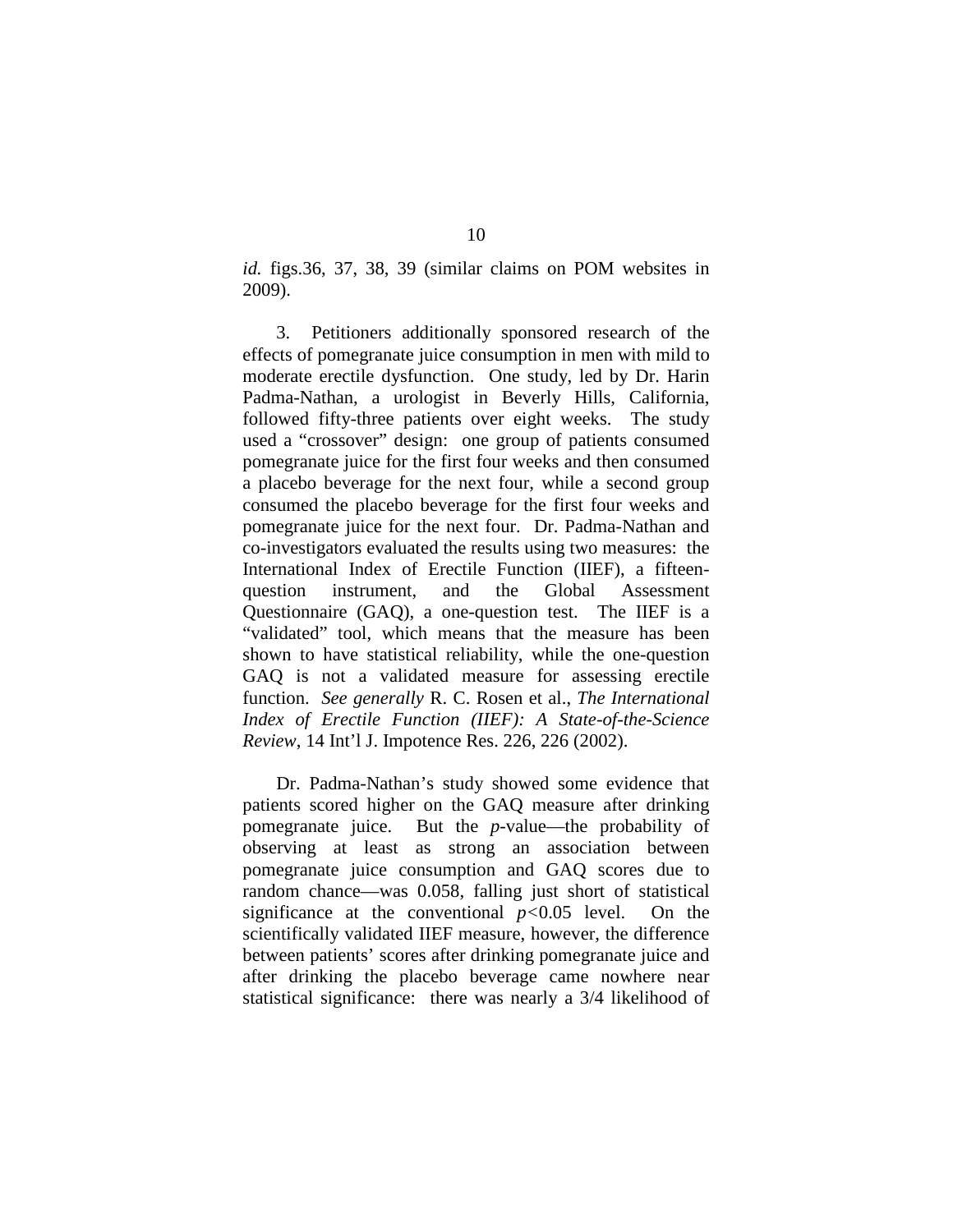observing as strong an association due to random chance (*p=*0.72). *See* C.P. Forest, H. Padma-Nathan & H.R. Liker, *Efficacy and Safety of Pomegranate Juice on Improvement of Erectile Dysfunction in Male Patients with Mild to Moderate Erectile Dysfunction: A Randomized, Placebo-Controlled, Double-Blind, Crossover Study*, 19 Int'l J. Impotence Res. 564, 566 (2007).

In its public statements about Dr. Padma-Nathan's study, POM made no mention of the negative results with respect to the validated IIEF measure. POM instead touted the study outcomes based exclusively on the non-validated GAQ measure. A 2007 POM press release thus described Dr. Padma-Nathan's study as follows:

> At the end of . . . each four week period, efficacy was assessed using the International Index of Erectile Function (IIEF) and Global Assessment Questionnaire (GAQ). The IIEF is a validated questionnaire that has been demonstrated to correlate with ED intensity. The GAQ elicits the patient's self-evaluation of the study beverages' effect on erectile activity. Forty seven percent of the subjects reported that their erections improved with POM Wonderful Pomegranate Juice, while only 32% reported improved erections with the placebo  $(p=0.058)$ .

FTC Op. App. B fig.15, at 2. That press release, while referencing IIEF and thus suggesting that its description of the findings would account for that measure, in fact promoted the results based solely on the GAQ measure with no acknowledgment of the adverse findings on IIEF scores. In 2009 and 2010, POM similarly touted the GAQ findings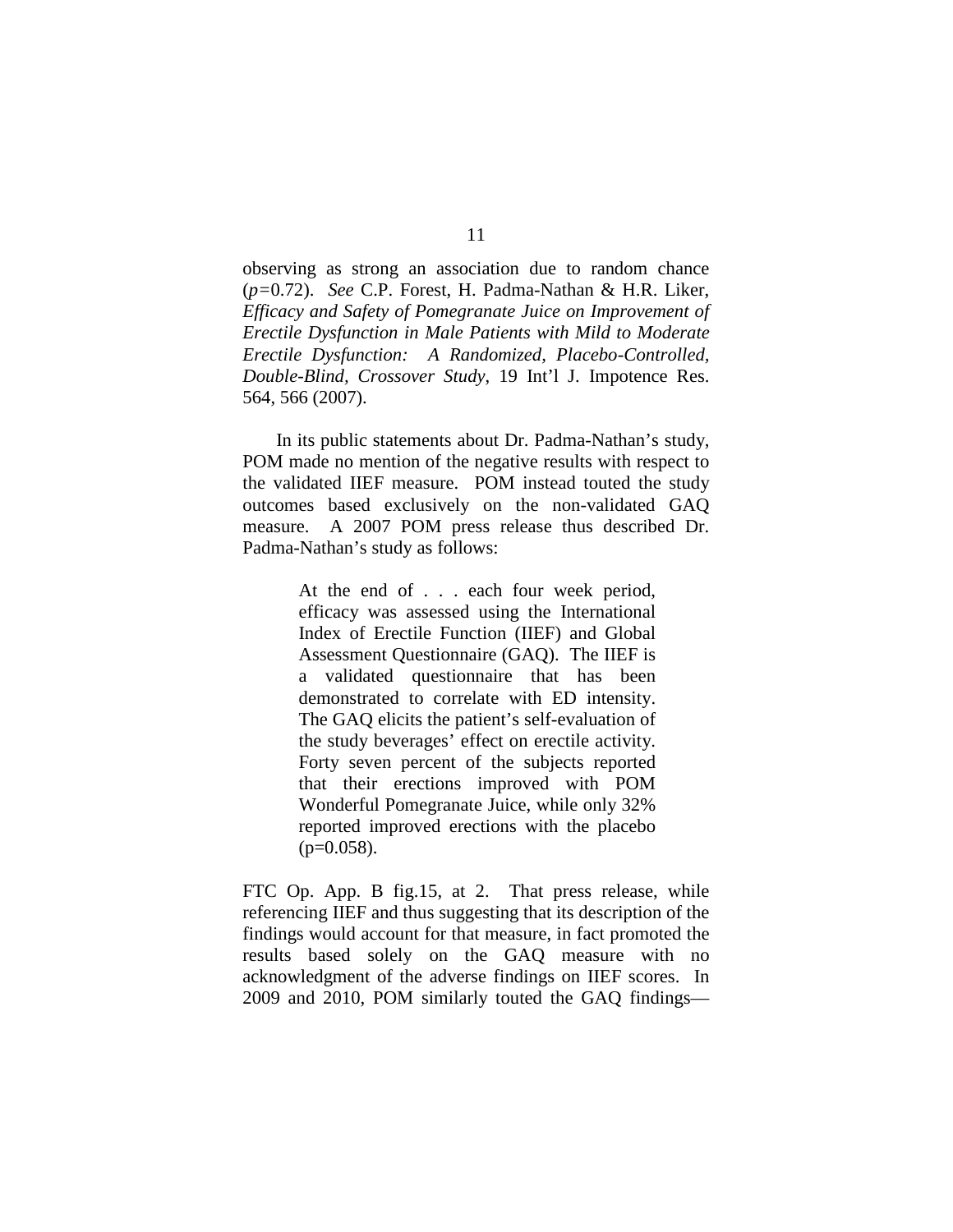again without any mention of the negative IIEF results—on websites and in print ads. *See id.* App. B figs.33, 36, 37, 38, 39.

**B.**

In September 2010, the Federal Trade Commission filed an administrative complaint alleging that POM, Roll, the Resnicks, and POM's then-President Matthew Tupper had made false, misleading, and unsubstantiated representations in violation of the FTC Act. *See* FTC Act § 5(a)(1), 15 U.S.C. § 45(a)(1); FTC Act § 12(a), 15 U.S.C. § 52(a). The complaint identified forty-three advertisements or promotional materials containing claims alleged to be false, misleading, or unsubstantiated.

In May 2012, following an administrative trial, the Commission's chief administrative law judge found that nineteen of POM's advertisements and promotional materials contained implied claims that POM products treat, prevent, or reduce the risk of heart disease, prostate cancer, or erectile dysfunction. He further concluded that POM and the related parties lacked sufficient evidence to substantiate those claims, and that the claims were material to consumers. He therefore held the POM parties liable under the FTC Act and ordered them to cease and desist from making further claims about the health benefits of any food, drug, or dietary supplement unless the claims are non-misleading and supported by competent and reliable scientific evidence.

Both sides appealed to the full Commission. POM and the related parties argued that they should not have been held liable at all, while the Commission's complaint counsel argued that additional ads and promotional items (beyond the nineteen identified by the administrative law judge) made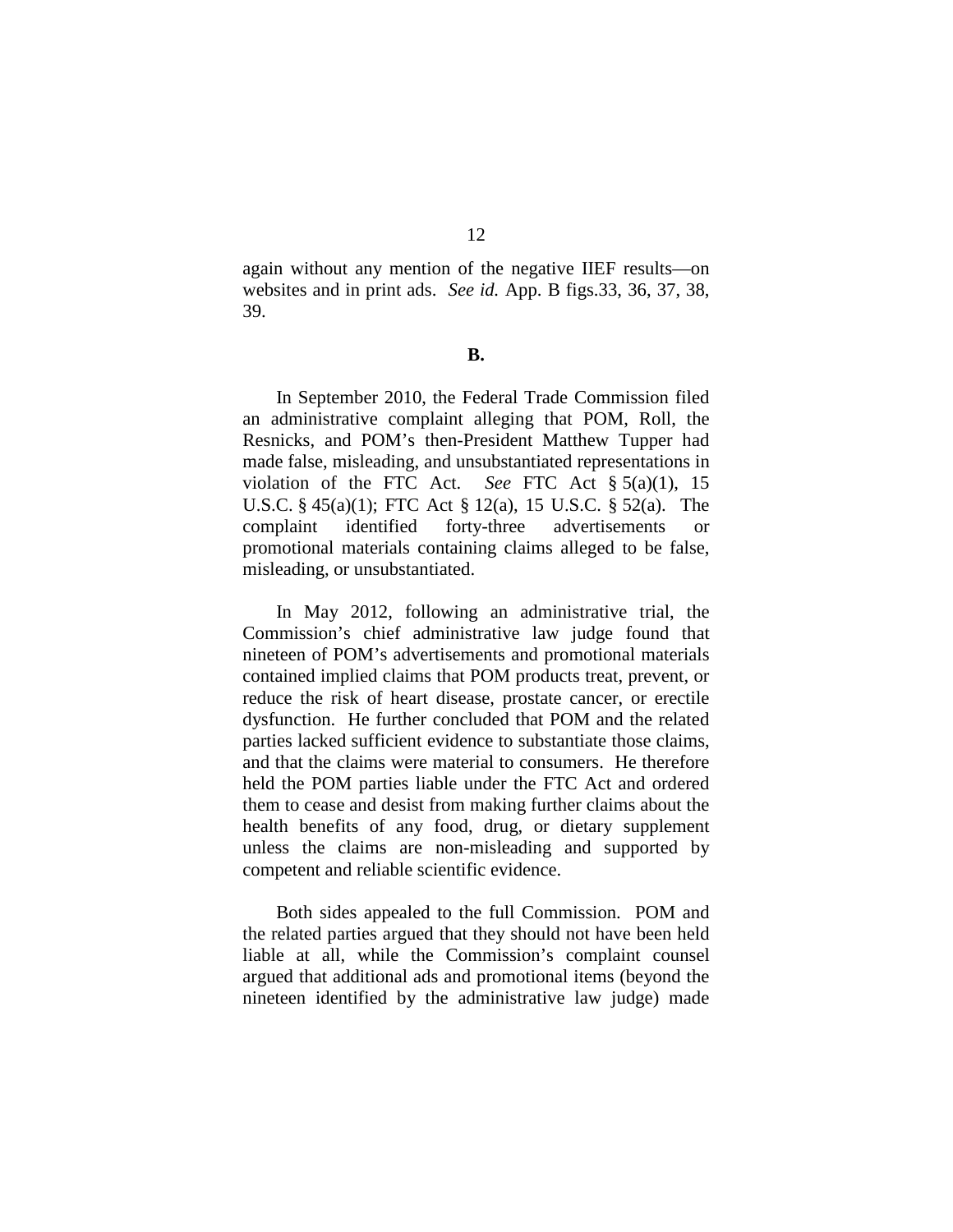false or misleading claims. The complaint counsel also urged the Commission to impose an injunctive order barring POM from claiming that any of its products is effective in the treatment or prevention of any disease unless POM first gains pre-approval from the Food and Drug Administration.

In January 2013, the Commission unanimously affirmed the administrative law judge's decision to impose liability on POM and the other parties. Four of the five commissioners found that thirty-six of POM's ads and promotional items made false or misleading claims, but the Commission specified that injunctive relief would be justified even if based solely on the nineteen ads found by the administrative law judge (and affirmed by the Commission) to be false or misleading. Commissioner Ohlhausen filed a concurring statement saying that she, like the administrative law judge, would have found a smaller number of POM ads to be false or misleading. But she agreed that POM and the related parties should all be held liable for violating the FTC Act.

The Commission also broadened the scope of the injunctive order against POM and the other parties, although it declined complaint counsel's request to require FDA preapproval. Part I of the Commission's final order prohibits POM, Roll, the Resnicks, and Tupper from representing that any food, drug, or dietary supplement "is effective in the diagnosis, cure, mitigation, treatment, or prevention of any disease"—including but not limited to heart disease, prostate cancer, and erectile dysfunction—unless the representation is non-misleading and supported by "competent and reliable scientific evidence that, when considered in light of the entire body of relevant and reliable scientific evidence, is sufficient to substantiate that the representation is true." The order goes on to say: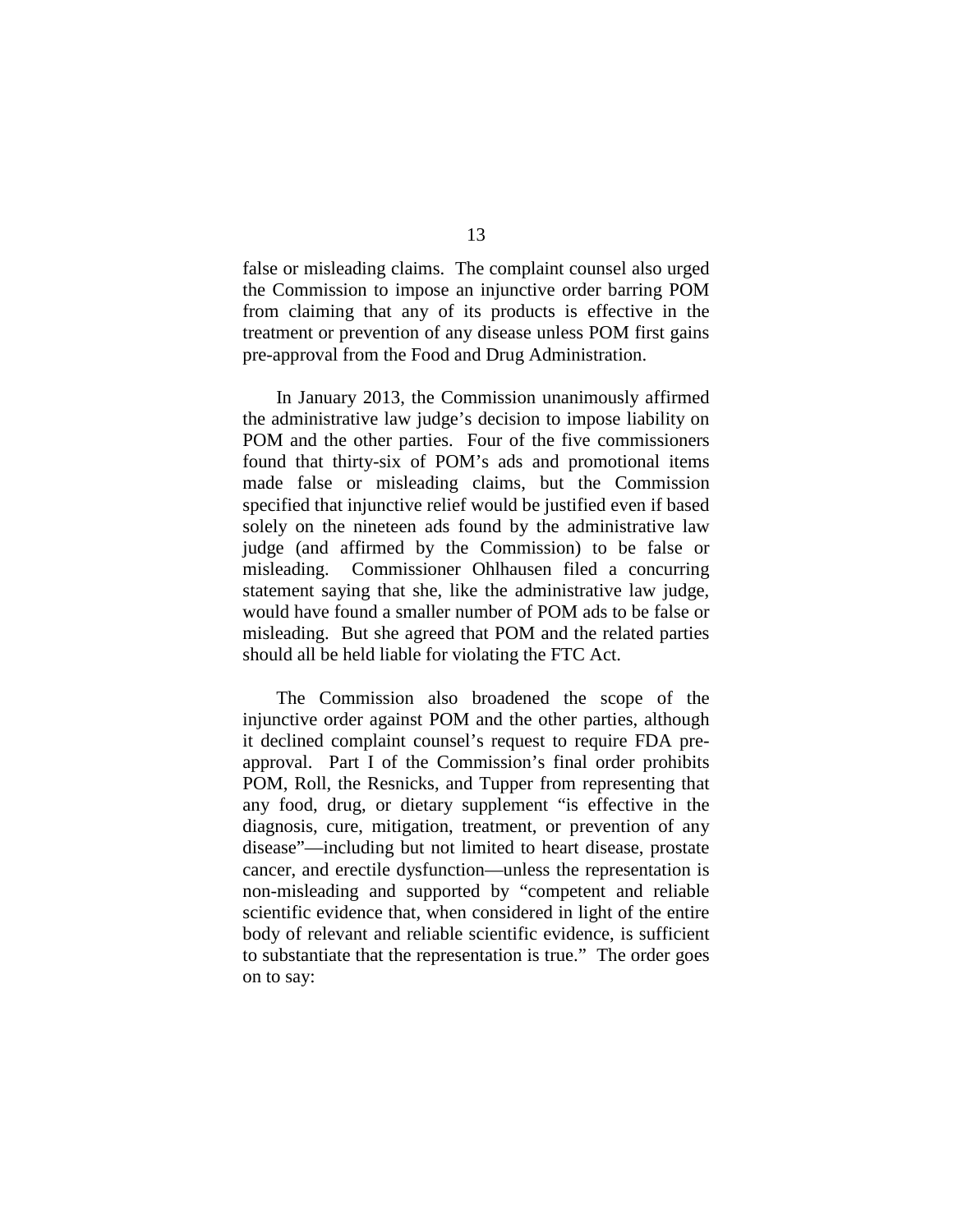For purposes of this Part I, competent and reliable scientific evidence shall consist of at least two randomized and controlled human clinical trials (RCTs) . . . that are randomized, well controlled, based on valid end points, and conducted by persons qualified by training and experience to conduct such studies. Such studies shall also yield statistically significant results, and shall be double-blinded unless [POM, Roll, the Resnicks, or Tupper] can demonstrate that blinding cannot be effectively implemented given the nature of the intervention.

# *POM Wonderful LLC*, No. 9344, Final Order at 2 (U.S. Fed. Trade Comm'n Jan. 10, 2013) (FTC Final Order).

Part II of the order prohibits POM and the related parties from misrepresenting the results of scientific studies in their ads. Part III bars them from making any claim about the "health benefits" of a food, drug, or dietary supplement unless the representation is non-misleading and supported by "competent and reliable scientific evidence." But unlike Part I, which applies specifically and solely to *disease*-related claims, Part III contains no requirement that randomized, controlled, human clinical trials support more general claims about health benefits.

POM, Roll, the Resnicks, and Tupper petitioned this court for review. We have jurisdiction under sections 5(c) and 5(d) of the FTC Act, 15 U.S.C. § 45(c)-(d).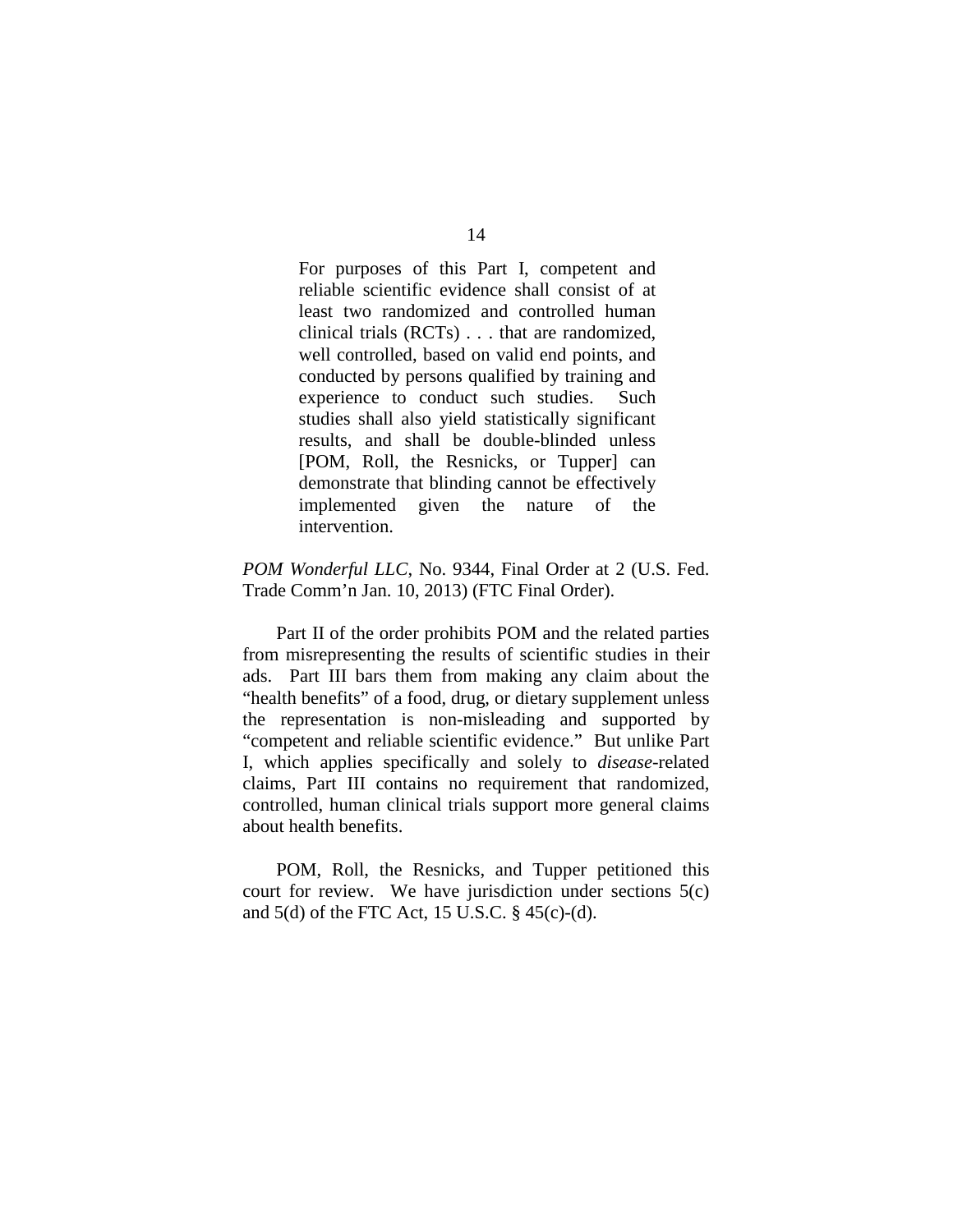# 15

## **II.**

Per our usual practice, we first address petitioners' statutory challenges to the Commission's order before turning to their constitutional claims. *See In re Fashina*, 486 F.3d 1300, 1302-03 (D.C. Cir. 2007). On review of an order under the FTC Act, "[t]he findings of the Commission as to the facts, if supported by evidence, shall be conclusive." FTC Act  $\S$  5(c), 15 U.S.C.  $\S$  45(c). That standard is "essentially identical" to the familiar "substantial evidence" test under the Administrative Procedure Act. *FTC v. Ind. Fed'n of Dentists*, 476 U.S. 447, 454 (1986). The Commission "is often in a better position than are courts to determine when a practice is 'deceptive' within the meaning of the [FTC] Act," and that "admonition is especially true with respect to allegedly deceptive advertising since the finding of a § 5 violation in this field rests so heavily on inference and pragmatic judgment." *FTC v. Colgate-Palmolive Co.*, 380 U.S. 374, 385 (1965).

## **A.**

In determining whether an advertisement is deceptive in violation of section 5 of the FTC Act, the Commission engages in a three-step inquiry, considering: (i) what claims are conveyed in the ad, (ii) whether those claims are false, misleading, or unsubstantiated, and (iii) whether the claims are material to prospective consumers. *See Kraft, Inc. v. FTC*, 970 F.2d 311, 314 (7th Cir. 1992); *see also Thompson Med. Co.*, 104 F.T.C. 648, 660-61 (1984), *aff'd*, 791 F.2d 189, 197 (D.C. Cir. 1986). At the first step, the Commission "will deem an advertisement to convey a claim if consumers acting reasonably under the circumstances would interpret the advertisement to contain that message." *Thompson Med. Co.*, 104 F.T.C. at 788. The Commission "examines the overall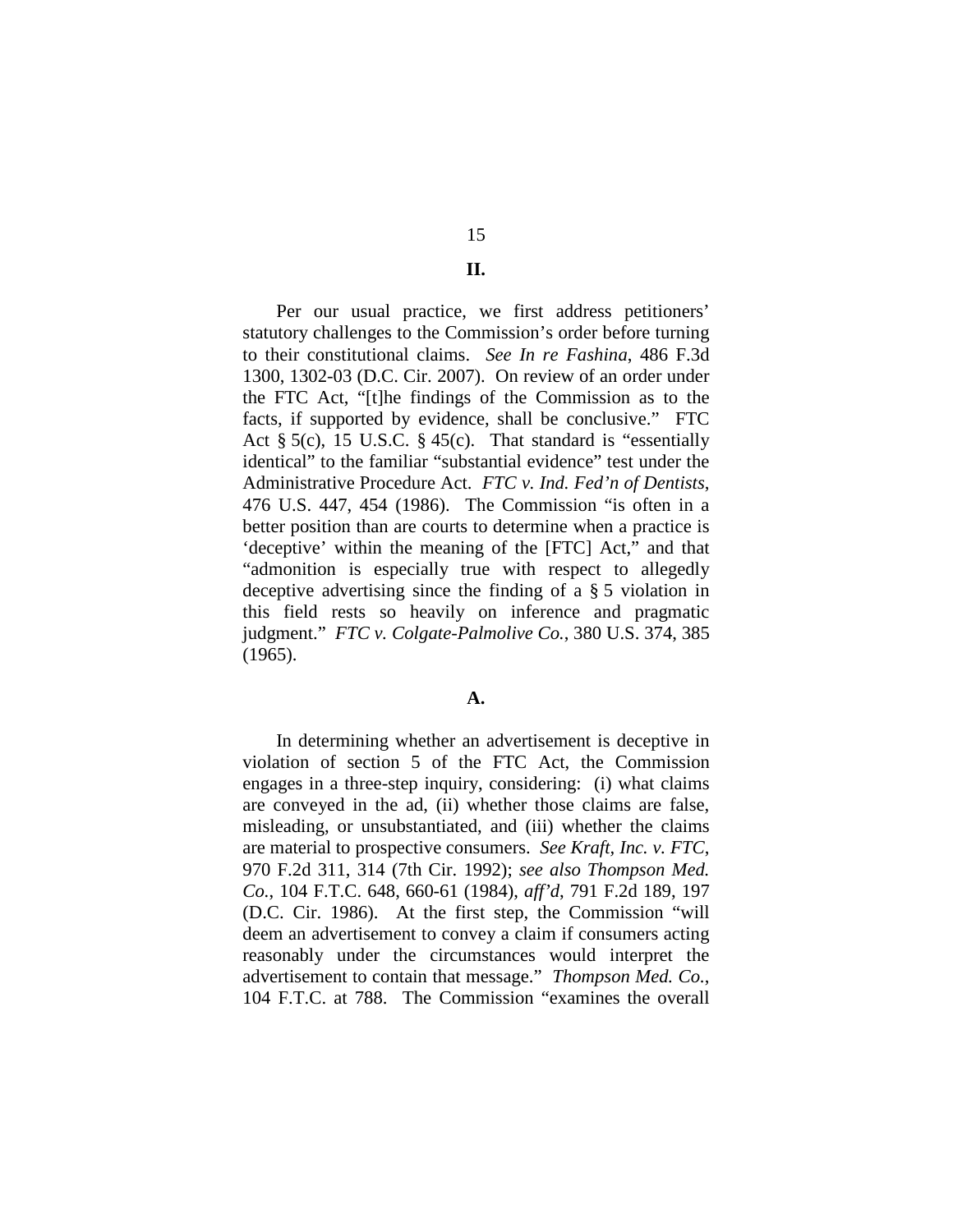net impression" left by an ad, *Kraft*, 970 F.2d at 314, and considers whether "at least a significant minority of reasonable consumers" would "likely" interpret the ad to assert the claim, *Telebrands Corp.*, 140 F.T.C. 278, 291 (2005), *aff'd*, 457 F.3d 354 (4th Cir. 2006).

In identifying the claims made by an ad, the Commission distinguishes between "efficacy claims" and "establishment claims." *See Thompson Med. Co. v. FTC*, 791 F.2d 189, 194 (D.C. Cir. 1986). An efficacy claim suggests that a product successfully performs the advertised function or yields the advertised benefit, but includes no suggestion of scientific proof of the product's effectiveness. *See id.*; *Removatron Int'l Corp. v. FTC*, 884 F.2d 1489, 1492 n.3 (1st Cir. 1989). An establishment claim, by contrast, suggests that a product's effectiveness or superiority has been scientifically established. *See Thompson Med. Co.*, 791 F.2d at 194; *Sterling Drug, Inc. v. FTC*, 741 F.2d 1146, 1150 (9th Cir. 1984).

The distinction between efficacy claims and establishment claims gains salience at the second step of the Commission's inquiry, which calls for determining whether the advertiser's claim is false, misleading, or unsubstantiated. If an ad conveys an efficacy claim, the advertiser must possess a "reasonable basis" for the claim. *See Pfizer Inc.*, 81 F.T.C. 23, 62 (1972). The FTC examines that question under the so-called "*Pfizer* factors," including "the type of product," "the type of claim," "the benefit of a truthful claim," "the ease of developing substantiation for the claim," "the consequences of a false claim," and "the amount of substantiation experts in the field would consider reasonable." *Daniel Chapter One*, No. 9329, 2009 WL 5160000, at \*25 (U.S. Fed. Trade Comm'n Dec. 24, 2009) (citing *Pfizer*, 81 F.T.C. at 64), *aff'd*, 405 F. App'x 505 (D.C. Cir. 2010); *see also Thompson Med. Co.*, 104 F.T.C. at 821.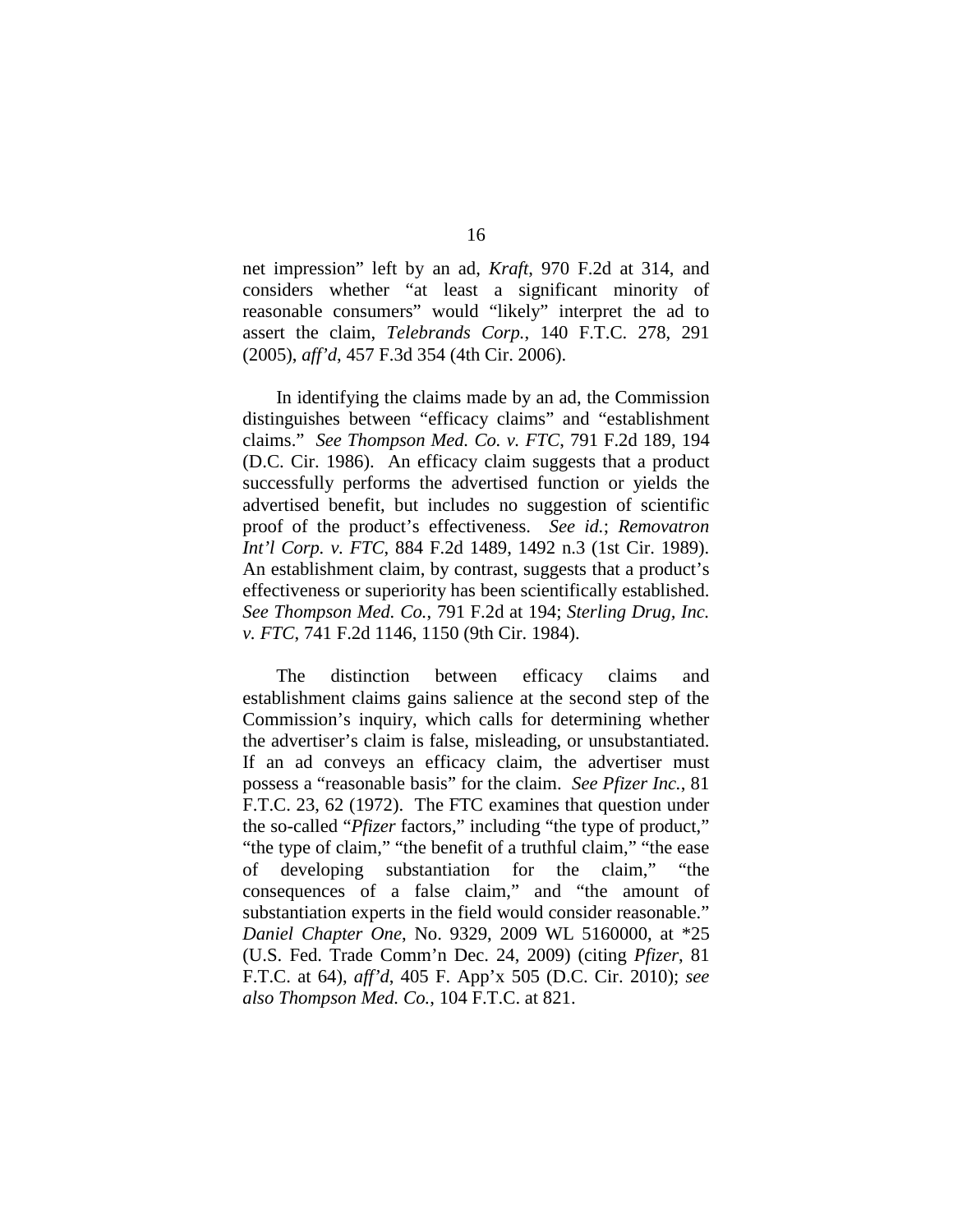For establishment claims, by contrast, the Commission generally does not apply the *Pfizer* factors. *See Removatron Int'l Corp.*, 111 F.T.C. 206, 297 (1988), *aff'd*, 884 F.2d 1489 (1st Cir. 1989). Rather, the amount of substantiation needed for an establishment claim depends on whether the claim is "specific" or "non-specific." *See Thompson Med. Co.*, 791 F.2d at 194. If an establishment claim "states a specific type of substantiation," the "advertiser must possess the specific substantiation claimed." *Removatron*, 884 F.2d at 1492 n.3. If an ad instead conveys a non-specific establishment claim e.g., an ad stating that a product's efficacy is "medically proven" or making use of "visual aids" that "clearly suggest that the claim is based upon a foundation of scientific evidence"—the advertiser "must possess evidence sufficient to satisfy the relevant scientific community of the claim's truth." *Bristol-Myers Co.*, 102 F.T.C. 21, 321 (1983), *aff'd*, 738 F.2d 554 (2d Cir. 1984). The Commission therefore "determines what evidence would in fact establish such a claim in the relevant scientific community" and "then compares the advertisers' substantiation evidence to that required by the scientific community." *Removatron*, 884 F.2d at 1498.

Even if the Commission concludes at the first step that an advertiser conveyed efficacy or establishment claims and determines at the second step that the claims qualify as false, misleading, or unsubstantiated, it can issue a finding of liability only "if the omitted information would be a material factor in the consumer's decision to purchase the product." *Am. Home Prods. Corp.*, 98 F.T.C. 136, 368 (1981), *enforced as modified*, 695 F.2d 681 (3d Cir. 1982); *see also Colgate-Palmolive*, 380 U.S. at 386-88. Here, petitioners do not dispute the materiality of POM's disease-related claims. We therefore confine our analysis to the first and second steps of the Commission's determination: its findings that petitioners'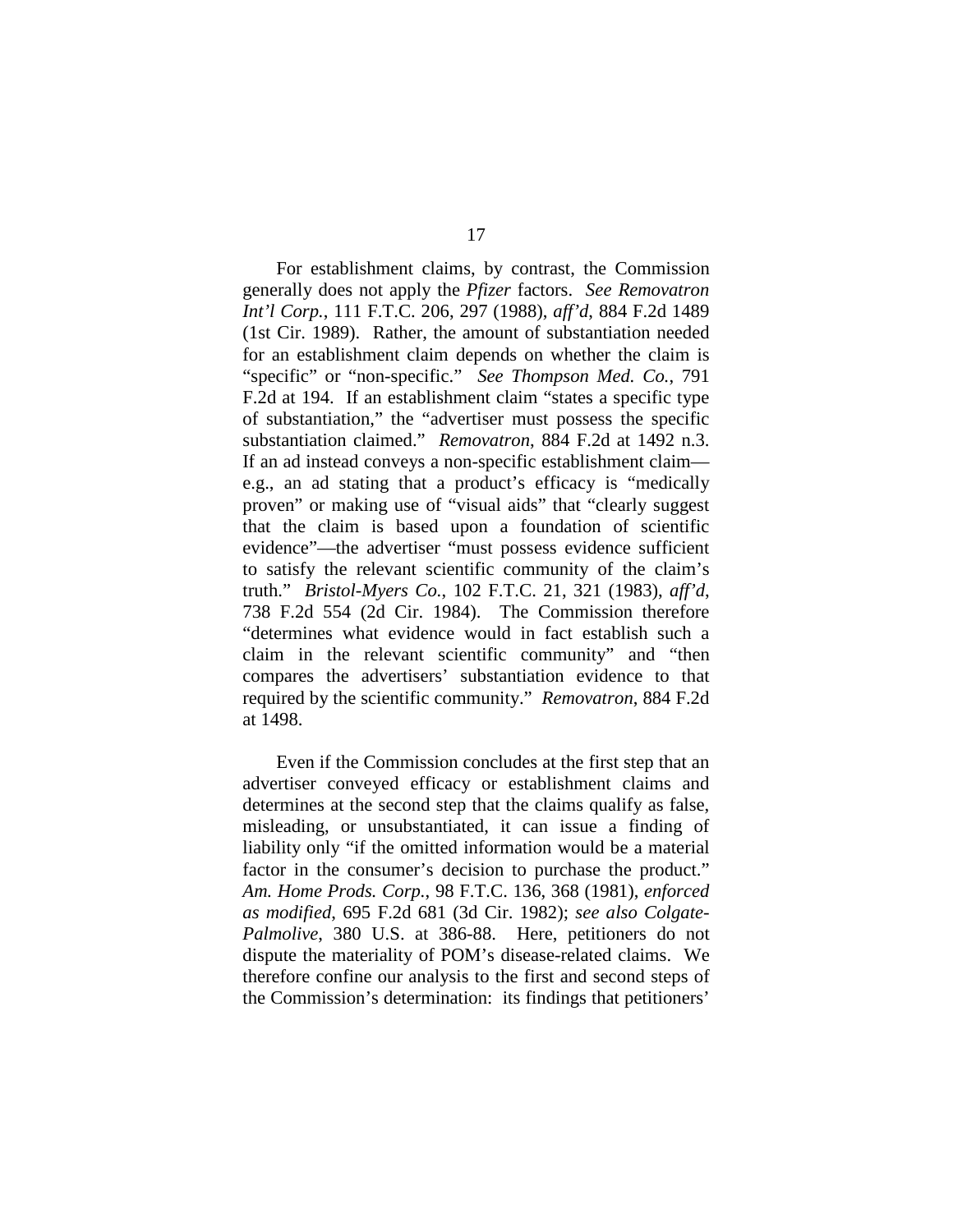ads conveyed efficacy and establishment claims and that those claims were false, misleading, or unsubstantiated.

**B.**

At the first step of its inquiry, the Commission determined that thirty-six of petitioners' advertisements and promotional materials conveyed efficacy claims asserting that POM products treat, prevent, or reduce the risk of heart disease, prostate cancer, or erectile dysfunction. The Commission further concluded that thirty-four of those ads also conveyed establishment claims representing that clinical studies substantiate the efficacy of POM products in treating, preventing, or reducing the risk of the same ailments. The Commission set forth the basis for those findings in considerable detail in an appendix to its opinion, with a separate explanation for each ad.

Those ads, as described earlier, *see supra* Part I.A, repeatedly claimed the benefits of POM's products in the treatment or prevention of heart disease, prostate cancer, or erectile dysfunction, and consistently touted medical studies ostensibly supporting those claimed benefits. The question whether "a claim of establishment is in fact made is a question of fact the evaluation of which is within the FTC's peculiar expertise." *Thompson Med. Co.*, 791 F.2d at 194; *see also Removatron*, 884 F.2d at 1496. Here, we perceive no basis for setting aside the Commission's carefully considered findings of efficacy and establishment claims as unsupported by substantial evidence.

Petitioners argue that the Commission applied overly broad claim interpretation principles by "adopt[ing] a rule that if an advertisement *correctly* references research connecting a food product to possible health benefits, it necessarily implies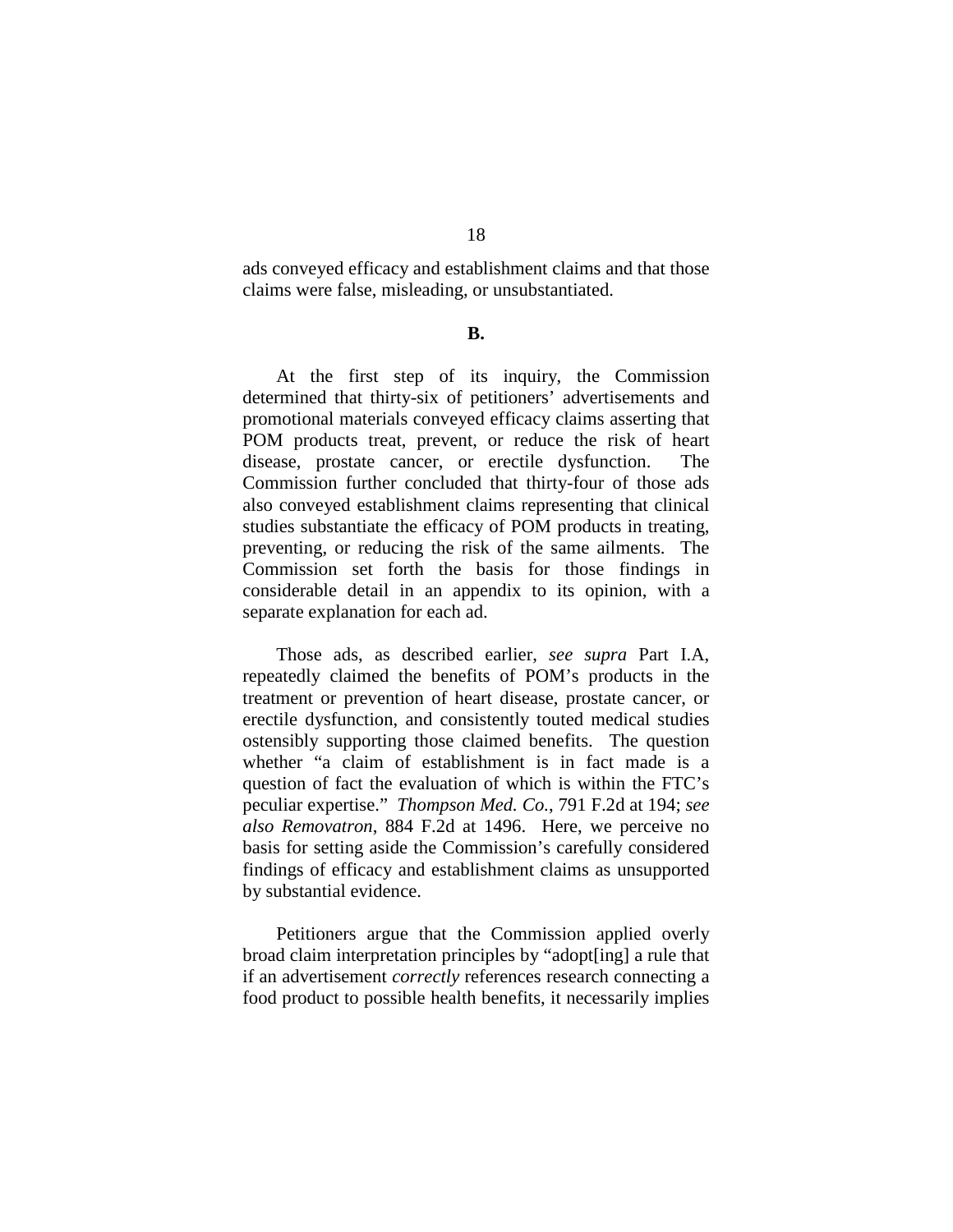the vastly broader claim that there is 'clinical proof' that the product treats, cures, or prevents a disease." Joint Reply Br. 6 (emphasis in original). We disagree with that characterization of the Commission's approach. As the Commission made clear in its opinion, "[n]ot 'every reference to a test or study necessarily gives rise to an establishment claim.'" FTC Op. at 12 (alteration omitted) (quoting *Bristol-Myers*, 102 F.T.C. at 321 n.7). Here, however, the advertisements go beyond merely describing specific research in sufficient detail to allow a consumer to judge its validity. The study results are referenced in a way that suggests they are convincing evidence of efficacy.

As the Commission separately set forth for each ad, "these ads drew a logical connection between the study results and effectiveness for the particular diseases." *Id.* at 13. Moreover, they invoked medical symbols, referenced publication in medical journals, and described the substantial funds spent on medical research, fortifying the overall sense that the referenced clinical studies establish the claimed benefits. *Id.* at 13-14. As the Commission explained, "[w]hen an ad represents that tens of millions of dollars have been spent on medical research, it tends to reinforce the impression that the research supporting product claims is established and not merely preliminary." *Id.* at 14.

Petitioners accuse the Commission of "'cherry-pick[ing]' the record by focusing on a handful of the most aggressive advertisements—most of which have not been run in over six years." Joint Reply Br. 5. There is no meaningful difference, however, between the more recent ads' reliance on medical studies and that of the earlier ads. Consider, for instance, the advertisement for POMx Pills appearing in Playboy magazine in July 2010, less than three months before the Commission filed its complaint. *See* FTC Op. App. B fig.33. According to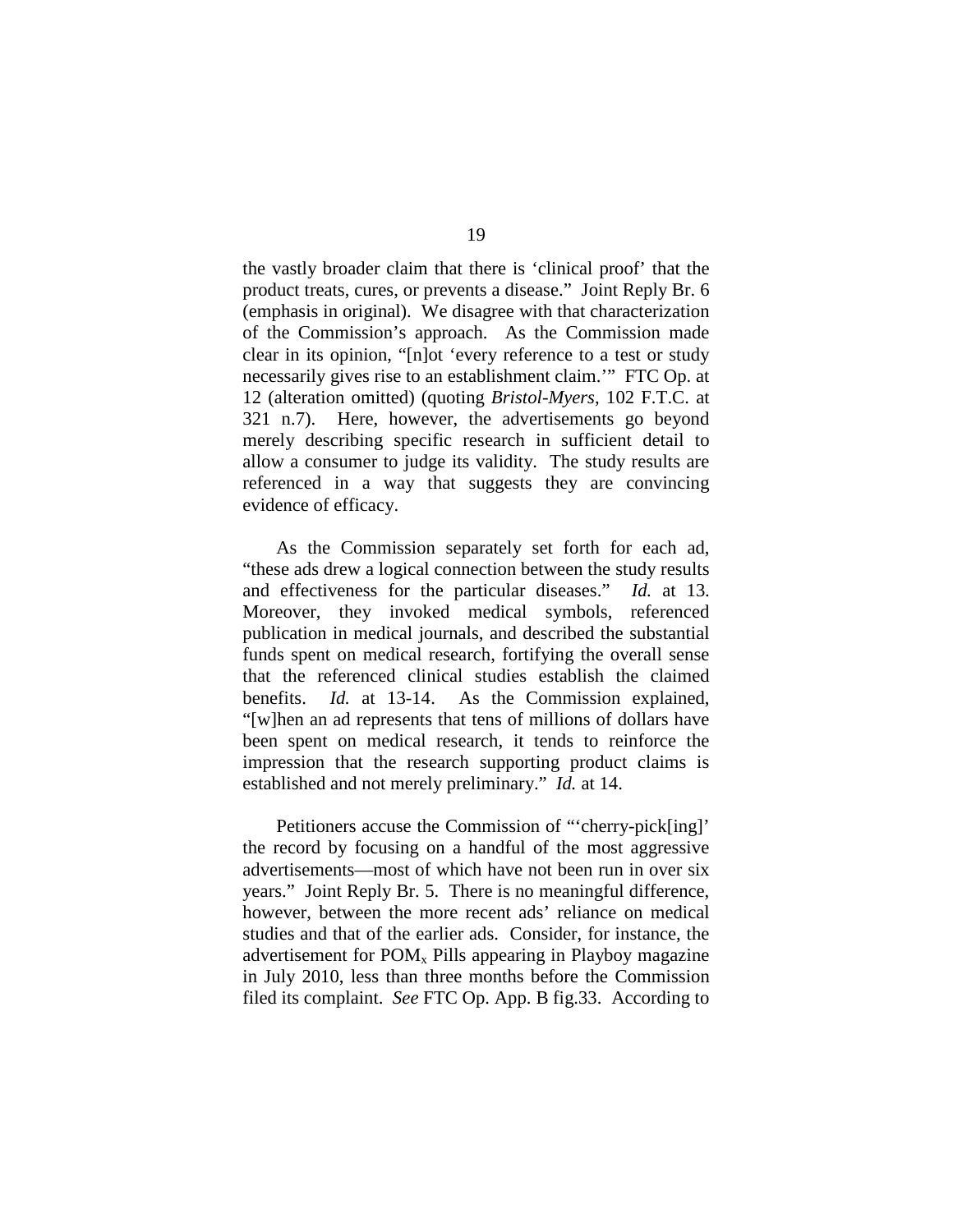that ad,  $POM_x$  is "backed by \$34 million in medical research at the world's leading universities" revealing "promising results for erectile, prostate and cardiovascular health." *Id*. The ad goes on to discuss three specific studies: Dr. Padma-Nathan's erectile dysfunction study, Dr. Pantuck's PSA doubling time study, and Dr. Ornish's blood flow study. Of the first, the ad says that, "[i]n a preliminary study on erectile function, men who consumed POM Juice reported a 50% greater likelihood of improved erections as compared to placebo." The ad next asserts that "[a]n initial UCLA study on our juice found hopeful results for prostate health, reporting 'statistically significant prolongation of PSA doubling times.'" Finally, the ad states that "[a] preliminary study on our juice showed promising results for heart health"—specifically, improved "blood flow to the heart."

Materials appearing on POM websites in 2009-2010 convey substantially similar claims. The pomwonderful.com site described POM juice as "backed by" \$25 million in "medical research" and clinical testing. ALJ Initial Decision at 55 ¶ 370. The website pointed to "medical results" in the categories of "cardiovascular health," "prostate health," and "erectile function." *Id.* For cardiovascular health, the webpage characterized Dr. Ornish's blood flow study as showing "improved blood flow to the heart," and Dr. Aviram's CIMT study as showing a decrease in arterial plaque from daily consumption of POM juice. *Id*. at 56 ¶ 373. Further links contained descriptions of studies "demonstrat[ing] that pomegranate juice lowers blood pressure in patients with hypertension," and "clearly demonstrat[ing] for the first time that pomegranate juice consumption by patients with carotid artery stenosis possesses anti-atherosclerotic properties." *Id.* at 56-57 ¶¶ 375-76. In the category of prostate health, the webpage described Dr. Pantuck's study as showing that men with prostate cancer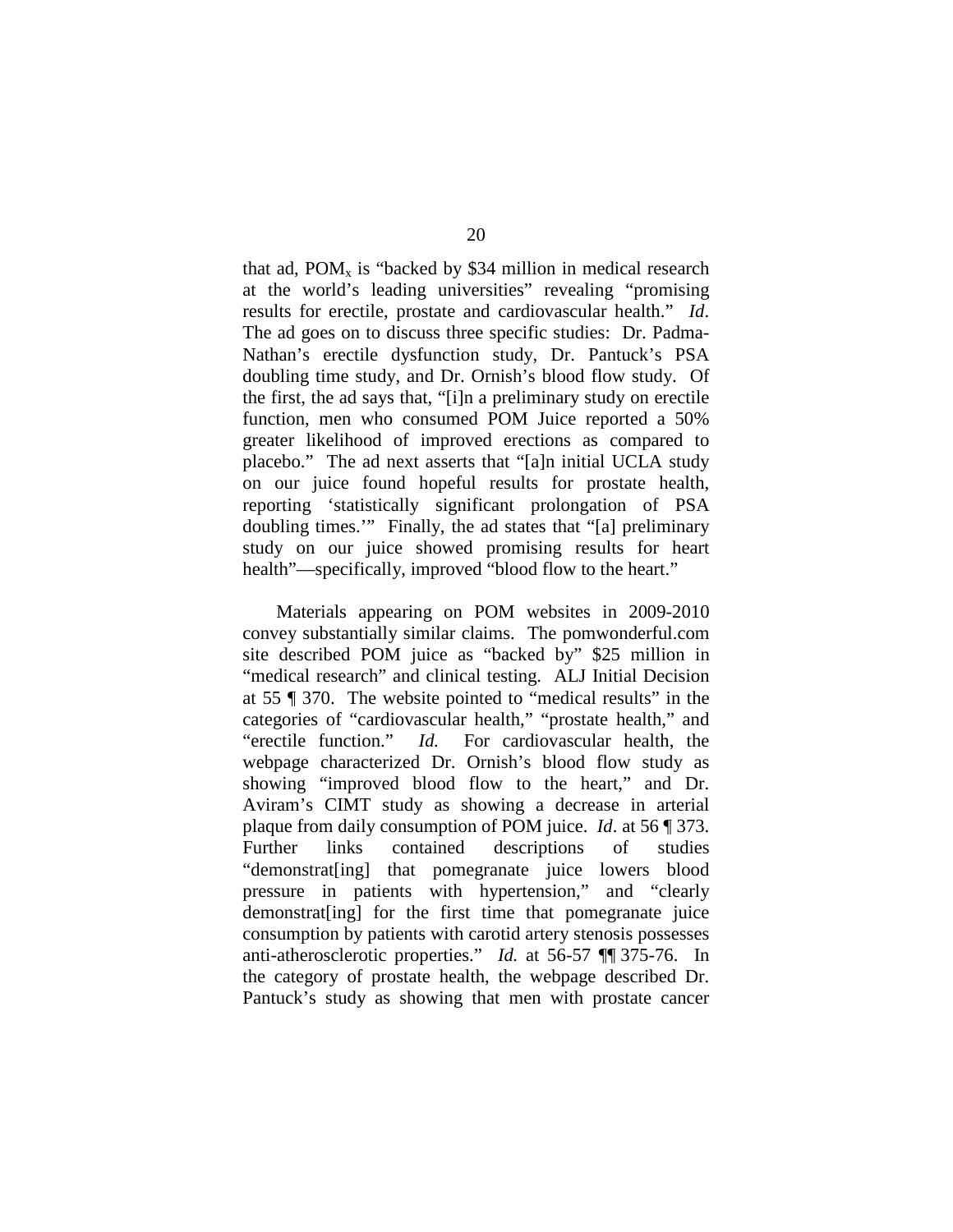who drank pomegranate juice daily "experienced significantly slower PSA doubling times," *id.* at 56 ¶ 371, with PSA doubling time described as "an indicator of prostate cancer progression," *id.* at 58 ¶ 381. And with regard to erectile function, the webpage described Dr. Padma-Nathan's study as demonstrating that men who drank pomegranate juice "were 50% more likely to experience improved erections." *Id.* at 56 ¶ 372.

The Commission reviewed the claims in POM's ads "in light of any disclaimers or disclosures that [petitioners] actually made." FTC Op. at 44. For the 2010 Playboy ad, for instance, the Commission concluded that "at least a significant minority of reasonable consumers" would construe the ad to claim that drinking eight ounces of POM juice or ingesting one  $POM_x$  pill a day can treat, prevent, or reduce the risk of erectile dysfunction, prostate cancer, and heart disease. *Id.* App. A at A10-A11. The ad's references to the described studies as "promising," "initial" or "preliminary" did not detract from the Commission's conclusion. The Commission considered the effect of such adjectives "in the context of each ad in its entirety," explaining that those sorts of modifiers do "not neutralize the claims made when the specific results are otherwise described in unequivocally positive terms." *Id.* App. A at A2. The Commission concluded that the "use of one or two adjectives does not alter the net impression," especially "when the chosen adjectives" (such as "promising") "provide a positive spin on the studies rather than a substantive disclaimer." *Id.* at 13.

The Commission noted, though, that it might reach a different result if an ad were to incorporate an effective disclaimer, such as a statement that the "evidence in support of this claim is inconclusive." *Id.* at 44 (quoting *Pearson v. Shalala*, 164 F.3d 650, 659 (D.C. Cir. 1999)). Because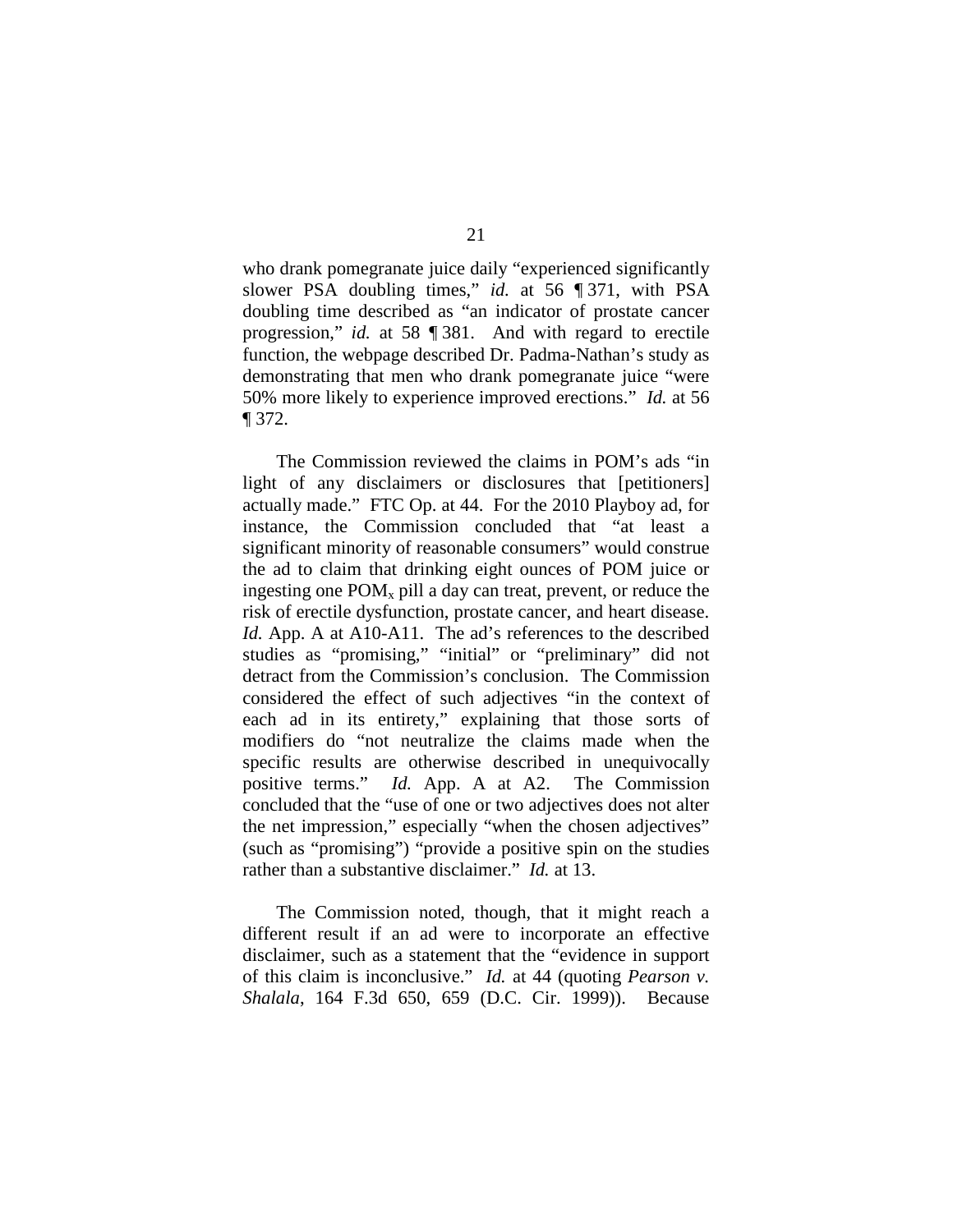POM's ads contained no such qualifier, the Commission held petitioners to the general substantiation standard for nonspecific establishment claims—i.e., the requirement that petitioners possess evidence sufficient to satisfy the relevant scientific community of the truth of their claims. Petitioners advance no persuasive ground for rejecting that approach as beyond the Commission's discretion.

#### **C.**

At the second stage of its analysis, the Commission found petitioners' efficacy and establishment claims to be deceptive due to inadequate substantiation. "In reviewing whether there is appropriate scientific substantiation for the claims made, our task is only to determine if the Commission's finding is supported by substantial evidence on the record as a whole." *Removatron*, 884 F.2d at 1497 (internal quotation marks omitted). When conducting that inquiry, we are mindful of the Commission's "special expertise in determining what sort of substantiation is necessary to assure that advertising is not deceptive." *Thompson Med. Co.*, 791 F.2d at 196.

1. For both petitioners' efficacy claims and their nonspecific establishment claims, the Commission found that "experts in the relevant fields" would require one or more "properly randomized and controlled human clinical trials"— "RCTs"—in order to "establish a causal relationship between a food and the treatment, prevention, or reduction of risk" of heart disease, prostate cancer, or erectile dysfunction. FTC Op. at 22. Without at least one such RCT, the Commission concluded, POM's efficacy claims and its non-specific establishment claims were inadequately substantiated.

In reaching that conclusion, the Commission emphasized a distinction between "generalized nutritional and health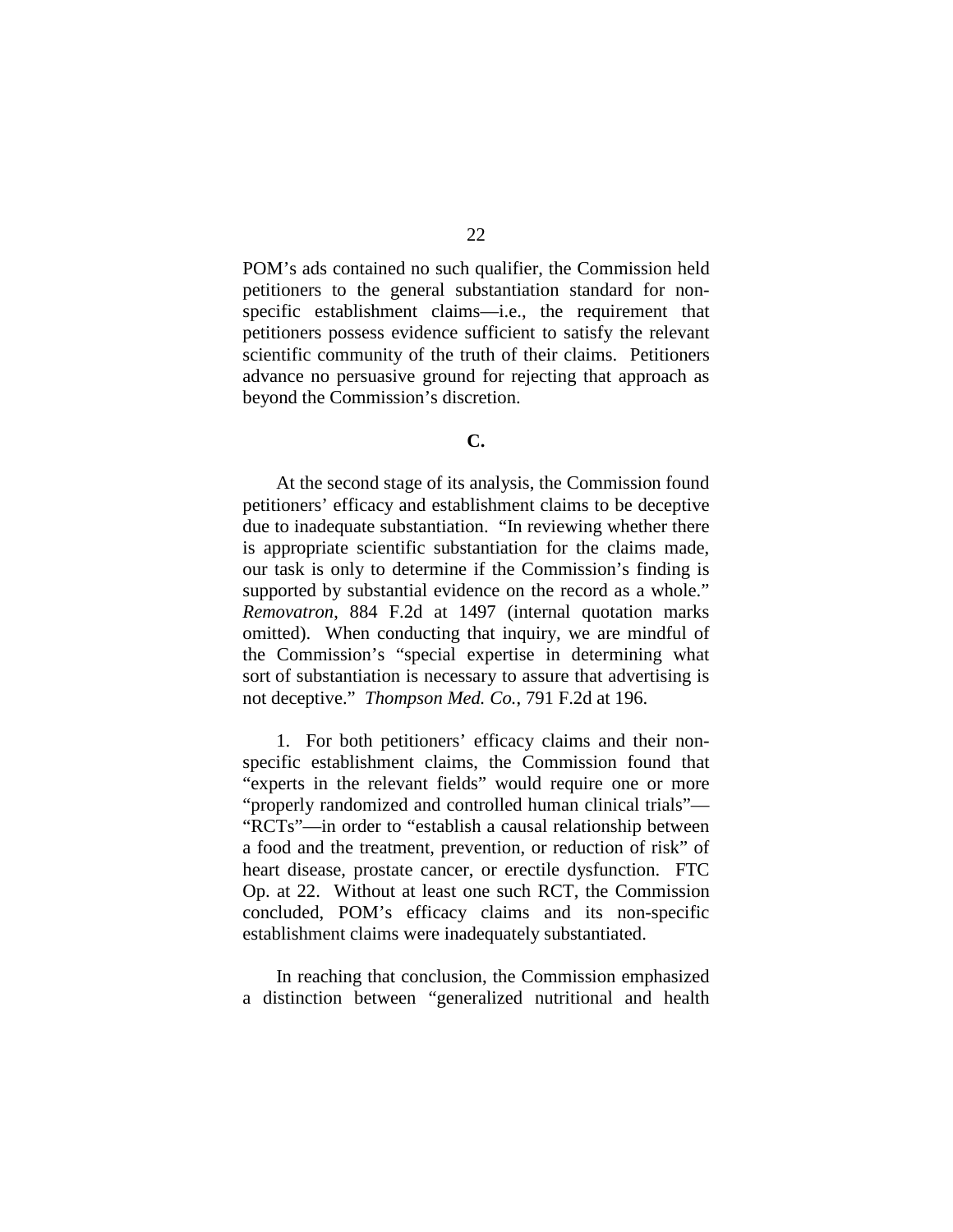benefit claims" and "the specific disease treatment and prevention claims at issue in this case," i.e., "that the Challenged POM Products treat, prevent or reduce the risk of heart disease, prostate cancer, and ED, and that such claims are scientifically established." *Id*. at 20. The Commission declined to address the level of support required for general health or nutritional claims. *See id.* at 20-21*.* It instead confined its analysis to the specific disease prevention and treatment claims in question, concluding that the "expert evidence was clear that RCTs are necessary for adequate substantiation of these representations." *Id.*

The Commission additionally explained that lesser substantiation might suffice for "claims that do not assert a causal relationship." *Id.* at 23. POM's ads, though, "convey the net impression that clinical studies or trials show that a causal relation has been established between the consumption of the Challenged POM Products and its efficacy to treat, prevent or reduce the risk of the serious diseases in question." *Id.* at 22; *see, e.g.*, *id*. App. B fig.2 ("Medical studies have shown that drinking 8oz. of POM Wonderful pomegranate juice daily minimizes factors that lead to atherosclerosis, a major cause of heart disease."); *id.* App. B fig.7 ("POM Wonderful Pomegranate Juice . . . can help prevent premature aging, heart disease, stroke, Alzheimer's, even cancer."); *id.* App. B fig.20 ("Eight ounces a day is enough to keep your heart pumping."). The Commission found that "experts in the relevant fields would require RCTs . . . to establish" such a "causal relationship." *Id*. at 22-23.

The Commission examined each of the studies invoked by petitioners in their ads, concluding that the referenced studies fail to qualify as RCTs of the kind that could afford adequate substantiation. *Id.* at 28-34. Petitioners' claims therefore were deceptive. *Id.* at 34, 38. Moreover, in light of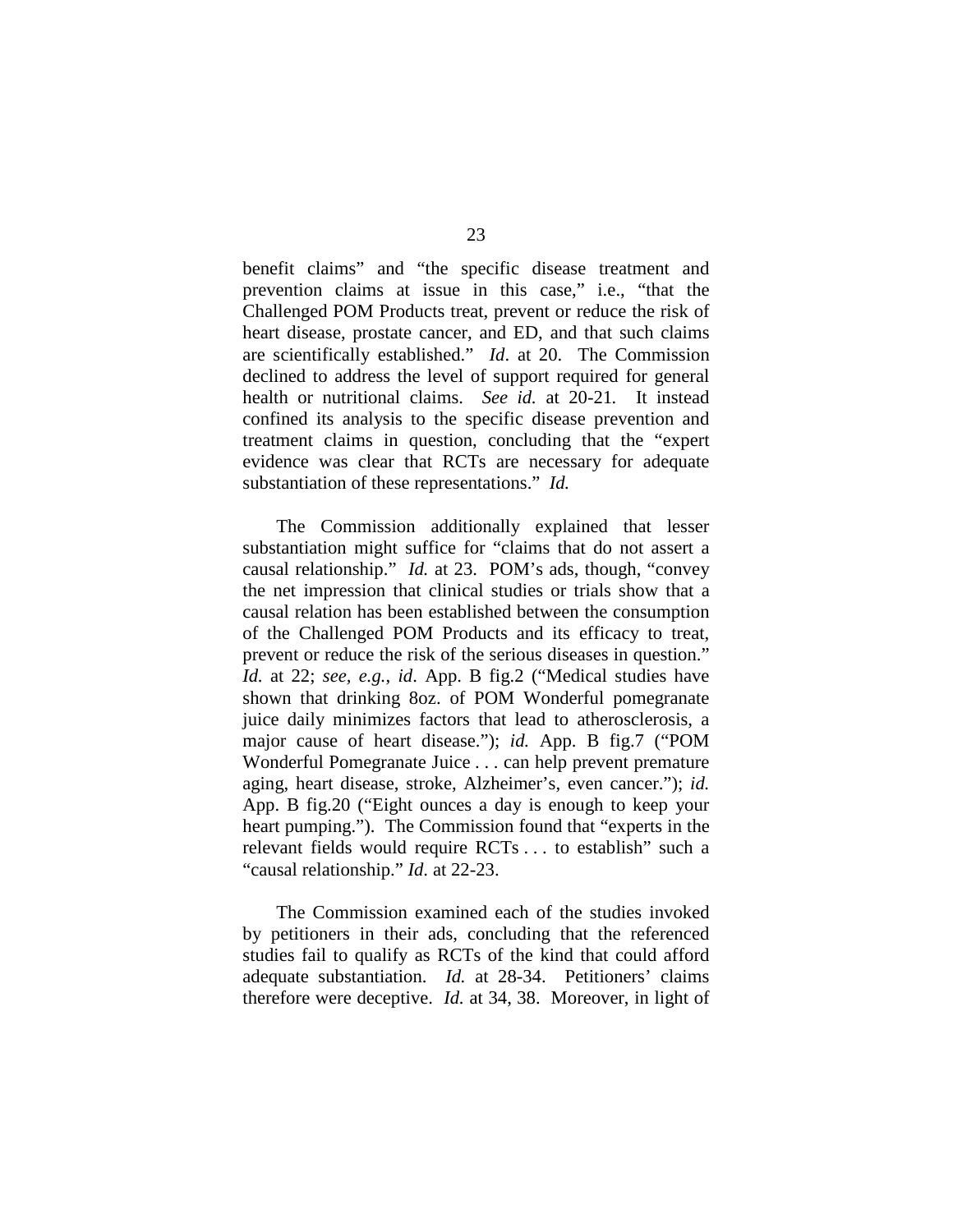petitioners' selective touting of ostensibly favorable study results and nondisclosure of contrary indications from the same or a later study, the Commission found that there were "many omissions of material facts in [the] ads that consumers cannot verify independently." *Id.* at 43; *see* FTC Act  $§ 15(a)(1)$ , 15 U.S.C. § 55(a)(1) ("[I]n determining whether any advertisement is misleading, there shall be taken into account . . . the extent to which the advertisement fails to reveal facts material in the light of such representations."). Petitioners, the Commission observed, "made numerous deceptive representations and were aware that they were making such representations despite the inconsistency between the results of some of their later studies and the results of earlier studies to which [they] refer in their ads." FTC Op. at 49.

With regard to heart disease, for instance, petitioners repeatedly touted the results of Dr. Aviram's limited CIMT study without noting the contrary findings in Drs. Ornish's and Davidson's later and larger studies. *See supra* p. 7. For prostate cancer, petitioners consistently relied on Dr. Pantuck's study of PSA doubling times but with no indication of the study's limitations, including, for instance, that the study's subjects all had undergone radical treatments associated with prolonged PSA doubling times regardless of consumption of pomegranate juice. *See supra* pp. 9-10. And in connection with erectile dysfunction, petitioners promoted the results of Dr. Padma-Nathan's study based exclusively on the non-validated, one-question GAQ measure, without acknowledging that the study showed no improvement according to the only scientifically validated measure used to assess the results (the IIEF). *See supra* pp. 11-12.

2. Petitioners challenge the Commission's factual finding that experts in the relevant fields require RCTs to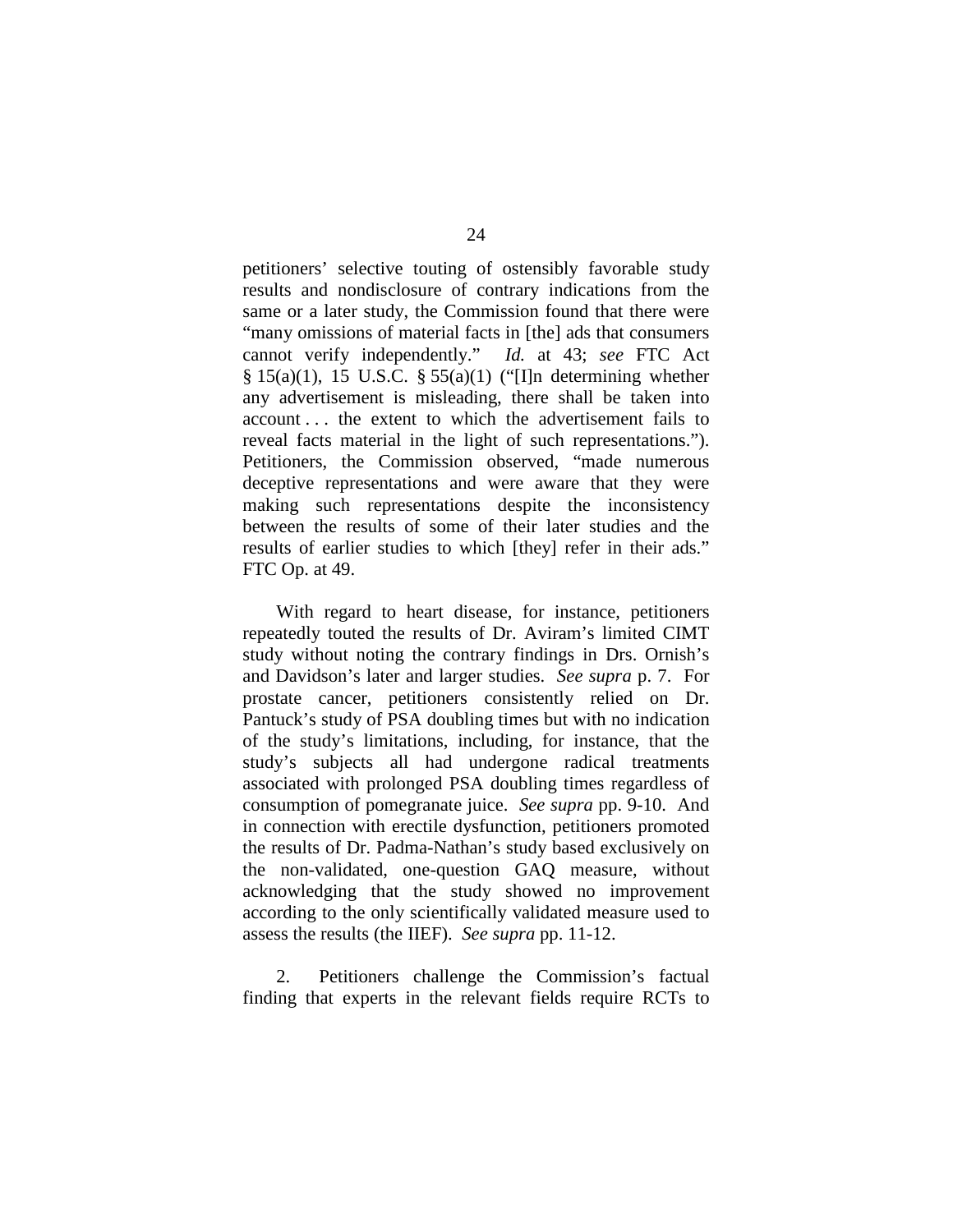support claims about the disease-related benefits of POM's products. We conclude that the Commission's finding is supported by substantial record evidence. That evidence includes written reports and testimony from medical researchers stating that experts in the fields of cardiology and urology require randomized, double-blinded, placebocontrolled clinical trials to substantiate any claim that a product treats, prevents, or reduces the risk of disease. *See* J.A. 1018 (expert report of Dr. James Eastham of Memorial Sloan-Kettering Cancer Center); *id*. at 1048-49 (expert report of Dr. Frank Sacks of Harvard Medical School and Harvard School of Public Health); *id*. at 1081 (expert report of Dr. Arnold Melman of Albert Einstein College of Medicine); *id*. at 1104 (expert report of Dr. Meir Jonathan Stampfer of Harvard Medical School and Harvard School of Public Health).

The Commission drew on that expert testimony to explain why the attributes of well-designed RCTs are necessary to substantiate petitioners' claims. FTC Op. at 23- 24. A control group, for example, "'allows investigators to distinguish between real effects from the intervention, and other changes, including those due to the mere act of being treated ('placebo effect') [and] the passage of time.'" *Id.* at 23 (quoting ALJ Initial Decision at 90 ¶ 611). Random assignment of a study's subjects to treatment and control groups "increases the likelihood that the treatment and control groups are similar in relevant characteristics, so that any difference in the outcome between the two groups can be attributed to the treatment." *Id.* (quoting ALJ Initial Decision at 90  $\parallel$  612). And when a study is "double-blinded" (i.e., when neither the study participants nor the investigators know which patients are in the treatment group and which patients are in the control group), it is less likely that participants or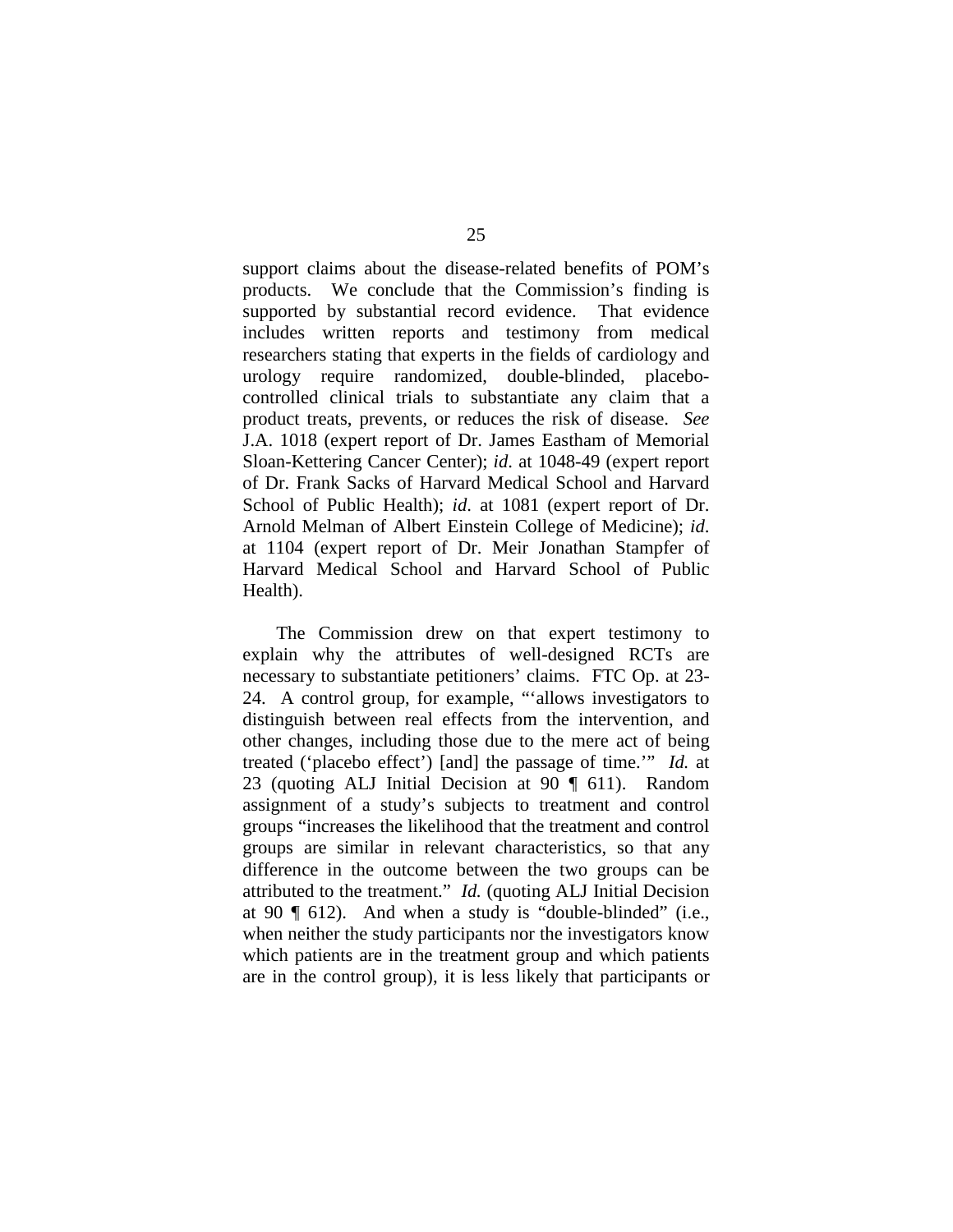investigators will consciously or unconsciously take actions potentially biasing the results. *Id.* at 24.

Petitioners assert that certain of the Commission's experts "admit[ted]" that RCTs are not always necessary to substantiate claims about the health benefits of foods and nutrients. Tupper Br. 41. Petitioners take the experts' remarks out of context. For example, Dr. Meir Jonathan Stampfer acknowledged having made recommendations concerning diet and exercise "even when the data are not supported by randomized clinical trials," but he also emphasized that a health recommendation based on the "best available evidence" is "not the same as stating that a causal link has been established." J.A. 1218 (deposition testimony). Dr. Frank Sacks likewise acknowledged that "well-conducted, well-executed observational research is very important" for evaluating foods and nutrients, but he emphasized that a causal link between a food or nutrient and a reduction in disease risk "cannot be proven from an observational [i.e., non-RCT] study." *Id.* at 1240 (deposition testimony). POM nonetheless claimed a scientifically established, causal link between its products and various disease-related benefits on the basis of studies that were not randomized or placebocontrolled. *See, e.g.*, FTC Op. App. B fig.2 (asserting, on basis of Dr. Aviram's non-randomized and non-placebocontrolled CIMT study, that "[m]edical studies have shown that drinking 8oz. of POM Wonderful pomegranate juice daily minimizes factors that lead to atherosclerosis (plaque buildup in the arteries), a major cause of heart disease"); *id.* App. B fig.3 (stating, on basis of same study, that "a clinical pilot study shows that an 8 oz. glass of POM Wonderful 100% Pomegranate Juice, consumed daily, reduces plaque in the arteries up to 30%"); *id.* App. B fig.9 (claiming, on basis of Dr. Pantuck's non-controlled study, that pomegranate juice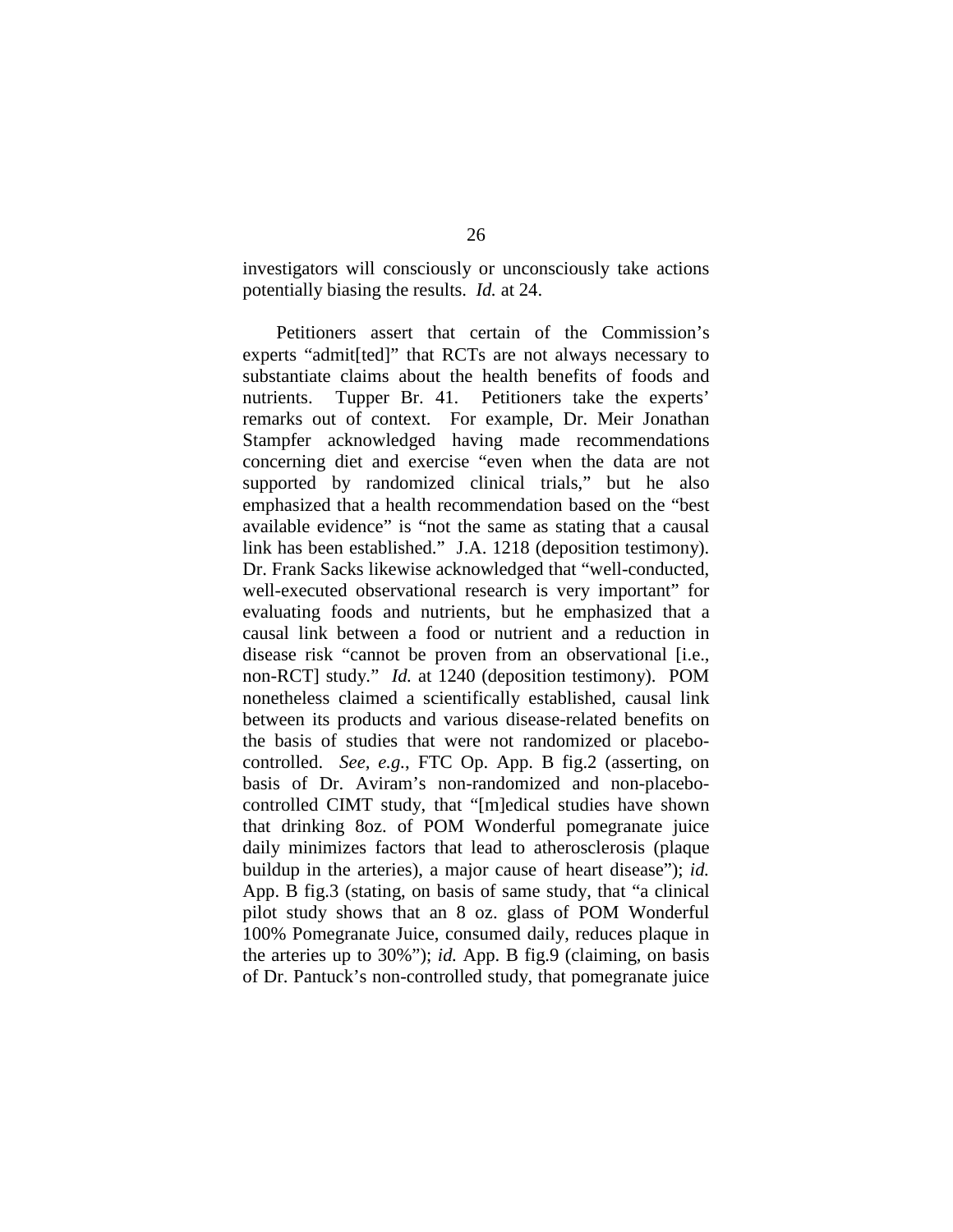consumption "prolonged post-prostate surgery PSA doubling time").

Petitioners observe that some of their own experts offered divergent views about the need for RCTs to substantiate disease-related claims for food products. But section 5(c) of the FTC Act, 15 U.S.C. § 45(c), which addresses judicial review, "forbids a court to 'make its own appraisal of the testimony, picking and choosing for itself among uncertain and conflicting inferences.'" *Ind. Fed'n of Dentists*, 476 U.S. at 454 (quoting *FTC v. Algoma Lumber Co*., 291 U.S. 67, 73 (1934)). The standard set forth in section 5(c) is "essentially identical" to the "'substantial evidence' standard for review of agency factfinding," *id.*, and "does not permit the reviewing court to weigh the evidence, but only to determine that there is in the record such relevant evidence as a reasonable mind might accept as adequate to support a conclusion." *Am. Home Prods. Corp. v. FTC*, 695 F.2d 681, 686 (3d Cir. 1982) (quoting *Steadman v. SEC*, 450 U.S. 91, 99 (1981)). In asking us to substitute our own appraisal of the expert testimony for the Commission's, petitioners ask us to do what section 5(c) forbids. *See Thompson Med. Co.*, 791 F.2d at 196.

3. Petitioners contend that it is "too onerous" to require RCTs to substantiate disease-related claims about food products "because of practical, ethical, and economic constraints on RCT testing in that context." Joint Reply Br. 32. The Commission was unpersuaded by that argument, *see* FTC Op. at 24-25, and so are we.

As for the practical constraints on double-blinded, placebo-controlled, randomized trials, petitioners say that it is "difficult, if not impossible, to 'blind' a fruit." POM Br. 13. But that argument does not apply to two of the three products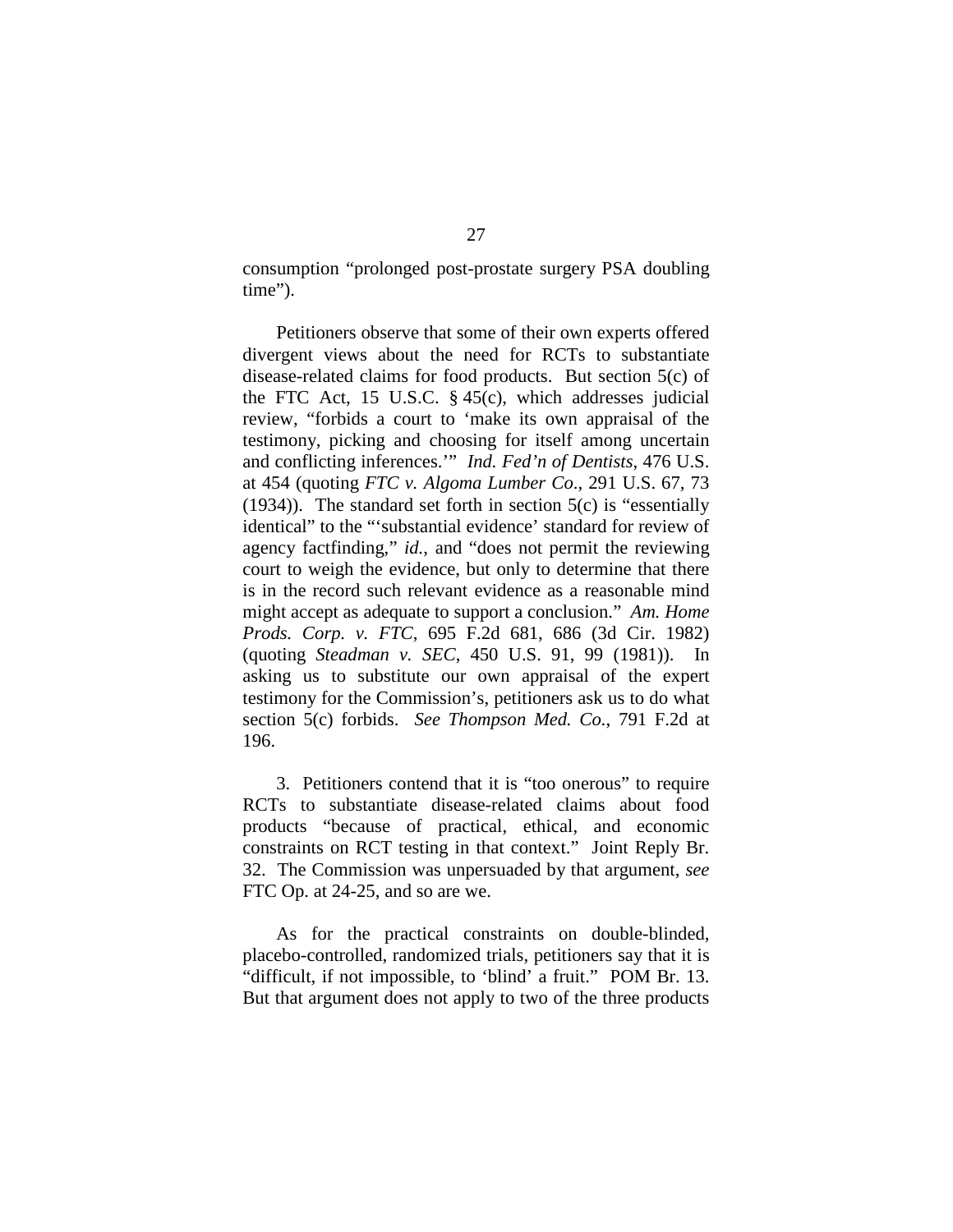at issue—POM<sub>x</sub> Liquid and POM<sub>x</sub> Pills—which are dietary supplements amenable to blinding. And as applied to POM juice, petitioners' argument is called into question by the fact that several juice studies they sponsored were double-blinded and placebo-controlled, including studies led by Dr. Ornish, Dr. Davidson, and Dr. Padma-Nathan. *See, e.g.*, Davidson et al., *supra*, at 937 (explaining that beverage with "similar color and energy content" as pomegranate juice could be "labeled so that neither subjects nor staff members were aware" whether beverage was placebo). In any event, the Commission required double-blinding only "when feasible," acknowledging that, "in some instances . . . it may not be possible to conduct blinded clinical trials of food products." FTC Op. at 24.

As for the ethical constraints on randomized controlled trials, petitioners say that it is "impossible to create a zero intake group for nutrients in an ethical manner—doctors cannot, for example, ethically deprive a control group of patients of all Vitamin C for a decade to determine whether Vitamin C helps prevent cancer." POM Br. 15 (internal quotation marks omitted). Many of the challenged ads, however, made claims about the short-term benefits of consuming POM products. *See, e.g.*, FTC Op. App. B fig.1 (asserting, on basis of ten-patient study with no control group, that "[p]omegranate juice inhibited [angiotensin converting enzyme (ACE)] by 36% after two weeks of consumption" and that "[i]nhibition of ACE lessens the progression of atherosclerosis"). And whether or not it may be unethical to tell patients in a control group to stop consuming vitamin C, petitioners give us no reason to believe that it would be unethical to create a zero intake group for pomegranate juice.

We acknowledge that RCTs may be costly, although we note that the petitioners nonetheless have been able to sponsor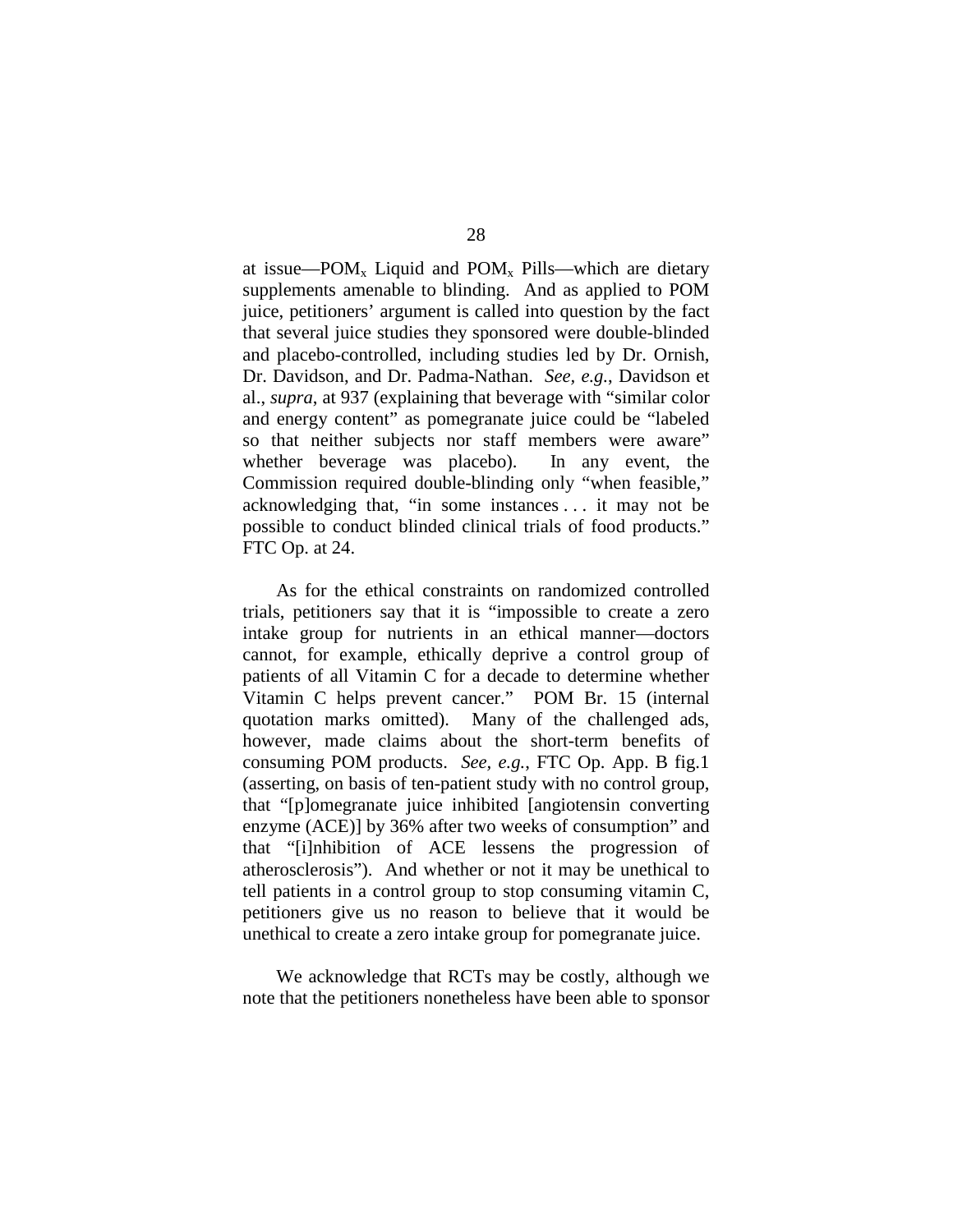dozens of studies, including several RCTs. Yet if the cost of an RCT proves prohibitive, petitioners can choose to specify a lower level of substantiation for their claims. As the Commission observed, "the need for RCTs is driven by the claims [petitioners] have chosen to make." *Id.* at 25. An advertiser who makes "express representations about the level of support for a particular claim" must "possess the level of proof claimed in the ad" and must convey that information to consumers in a non-misleading way. *Thompson Med. Co.*, 791 F.2d at 194. An advertiser thus still may assert a healthrelated claim backed by medical evidence falling short of an RCT if it includes an effective disclaimer disclosing the limitations of the supporting research. Petitioners did not do so.

## **D.**

Petitioners argue that the substantiation standard applied by the Commission to POM's establishment and efficacy claims amounts to a new legal rule adopted in violation of the Administrative Procedure Act's notice-and-comment requirements for rulemaking. *See* Administrative Procedure Act § 4, 5 U.S.C. § 553; FTC Act § 18(a)-(b), 15 U.S.C. § 57a(a)-(b) (APA notice-and-comment requirements apply to FTC rules). We disagree. The Commission proceeded in this case via adjudication rather than rulemaking. And it "is well settled that an agency 'is not precluded from announcing new principles in an adjudicative proceeding,'" and that "'the choice between rulemaking and adjudication lies in the first instance within the agency's discretion.'" *Cassell v. FCC*, 154 F.3d 478, 486 (D.C. Cir. 1998) (alteration omitted) (quoting *NLRB v. Bell Aerospace Co. Div. of Textron Inc.*, 416 U.S. 267, 294 (1974)); *see also Qwest Servs. Corp. v. FCC*, 509 F.3d 531, 536-37 (D.C. Cir. 2007).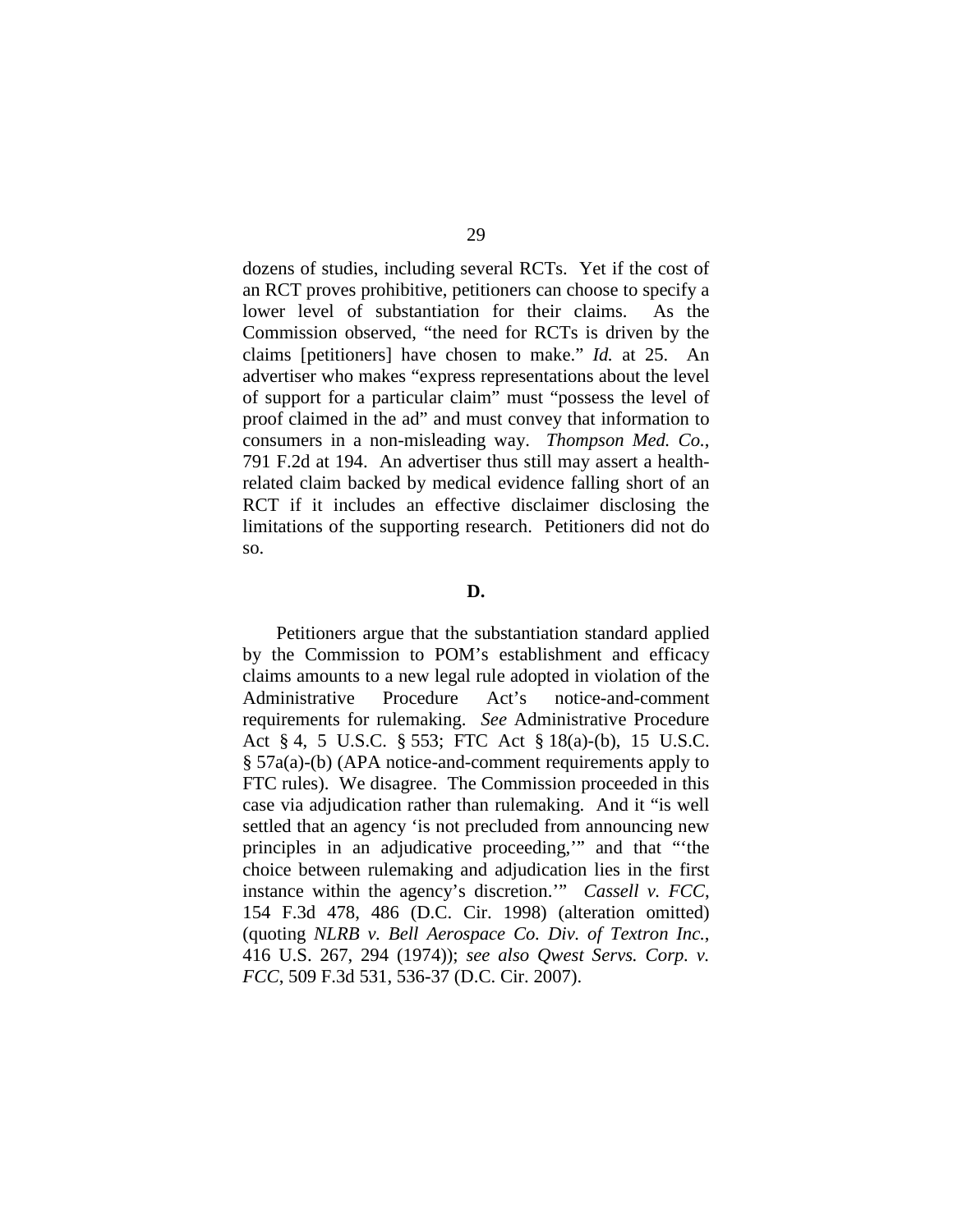Petitioners point to *Appalachian Power Co. v. EPA*, 208 F.3d 1015, 1024 (D.C. Cir. 2000), where we said that "an agency may not escape the notice and comment requirements . . . by labeling a major substantive legal addition to a rule a mere interpretation." *Appalachian Power*, however, involved a guidance document that "in effect amended" a regulation, which the agency could not "legally do without complying with the rulemaking procedures." *Id.* at 1028. Here, the Commission did not effectively amend a notice-and-comment regulation. It instead validly proceeded by adjudication. As we have explained, the "fact that an order rendered in an adjudication may affect agency policy and have general prospective application does not make it rulemaking subject to APA section 553 notice and comment." *Conference Grp., LLC v. FCC*, 720 F.3d 957, 966 (D.C. Cir. 2013) (citation and internal quotation marks omitted).

The Commission's decision, in any event, does not involve a "major substantive legal addition" to its substantiation standards. *Appalachian Power Co.*, 208 F.3d at 1024. With respect to POM's establishment claims, the substantiation standard applied by the Commission is consistent with Commission precedent. When an advertiser represents that claims have been "scientifically established," the FTC has long held the advertiser to "the level of evidence required to convince the relevant scientific community of the claim's truthfulness." *Bristol-Meyers*, 102 F.T.C. at 317-18; *accord Removatron*, 111 F.T.C. at 297-99; *Thompson Med. Co.*, 104 F.T.C. at 821-22 & n.59. And the Commission has required RCTs to substantiate establishment claims in other contexts. *See, e.g.*, *Am. Home Prods. Corp.*, 98 F.T.C. at 200- 06. With respect to POM's efficacy claims, the Commission arrived at its RCT substantiation requirement by applying the traditional *Pfizer* factors. That conclusion coheres with past Commission decisions applying *Pfizer*, including *Pfizer* itself.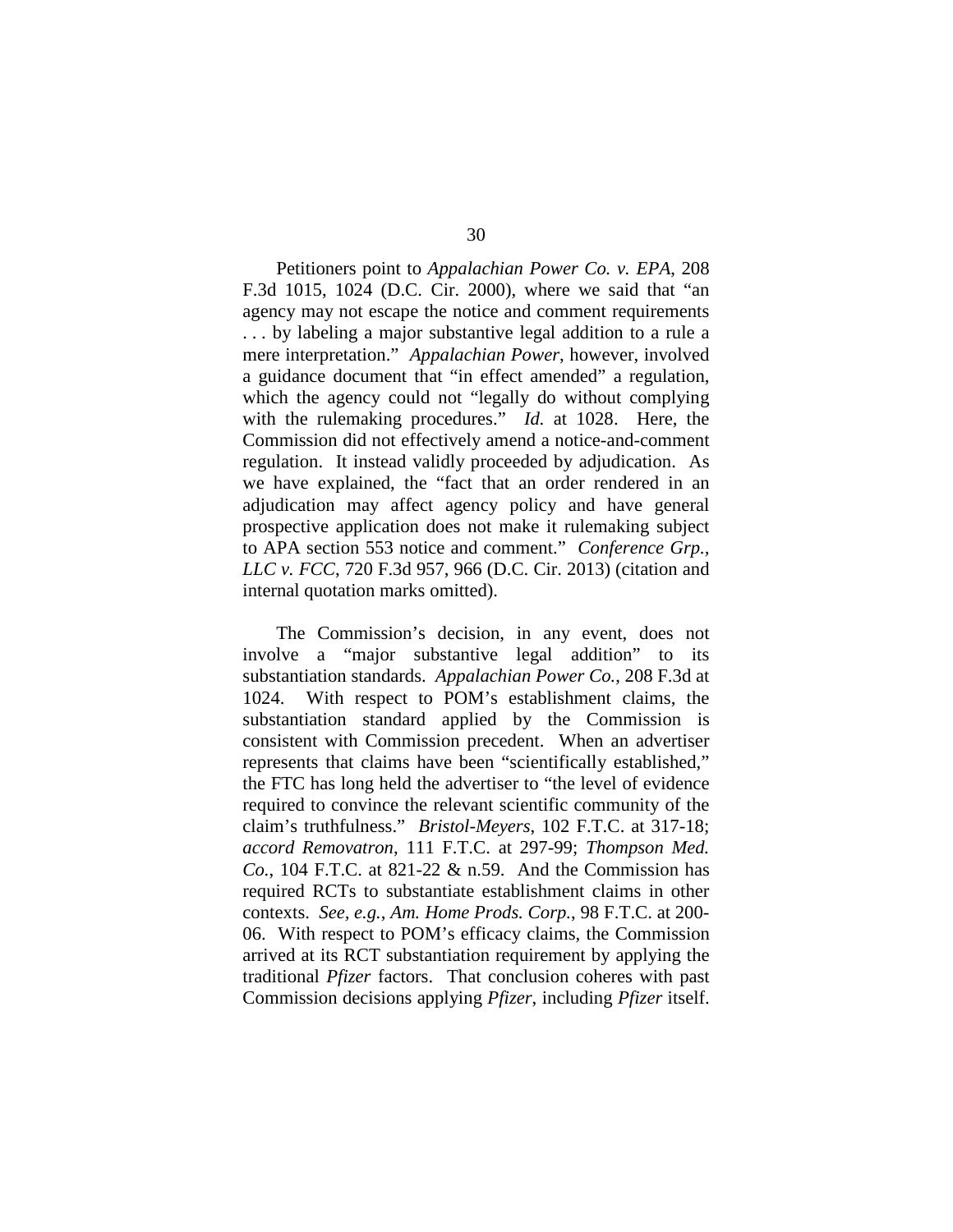*See Pfizer*, 81 F.T.C. at 66 (finding that "for a test, standing alone, to provide a reasonable basis" for a claim that a nonprescription product is effective in treating minor burns and sunburns, "the test should be an adequate and wellcontrolled scientific test," and noting "strong desirability" that the test be "double-blind"); *Thompson Med. Co.*, 104 F.T.C. at 826 (applying "six *Pfizer* factors" and concluding that the "proper level of substantiation for . . . efficacy claims" for topical analgesic marketed to treat minor arthritis is "two well-controlled clinical tests").

**E.**

Matthew Tupper, for his part, challenges the Commission's decision to hold him individually liable (along with the Resnicks) for POM's deceptive acts and practices. Tupper, who became POM's chief operating officer in 2003 and served as its president from 2005 to 2011, contends that he should not be held individually liable because Lynda Resnick, not he, had the "final say" on the ads. Tupper Br. 33.

Tupper cites no decisions supporting his assertion that individual liability under the FTC Act extends only to those with "final say" over deceptive acts or practices. The other circuits to address the issue have determined that "[i]ndividuals may be liable for FTC Act violations committed by a corporate entity if the individual 'participated directly in the deceptive practices or acts or had authority to control them.'" *FTC v. IAB Mktg. Assocs., LP*, 746 F.3d 1228, 1233 (11th Cir. 2014) (alteration omitted) (quoting *FTC v. Amy Travel Serv., Inc.*, 875 F.2d 564, 573 (7th Cir. 1989)); *accord FTC v. QT, Inc.*, 512 F.3d 858, 864 (7th Cir. 2008); *FTC v. Freecom Commc'ns, Inc.*, 401 F.3d 1192, 1204 (10th Cir. 2005); *FTC v. Publ'g Clearing House, Inc.*, 104 F.3d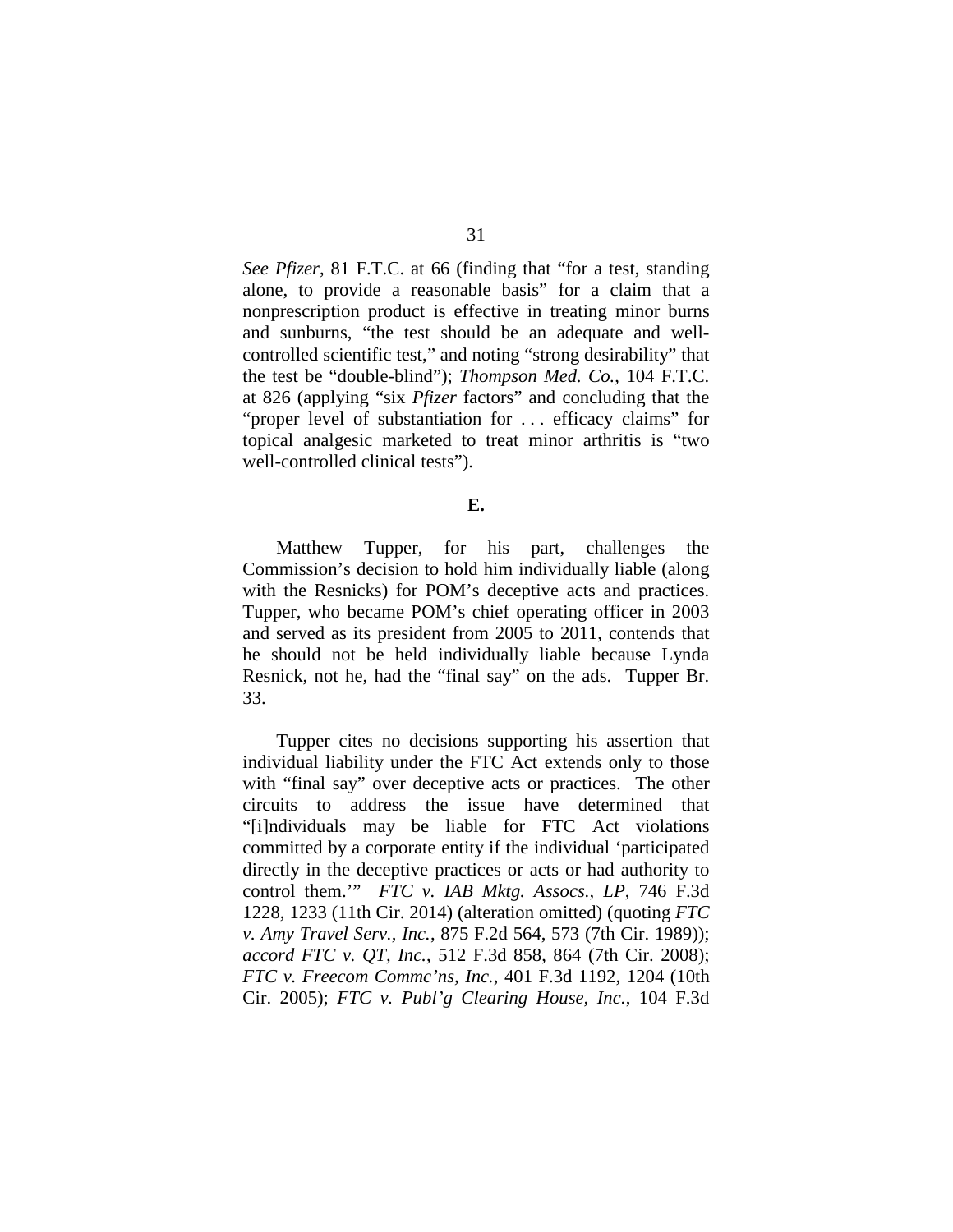1168, 1170 (9th Cir. 1997). It is undisputed that Tupper participated directly in meetings about advertising concepts and content, reviewed and edited ad copy, managed the dayto-day affairs of POM's marketing team, and possessed hiring and firing authority over the head of POM's marketing department. Even assuming that "authority to control" is a prerequisite for individual liability under the FTC Act, we would still affirm based on the Commission's unchallenged finding that Tupper "had the authority to determine which advertisements should run." FTC Op. at 53.

Tupper next argues that the Commission failed to prove his *knowledge* that POM's ads conveyed misleading claims. But the FTC has been required to demonstrate an individual's knowledge only when seeking equitable monetary relief. *See FTC v. Network Servs. Depot, Inc.*, 617 F.3d 1127, 1138 (9th Cir. 2010); *Freecom Commc'ns*, 401 F.3d at 1197-203, 1207. In this case, the sole remedy imposed by the FTC was injunctive relief. And when the Commission does not seek restitution or monetary penalties, the FTC Act "imposes a strict liability standard" and "creates no exemption . . . for unwitting disseminators of false advertising." *Porter & Dietsch, Inc. v. FTC*, 605 F.2d 294, 309 (7th Cir. 1979); *see Feil v. FTC*, 285 F.2d 879, 896 (9th Cir. 1960); *Koch v. FTC*, 206 F.2d 311, 317 (6th Cir. 1953); *Parke, Austin & Lipscomb, Inc. v. FTC*, 142 F.2d 437, 440 (2d Cir. 1944).

Finally, Tupper contends that there is "no justification" for applying the Commission's order to him because he has "voluntarily retired from his position at POM." Tupper Br. 37. That argument occupied just two sentences of his opening brief, and he referenced no precedent supporting it until his reply brief. Joint Reply Br. 43-44 (citing *FTC v. Accusearch Inc.*, 570 F.3d 1187, 1201 (10th Cir. 2009); *Borg-Warner Corp. v. FTC*, 746 F.2d 108, 110 (2d Cir. 1984)). When a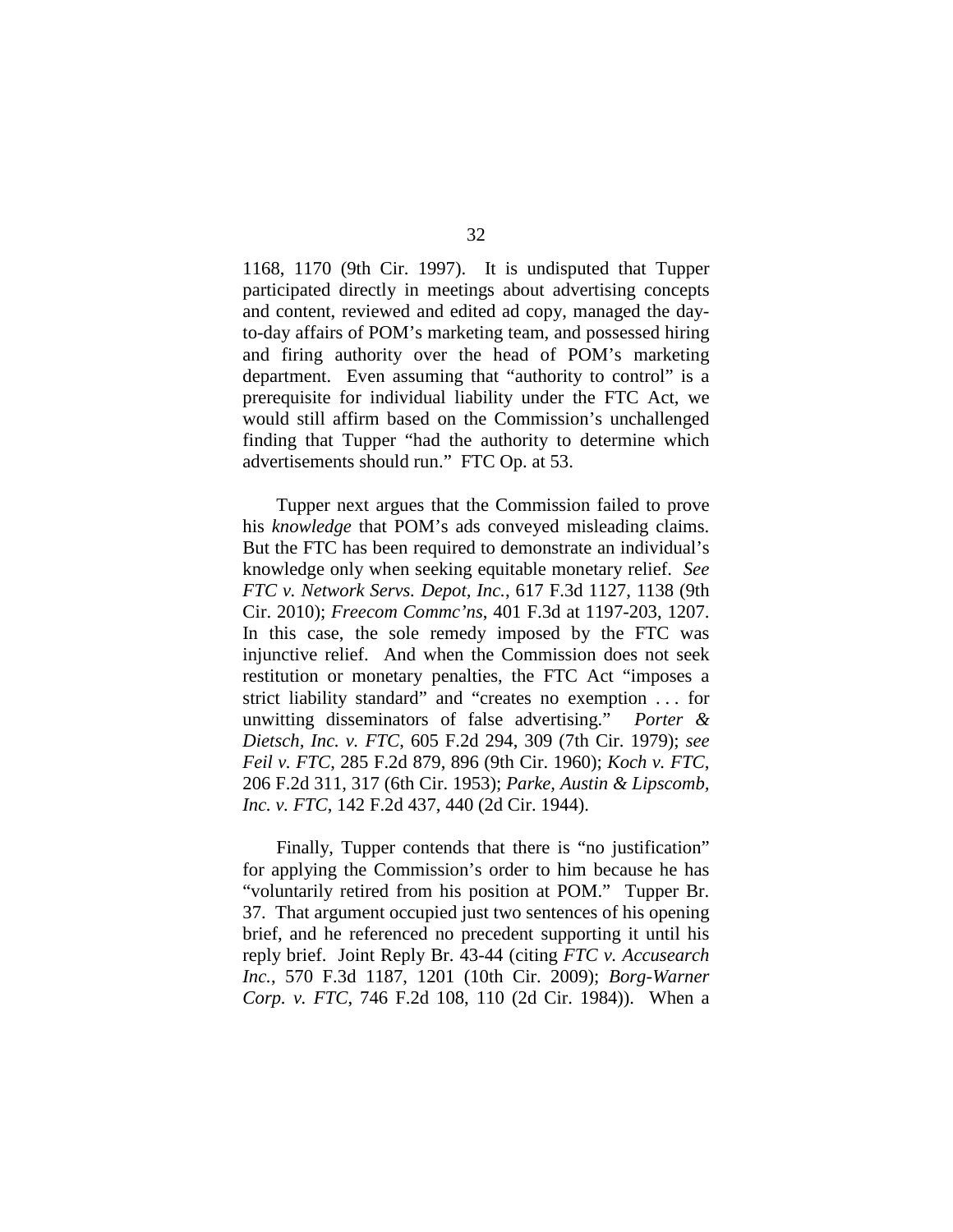litigant's opening brief presents an argument "in conclusory fashion and without visible support," we have discretion to deem the argument forfeited. *See Bd. of Regents of the Univ. of Wash. v. EPA*, 86 F.3d 1214, 1221 (D.C. Cir. 1996). Tupper's argument fails on the merits in any event. Injunctive relief may be inappropriate if the affected parties "have not shown a propensity toward violating" the statute and "nothing in the record . . . suggests the likelihood or even the possibility" of further violations. *Borg-Warner*, 746 F.2d at 110-11. But the Commission found that petitioners, including Tupper, "have a demonstrated propensity to misrepresent to their advantage the strength and outcomes of scientific research" and "engaged in a deliberate and consistent course of conduct—no mere isolated incident or mistake." FTC Op. at 51. Additionally, there is no assurance that Tupper will not return to POM or join another company that markets food products or dietary supplements.

## **III.**

Having rejected petitioners' statutory claims, we now turn to their constitutional arguments. Petitioners challenge both the Commission's liability determination and its remedy on First Amendment grounds. We reject both challenges except insofar as the Commission in its remedial order imposed an across-the-board, two-RCT substantiation requirement for any future disease-related claims by petitioners.

## **A.**

"For commercial speech to come within [the First Amendment], it at least must concern lawful activity and not be misleading." *Cent. Hudson Gas & Elec. Corp. v. Pub. Serv. Comm'n*, 447 U.S. 557, 566 (1980). Consequently,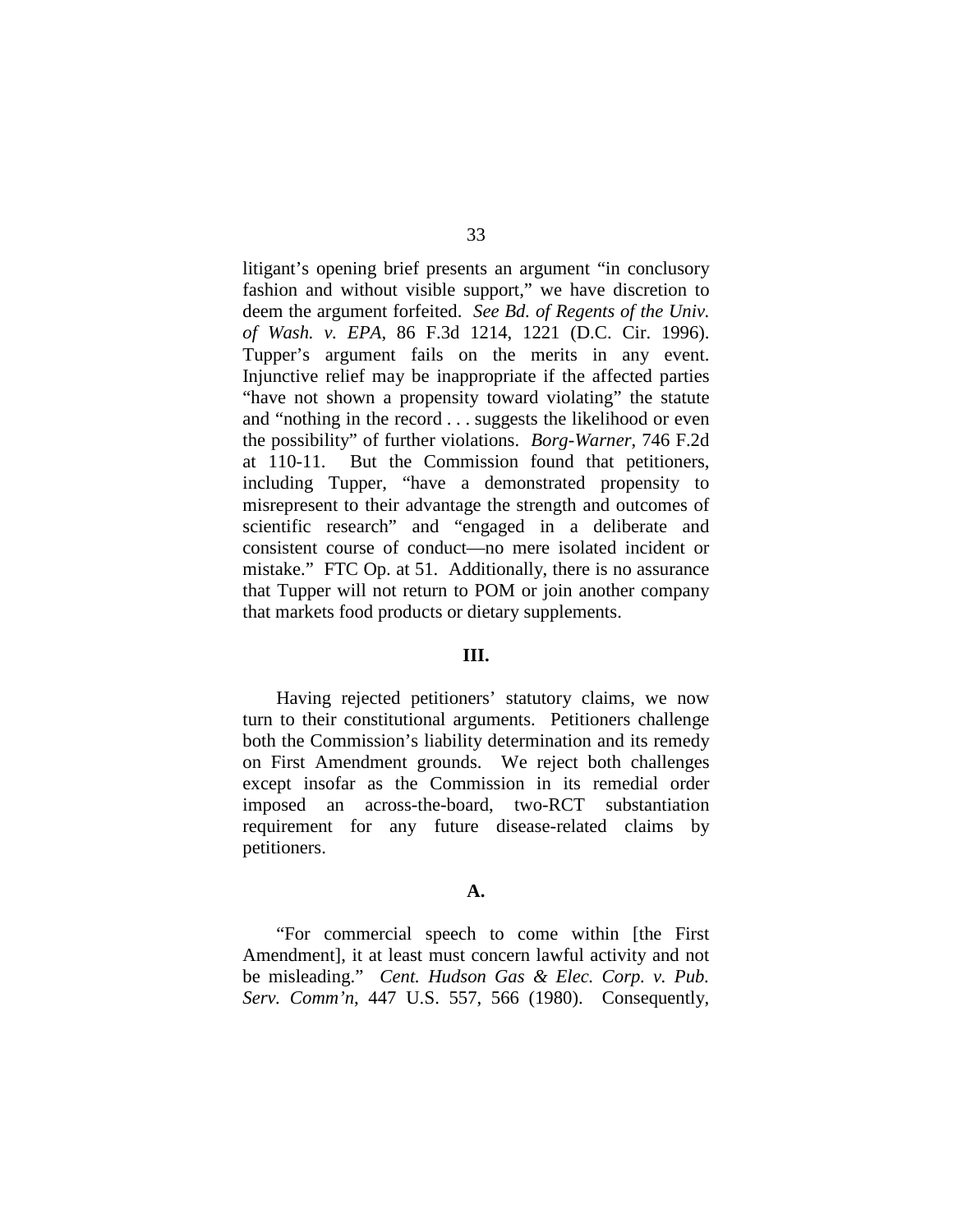"[m]isleading advertising may be prohibited entirely." *In re R. M. J.*, 455 U.S. 191, 203 (1982).

In imposing liability against petitioners, the Commission found that POM's ads are entitled to no First Amendment protection because they are "deceptive and misleading." FTC Op. at 44. Petitioners ask us to review that finding de novo in light of the First Amendment context, *see Bose Corp. v. Consumers Union of U.S.*, 466 U.S. 485, 505 (1984), and to overturn the Commission's decision to impose liability. Our precedents, however, call for reviewing the Commission's factual finding of a deceptive claim under the ordinary (and deferential) substantial-evidence standard, even in the First Amendment context. *Novartis Corp. v. FTC*, 223 F.3d 783, 787 n.4 (D.C. Cir. 2000); *FTC v. Brown & Williamson Tobacco Corp.*, 778 F.2d 35, 41 n.3 (D.C. Cir. 1985); *see also Kraft,* 970 F.2d at 316 (cited in *Novartis Corp.*, 223 F.3d at 787 n.4). We conclude that the Commission's findings of deception are supported by substantial evidence in the record; and we would reach the same conclusion even if we were to exercise de novo review, at least with respect to the nineteen ads determined misleading by the administrative law judge and held by the Commission to form a sufficient basis for its liability determination and remedial order.

We have addressed eighteen of those nineteen ads in the course of our earlier discussion, and we affirm the Commission's determination that those ads were deceptive for the reasons set forth above and in the FTC's opinion. *See*  FTC Op. App. A at A3-A7, A9-A14; *id*. App. B figs.1, 2, 3, 4, 6, 7, 8, 9, 10, 15, 16, 17, 21, 27, 33, 37, 38, 39. The sole remaining ad is one carried in two magazines in 2004 and 2005. It features an intravenous tube running through a bottle of POM juice alongside the headline "Life support." *Id*. App. B fig.5. The ad says that POM juice "has more naturally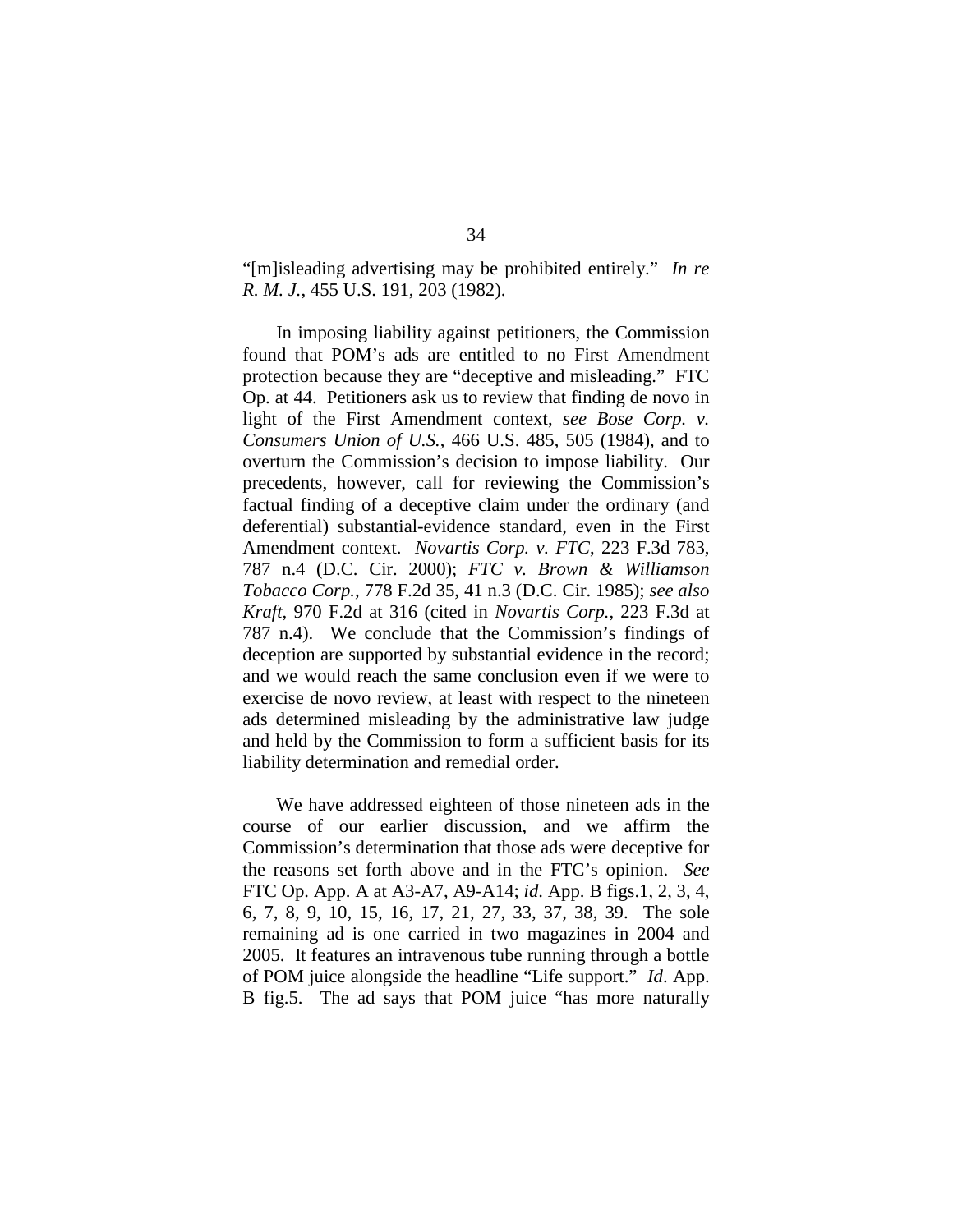occurring antioxidants than any other drink," and that "[t]hese antioxidants fight hard against free radicals that can cause heart disease" and "even cancer." *Id*. The ad then tells readers that, if they "[j]ust drink eight ounces a day," they will "be on life support—in a good way." *Id*.

The administrative law judge concluded that, "[b]ased on the overall, common-sense, net impression" of the ad, "a significant minority" of "reasonable" consumers "would interpret [the ad] to be claiming that drinking eight ounces of POM Juice daily prevents or reduces the risk of heart disease." ALJ Initial Decision at 69 ¶ 455. The full Commission adopted the administrative law judge's findings about the net impression conveyed by the ad, and we see no basis to overturn that conclusion. At the time, there was insufficient support for an unqualified efficacy claim of a link between daily consumption of pomegranate juice and prevention of heart disease.As a result, insofar as the FTC imposed liability on petitioners for the nineteen ads found to be deceptive by the administrative law judge, the Commission sanctioned petitioners for misleading speech unprotected by the First Amendment.

## **B.**

Finally, we address petitioners' First Amendment challenge to the Commission's injunctive order. Part III of the order imposes a baseline requirement applicable to all of petitioners' ads. It bars representations about a product's general health benefits "unless the representation is nonmisleading" and backed by "competent and reliable scientific evidence that is sufficient in quality and quantity" to "substantiate that the representation is true." FTC Final Order at 3. For purposes of that baseline requirement, "competent and reliable evidence" means studies that are "generally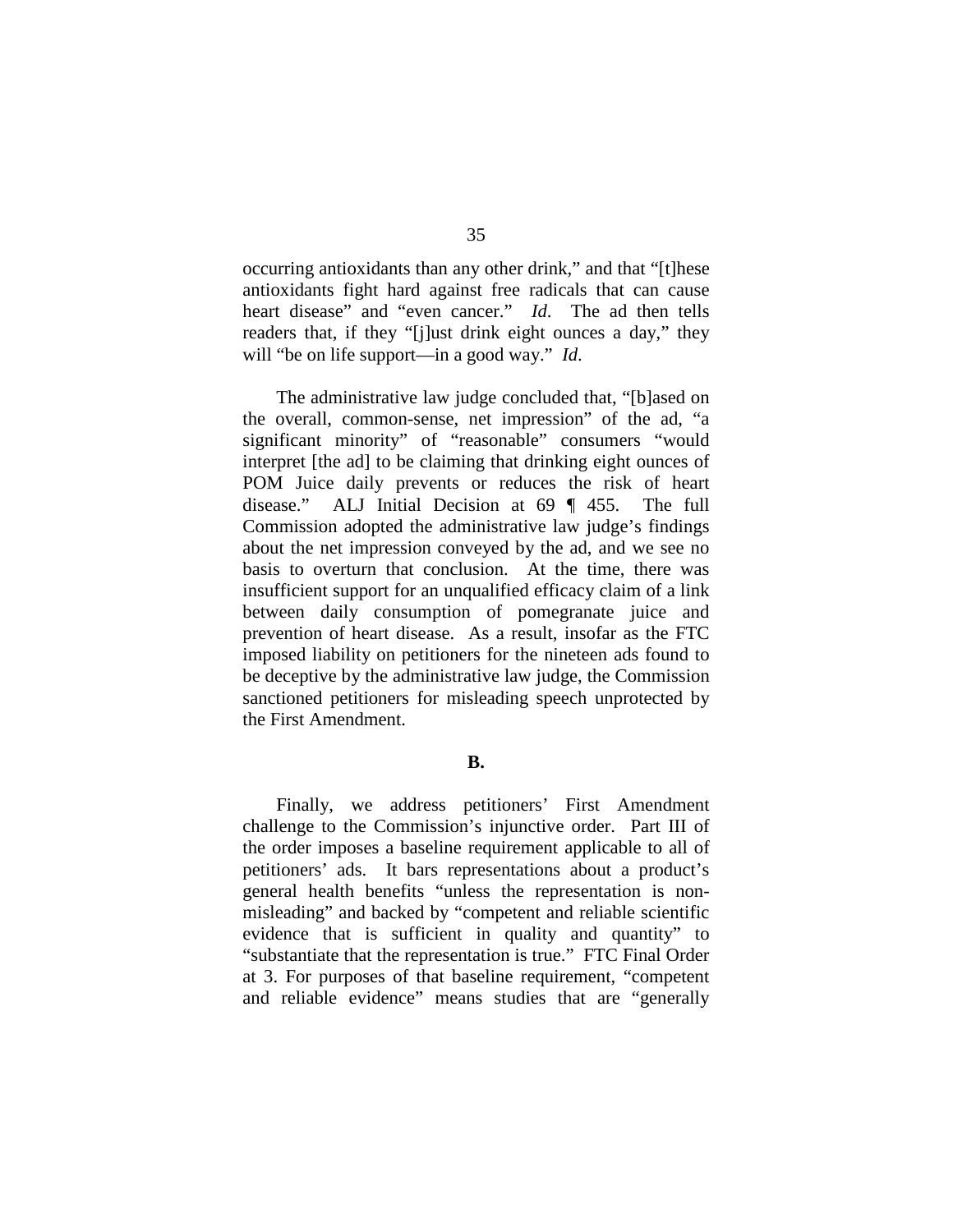accepted in the profession to yield accurate and reliable results." *Id.*

Part I of the order, meanwhile, imposes heightened requirements in the specific context of claims about the treatment or prevention of "any disease" (including, but not limited to, heart disease, prostate cancer, and erectile dysfunction). *Id.* at 2. Such disease-related claims, like the broader category of health claims covered by Part III, must be "non-misleading" and supported by "competent and reliable scientific evidence." *Id.* But "competent and reliable scientific evidence" is more narrowly defined for purposes of Part I to consist of "at least two randomized and controlled human clinical trials (RCTs)" that "yield statistically significant results" and are "double-blinded" whenever feasible. *Id.* In short, Part III's baseline requirement for all health claims does not require RCT substantiation, whereas the specific requirements in Part I for disease-related claims not only contemplate RCT substantiation, but call for—as a categorical matter—two RCTs.

The Commission clarified in a footnote of its brief that Part I's blanket, two-RCT-substantiation requirement for disease claims attaches only to *unqualified* representations. FTC Br. 73 n.33. But the evident leeway to make "effectively *qualified*" disease claims without two RCTs, *id.*, appears to be highly circumscribed. Representations characterizing a study's results as "preliminary" or "initial"—even if describing a gold-standard RCT yielding results with an extremely high degree of statistical significance—would fail to count as adequately qualified and thus would be prohibited. *See* FTC Op. App. A at A2. Rather, an ad apparently would need to contain a disclaimer stating "unambiguously" that the evidence is "inconclusive" or that "additional research is necessary," FTC Br. 10, 19, even if the ad is substantiated by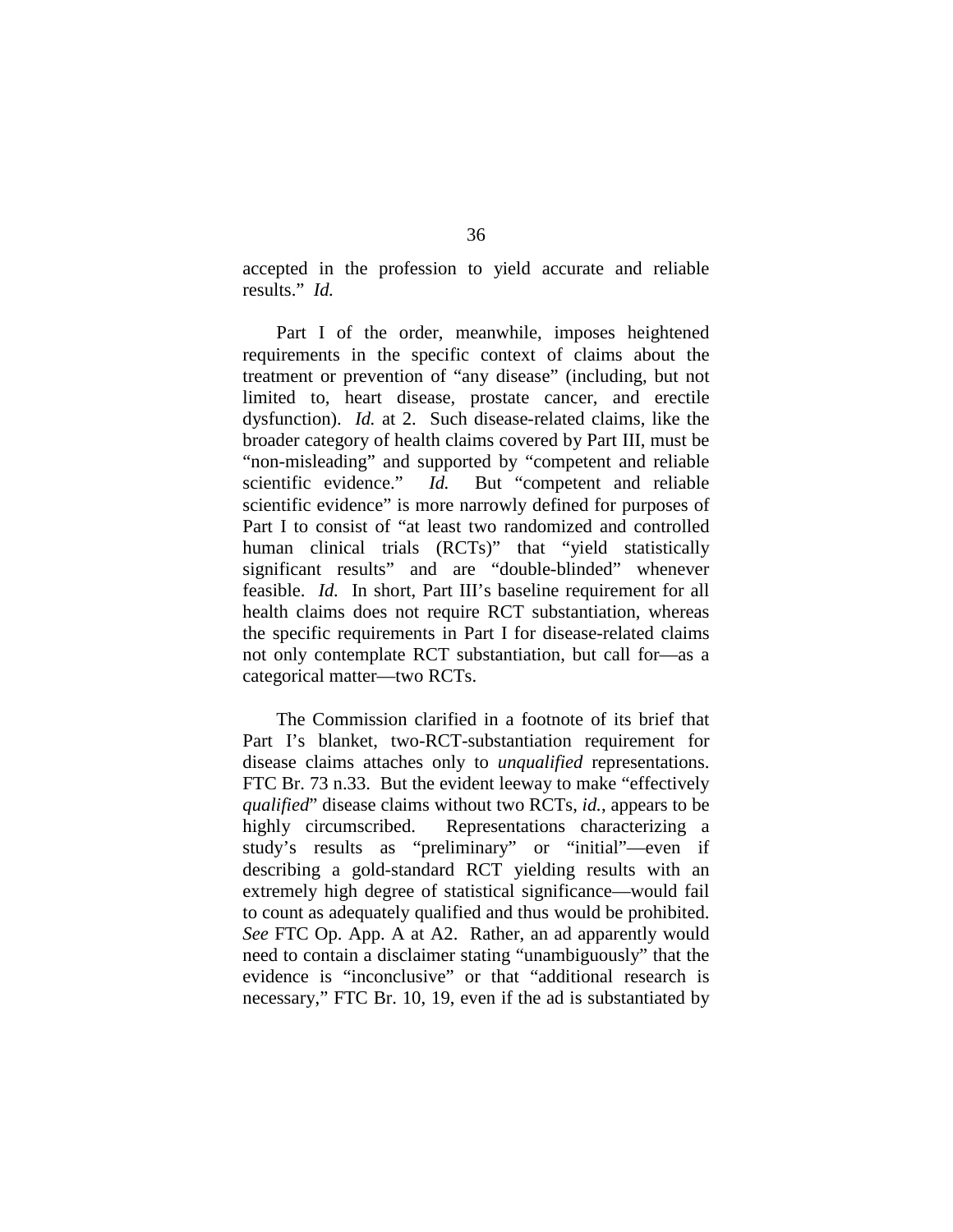a well-designed RCT that experts uniformly consider to be conclusive, and regardless of the amount and quality of additional supporting evidence other than RCTs. Short of such a disclaimer, a disease-related claim faces a categorical bar unless substantiated by two RCTs.

Petitioners challenge the remedial order's blanket, two-RCT-substantiation requirement under the First Amendment. They contend, and the Commission accepts, that their challenge should be examined under the general test for commercial speech restrictions set out in *Central Hudson*, 447 U.S. at 566. *See* Joint Reply Br. 39-40; FTC Br. 74.

*Central Hudson* first requires that the "asserted governmental interest [be] substantial." 447 U.S. at 566. The Supreme Court has made clear that the governmental "interest in ensuring the accuracy of commercial information in the marketplace is substantial." *Edenfield v. Fane*, 507 U.S. 761, 769 (1993). The Commission asserts that its remedial order aims to advance that concededly substantial interest, satisfying *Central Hudson*'s first prong.

With regard to the means by which the Commission seeks to further its asserted interest, *Central Hudson* requires that a challenged restriction "directly advance[] the governmental interest" and that it "is not more extensive than is necessary to serve that interest." 447 U.S. at 566. Here, insofar as the Commission's order imposes a general RCTsubstantiation requirement for disease claims—i.e., without regard to any particular number of RCTs—the order satisfies those tailoring components of *Central Hudson* review.

In finding petitioners liable for deceptive ads, the Commission determined that petitioners' efficacy and establishment claims were misleading because they were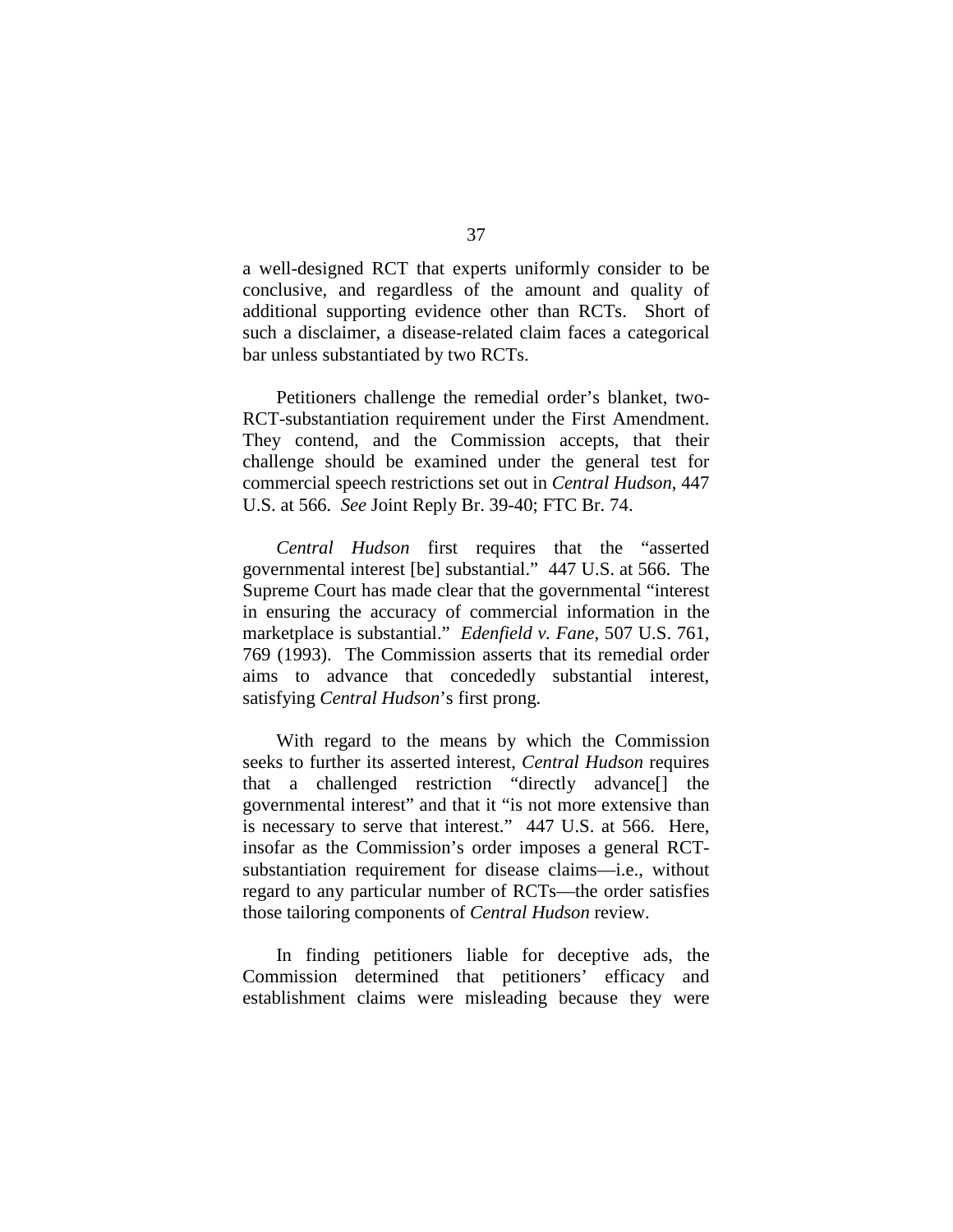unsubstantiated by RCTs. We have upheld that approach in this opinion. Requiring RCT substantiation as a forwardlooking remedy is perfectly commensurate with the Commission's assessment of liability for petitioners' past conduct: if past claims were deceptive in the absence of RCT substantiation, requiring RCTs for future claims is tightly tethered to the goal of preventing deception. To be sure, the liability determination concerned claims about three specific diseases whereas the remedial order encompasses claims about any disease. But that broadened scope is justified by petitioners' demonstrated propensity to make deceptive representations about the health benefits of their products, and also by the expert testimony supporting the necessity of RCTs to establish causation for disease-related claims generally. *See* FTC Op. at 22, 35-36. For purposes of *Central Hudson*  scrutiny, then, the injunctive order's requirement of *some*  RCT substantiation for disease claims directly advances, and is not more extensive than necessary to serve, the interest in preventing misleading commercial speech.

We reach the opposite conclusion insofar as the remedial order mandates *two* RCTs as an across-the-board requirement for any disease claim. *Central Hudson* "requires something short of a least-restrictive-means standard," *Board of Trustees v. Fox*, 492 U.S. 469, 477 (1989), but the Commission still bears the burden to demonstrate a "reasonable fit" between the particular means chosen and the government interest pursued, *id.* at 480. *See Am. Meat Inst. v. U.S. Dep't of Agric.*, 760 F.3d 18, 26-27 (D.C. Cir. 2014) (en banc). Here, the Commission fails adequately to justify a categorical floor of two RCTs for any and all disease claims. It of course is true that, all else being equal, two RCTs would provide more reliable scientific evidence than one RCT, affording added assurance against misleading claims. It is equally true that three RCTs would provide more certainty than two, and four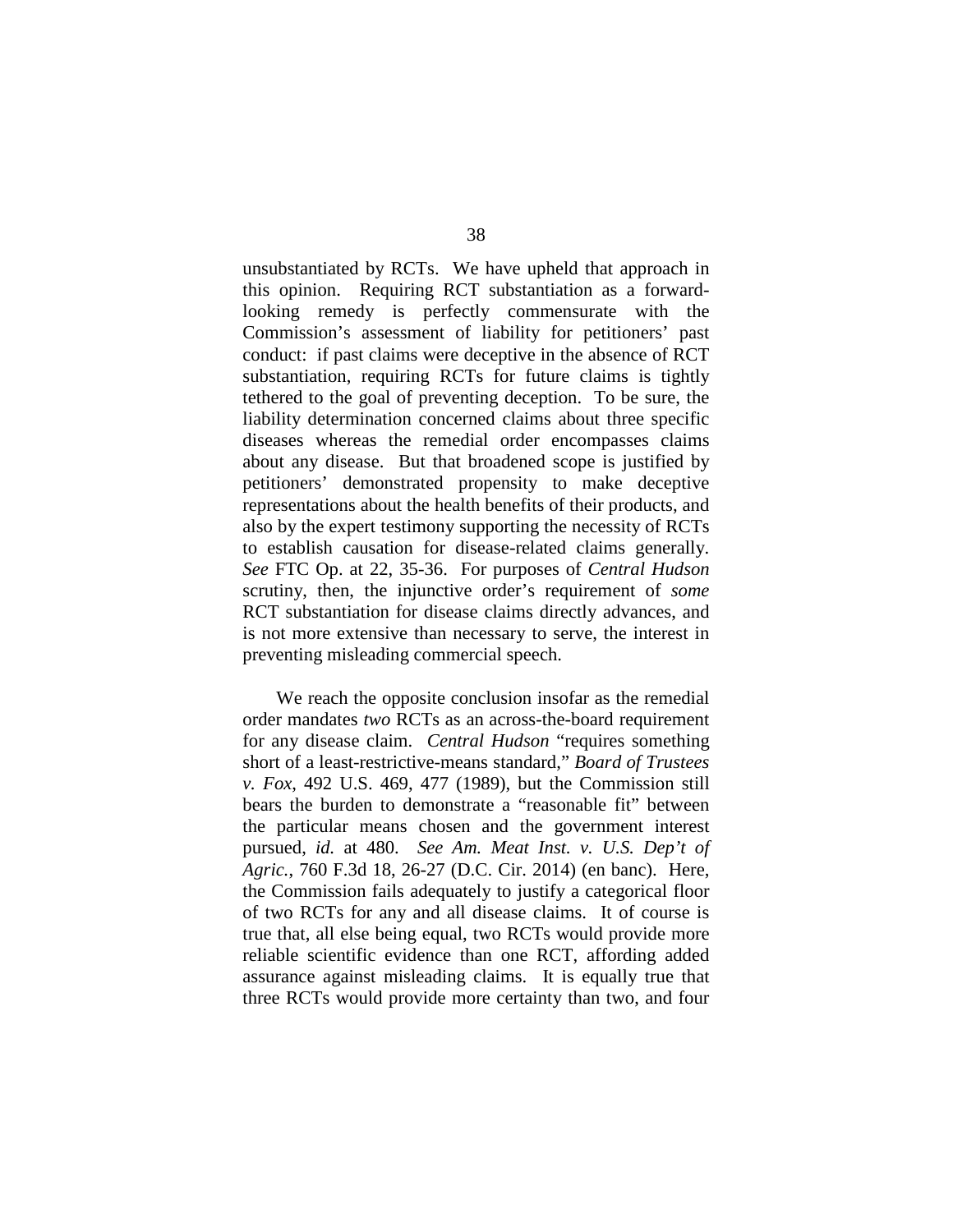would yield more certainty still. But the Commission understandably does not claim a myopic interest in pursuing scientific certitude to the exclusion of all else, regardless of the consequences.

Here, the consequences of mandating more than one RCT bear emphasis. Requiring additional RCTs without adequate justification exacts considerable costs, and not just in terms of the substantial resources often necessary to design and conduct a properly randomized and controlled human clinical trial. If there is a categorical bar against claims about the disease-related benefits of a food product or dietary supplement in the absence of two RCTs, consumers may be denied useful, truthful information about products with a demonstrated capacity to treat or prevent serious disease. That would subvert rather than promote the objectives of the commercial speech doctrine. *See Edenfield*, 507 U.S. at 766.

Consider, for instance, a situation in which the results of a large-scale, perfectly designed and conducted RCT show that a dietary supplement significantly reduces the risk of a particular disease, with the results demonstrated to a very high degree of statistical certainty (i.e., a very low *p*-value)—so much so that experts in the relevant field universally regard the study as conclusively establishing clinical proof of the supplement's benefits for disease prevention. Perhaps, moreover, a wealth of medical research and evidence apart from RCTs—e.g., observational studies—reinforces the results of the blue-ribbon RCT. In that situation, there would be a substantial interest in assuring that consumers gain awareness of the dietary supplement's benefits and the supporting medical research (and without any qualifiers stating, misleadingly, that the evidence is "inconclusive," *see supra* p. 38). After all, as the Food and Drug Administration has explained in past guidance to the industry, "[a] single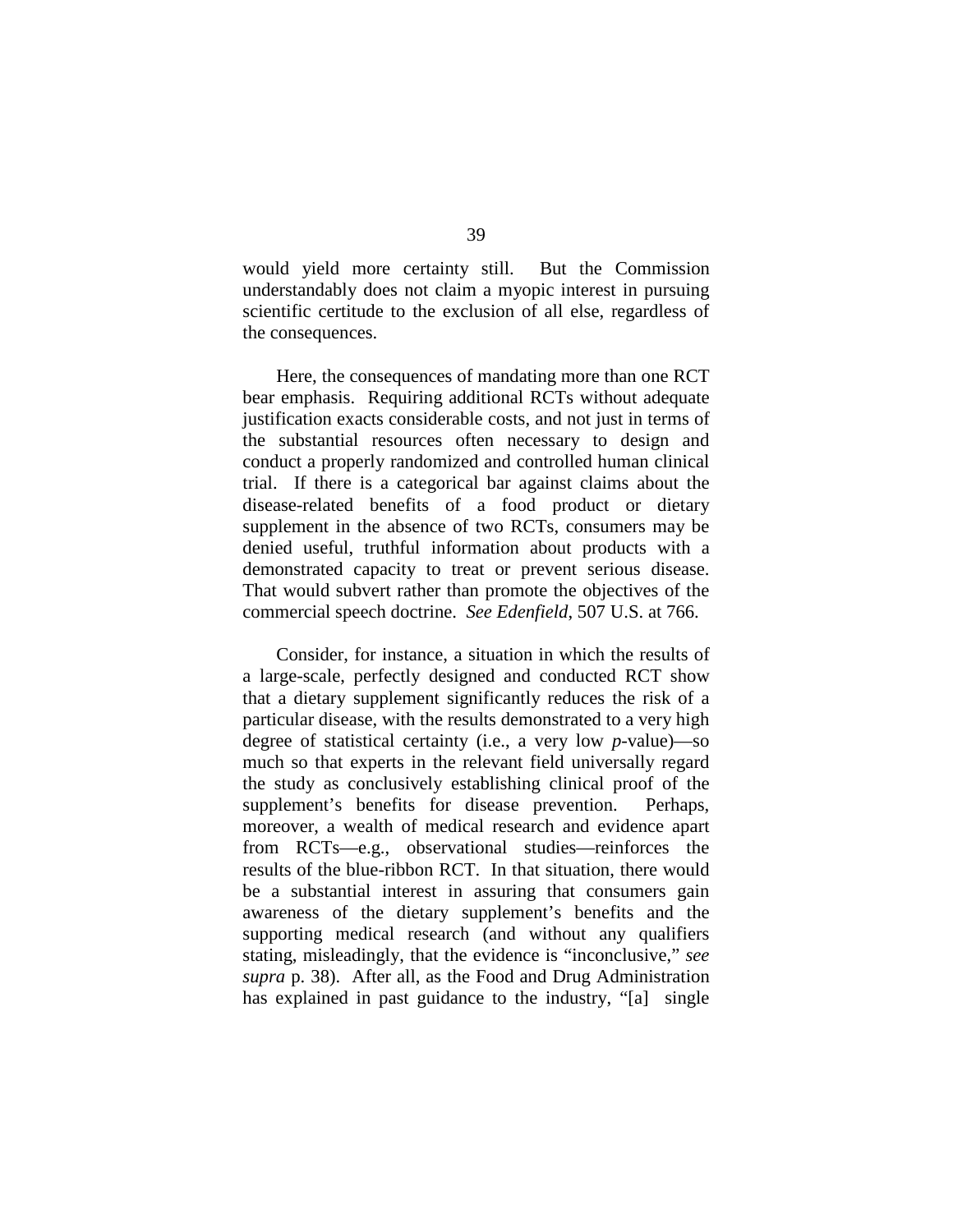large, well conducted and controlled clinical trial could provide sufficient evidence to establish a substance/disease relationship, provided that there is a supporting body of evidence from observational or mechanistic studies." U.S. Food & Drug Admin., *Guidance for Industry: Significant Scientific Agreement in the Review of Claims for Conventional Foods and Dietary Supplements* 5 (Dec. 1999), 1999 WL 33935287 (withdrawn 2009).

The two-RCT requirement in the Commission's order brooks no exception for those circumstances. No matter how robust the results of a completed RCT, and no matter how compelling a battery of supporting research, the order would always bar any disease-related claims unless petitioners clear the magic line of two RCTs. The Commission has elsewhere explained to industry advertisers that, "[i]n most situations, the quality of studies will be more important than quantity." U.S. Fed. Trade Comm'n, *Dietary Supplements: An Advertising Guide for Industry* 10 (Apr. 2001), *available at* http://www.business.ftc.gov/documents/bus09-dietary-

supplements-advertising-guide-industry. The blanket, two-RCT substantiation requirement at issue here is out of step with that understanding.

The Commission fails to demonstrate how such a rigid remedial rule bears the requisite "reasonable fit" with the interest in preventing deceptive speech. *Fox*, 492 U.S. at 480; *see also Am. Meat Inst.*, 760 F.3d at 26. In the liability portion of its opinion, the Commission went to great lengths to explain why RCTs, rather than less demanding studies, are required to substantiate the sorts of causal claims petitioners asserted in the past. But the Commission stressed that it "need not, and does not, reach the question of the number of RCTs needed to substantiate the claims made." FTC Op. at 3. The Commission nonetheless imposed a categorical, two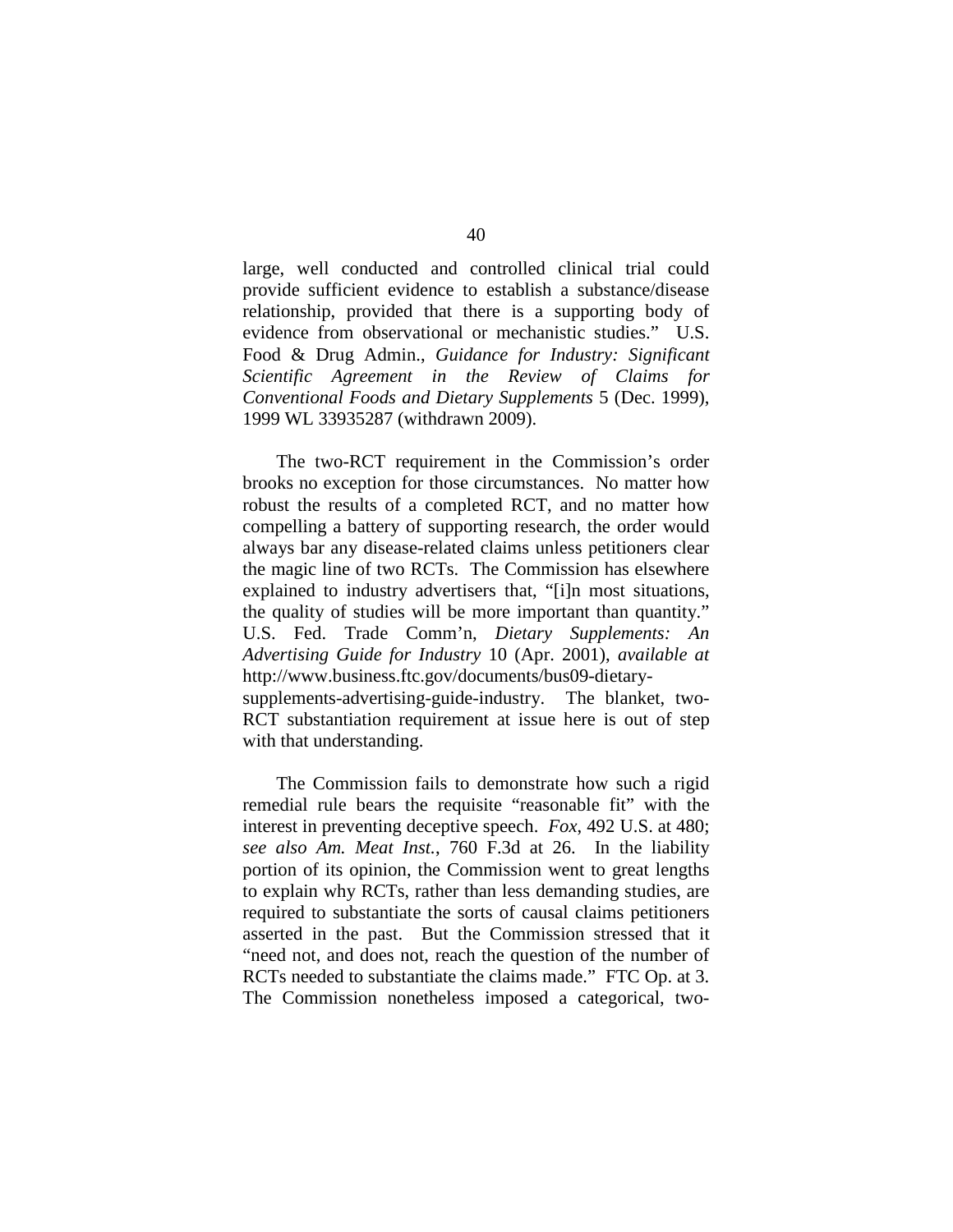RCT substantiation requirement in the remedial portion of its opinion. *Id.* at 51. As justification for that decision, the Commission tendered two grounds, in a brief, five-sentence explanation. Neither of the grounds (nor both together) adequately justifies the Commission's blanket two-RCT requirement.

First, the Commission asserts that a two-RCT requirement is consistent with its precedent. The fact that the Commission may have imposed a remedy in the past, however, does not necessarily establish the closeness of its fit to a new set of facts. And here, we view the Commission's history with a two-RCT remedy to cut against, not in favor of, its imposition of a two-RCT requirement for all disease claims. It is true that this Court observed, almost thirty years ago, that the "FTC has usually required two well-controlled clinical tests" before certain "non-specific establishment claim[s] may be made." *Thompson Med. Co.*, 791 F.2d at 194. But all of the cases cited in support of that observation, like *Thompson* itself, involved a highly specific type of representation: establishment claims about the comparative efficacy of over-the-counter analgesics. *See Sterling Drug, Inc.*, 741 F.2d at 1152-53; *Bristol Myers Co. v. FTC*, 738 F.2d 554, 558-59 (2d Cir. 1984); *Am. Home Prods. Corp.*, 695 F.2d at 691-93. The decision to require two well-controlled clinical studies was confined to a particular type of claim about a particular product—the comparative ability of analgesics to afford pain relief. *See, e.g.*, *Thompson Med. Co.*, 791 F.2d at 192. And the decision came after extended analysis of considerations specific to that context. *See Am. Home Prods. Corp.*, 98 F.T.C. at 201-06.

In particular, due to the subjective nature of pain sensitivity, the Commission concluded that "the elements of a well-controlled clinical trial" are especially important in the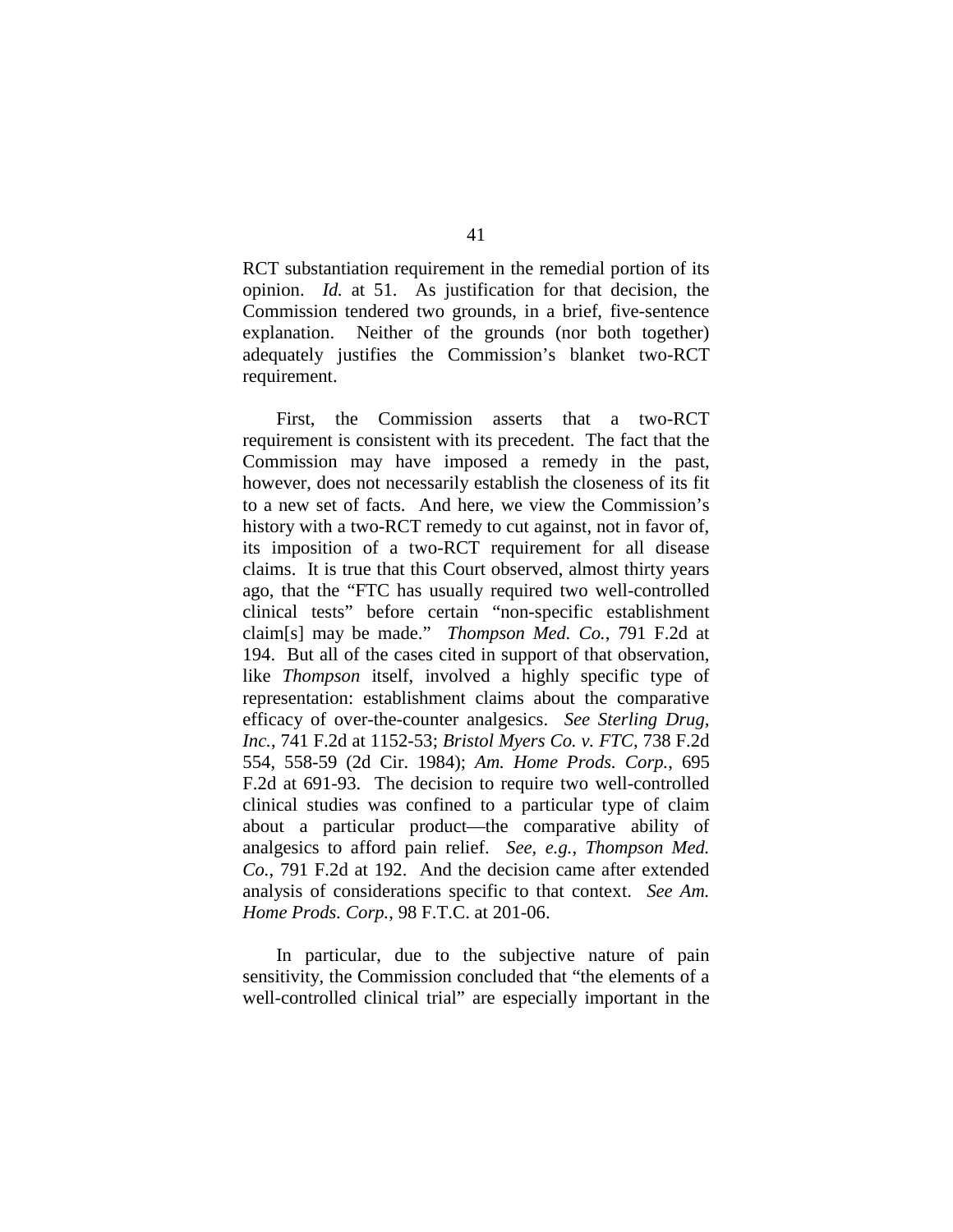case of analgesics. *Thompson Med. Co.*, 104 F.T.C. at 720. That is even more true in a "comparative drug trial," in which the subjectivity of pain is compounded by the need to qualify the relative effect of two or more alternate treatments. *See id.* at 719-25. The Commission also found significant that FDA panels on analgesics (as well as the medical scientific community) "require[] replication of the results of a clinical test involving an analgesic drug." *Id.* at 720-21. For all of those reasons, the Commission concluded that "[t]wo or more independently conducted, well-controlled clinical studies are required to establish the comparative efficacy of [over-thecounter] analgesics for the relief of mild to moderate pain." *Am. Home Prods. Corp.*, 98 F.T.C. at 201; *see also Thompson Med. Co.*, 104 F.T.C. at 719. Rather than supporting the imposition of a two-RCT mandate as routinely necessary to prevent the misleading of consumers, *Thompson* suggests that the Commission has imposed two-RCT requirements only in narrow circumstances based on particularized concerns.

More recent Commission action does not demonstrate otherwise. After being asked at oral argument to identify two-RCT remedial orders other than those discussed in *Thompson*, the Commission produced a handful of examples in a post-argument submission. *See* FTC 28(j) Letter at 2 (May 5, 2014). Most of the examples are consent orders entered without litigation or explanation of the Commission's reasoning—providing little insight into why two RCTs would be required to prevent a claim from being misleading. *See L'Occitane, Inc.*, No. C-4445, 2014 WL 1493613 (U.S. Fed. Trade Comm'n Mar. 27, 2014); *Dannon Co., Inc.*, No. C-4313, 2011 WL 479884 (U.S. Fed. Trade Comm'n Jan. 31, 2011); *Nestle Healthcare Nutrition, Inc.*, No. C-4312, 2011 WL 188928 (U.S. Fed. Trade Comm'n Jan. 12, 2011). The other examples impose two RCTs for only some subset of future claims, while requiring less support for other claims.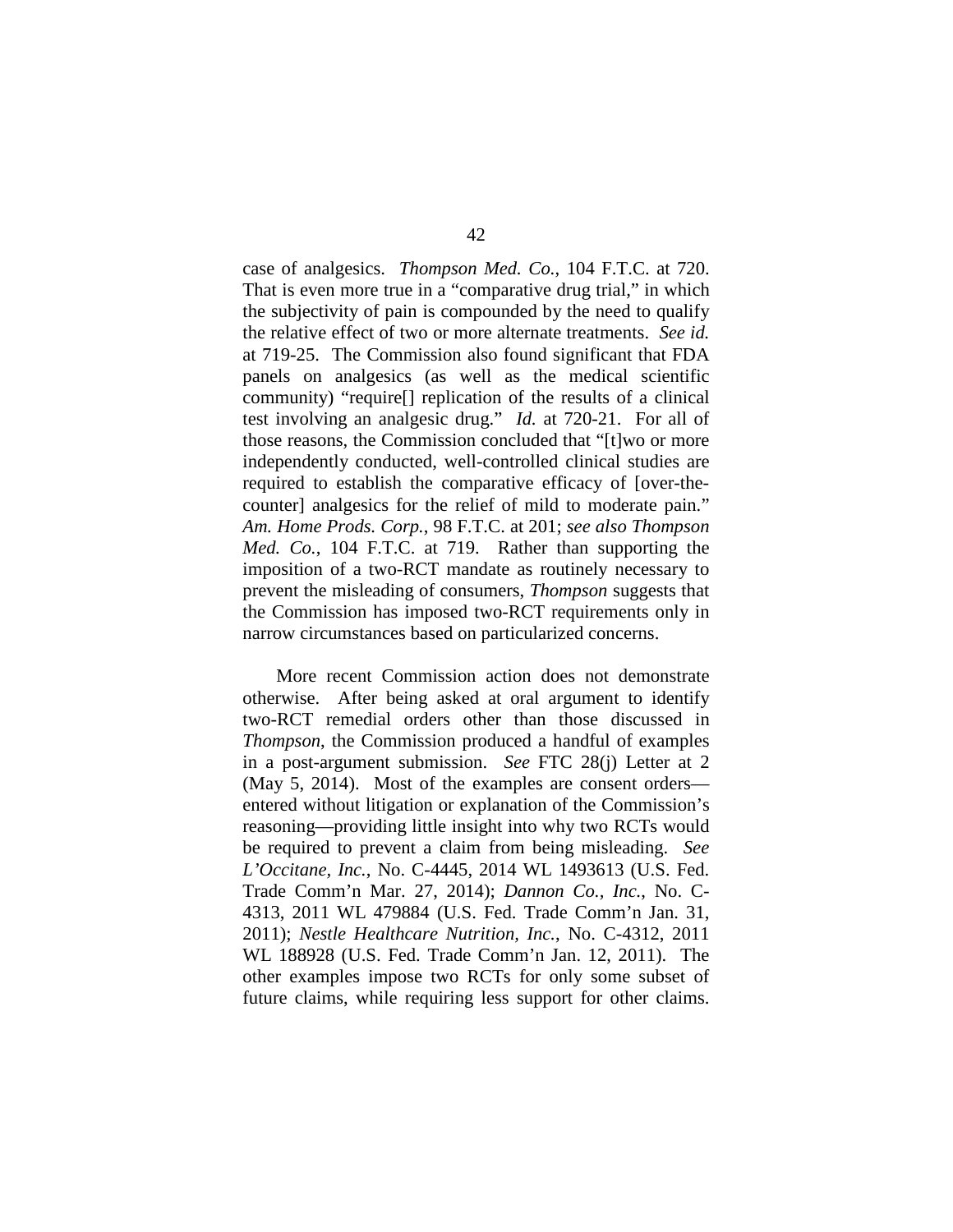*See Schering Corp.*, 118 F.T.C. 1030, 1122-23 (1994) (requiring generally acceptable scientific evidence for some claims and two RCTs for others); *Jerome Milton, Inc.*, 110 F.T.C. 104, 116 (1987) (requiring one RCT or generally acceptable scientific evidence for some claims and two RCTs for others).

Outside of those examples, several orders over the past decade require only "competent and reliable scientific evidence"—not necessarily RCTs, let alone two RCTs—to substantiate disease claims akin to those made by petitioners. *See, e.g.*, *Tropicana Prods., Inc.*, 140 F.T.C. 176, 184-85 (2005); *Unither Pharma, Inc.*, 136 F.T.C. 145, 295-96 (2003). And in other recent orders, the Commission has imposed a one-RCT remedy. *See, e.g.*, *FTC v. Reebok Int'l Ltd.*, No. 1:11-cv-02046-DCN, slip op. at 5-6 (N.D. Ohio Sept. 29, 2011). Indeed, in *Removatron* the Commission itself modified an ALJ's initial order to require one RCT rather than two. 111 F.T.C. at 206. In short, the Commission's precedents suggest that two-RCT remedial provisions are only selectively imposed in specific circumstances based on particular concerns.

The Commission observes that certain expert testimony in this case "recognized the need for consistent results in independently-replicated studies," with one of its experts noting the possibility that the results of a single RCT "may be due to chance or may not be generalizable due to the uniqueness of the study sample." FTC Op. at 51 (internal quotation marks omitted). But insofar as the results of any particular RCT may be suspect due to deficiencies in the sample or trial, the baseline requirement for health-related claims independently bars any representations unless supported by "competent and reliable scientific evidence that . . . is sufficient to substantiate that the representation is true,"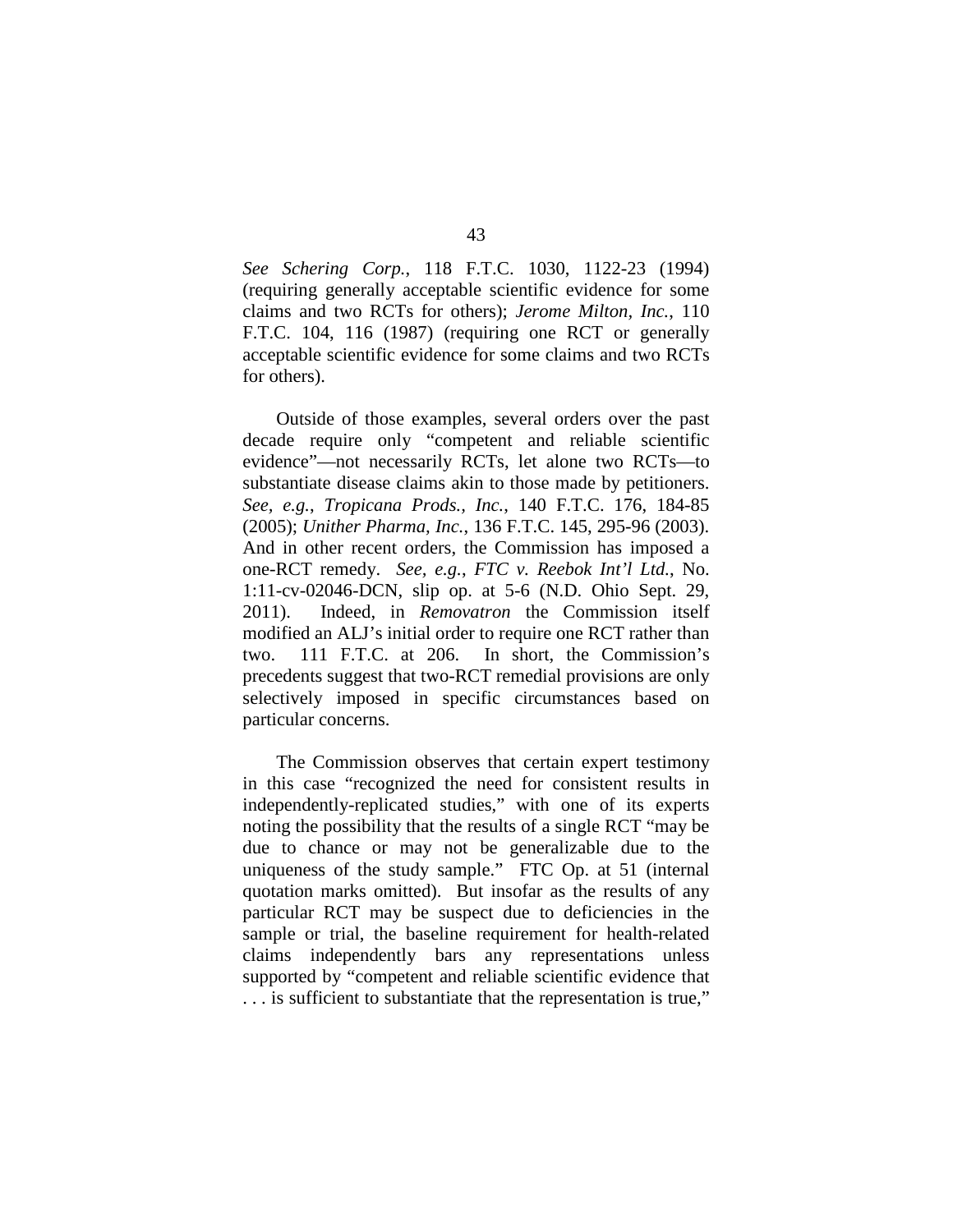which in turn requires that a study be "generally accepted in the profession to yield accurate and reliable results." FTC Final Order at 3. In any event, the Commission's own expert testimony—as described by the Commission itself—weighs against imposing a categorical, two-RCT-substantiation requirement for all disease claims. As the Commission explained, expert testimony about the need for two RCTs was addressed to one particular disease, whereas one RCT could suffice for the other two examined diseases: "experts testified that two RCTs are necessary to substantiate the heart disease claims at issue, while the prostate cancer and ED claims can be substantiated with at least one RCT." FTC Op. at 3. The Commission nonetheless imposed a categorical, two-RCT requirement for *all* disease claims, regardless of the quality of any single RCT or the strength of other medical evidence.

Finally, the Commission justifies its two-RCT requirement on the ground that petitioners "have a demonstrated propensity to misrepresent to their advantage the strength and outcomes of scientific research" and "have engaged in a deliberate and consistent course of conduct." *Id.* at 51. But by definition, every party subjected to a final FTC order has been found to have engaged in some unlawful advertising practice. The Commission does not explain how the two-RCT requirement is reasonably linked to the particular history of petitioners' wrongdoing. The Commission does highlight petitioners' history of selectively drawing on favorable studies while disregarding unfavorable results. *Id*. at 49. To the extent the two-RCT remedy aims to prevent petitioners from misleadingly highlighting favorable results alone, however, the order separately requires petitioners to base any representations on "competent and reliable scientific evidence that, *when considered in light of the entire body of relevant and reliable scientific evidence*, is sufficient to substantiate that the representation is true." FTC